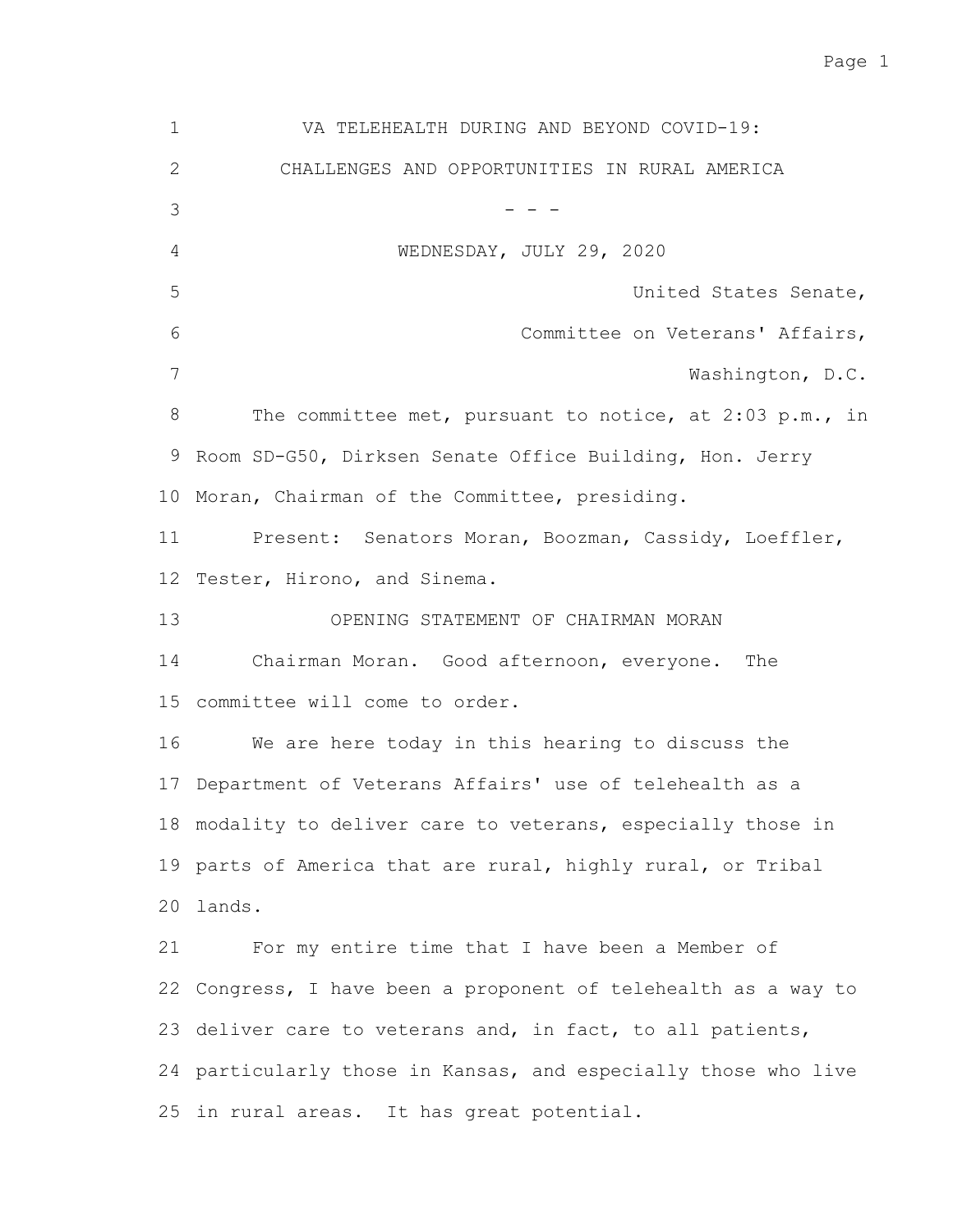Currently, we see these capabilities being utilized for 2 an even greater share of veterans due to the pandemic of COVID-19. 3 1

COVID-19 has unexpectedly accelerated the process of 5 expanding the VA's use of telehealth. In recent years, the VA had advanced its capabilities, but in the spring of this 6 7 year, as the country and the VA prepared for the anticipated 8 spread of the novel coronavirus, telehealth was often the 9 only safe option to provide care. 4

The consolidation of resources at VA medical centers, 11 postponing non-urgent in-person care, and restrictions 12 placed on referrals to Community Care fueled a more 13 widespread use of telemedicine. 10

As we continue to move toward a new normal, it is 15 essential that the VA optimize the use of telehealth 16 delivery where it works best, build on the lessons learned 17 where it can be enhanced, and recognize the limits of its utilization. 18 14

Telehealth has great promise, and the unexpected 20 expansion of telehealth has yielded great knowledge in the 21 last few months. There are many times where it is practical 22 for a veteran to see their provider through VA Video Connect 23 or even through just a conversation by phone. While this 24 flexible and time-saving modality can be great in many ways, 25 we know telehealth cannot entirely replace the need for 19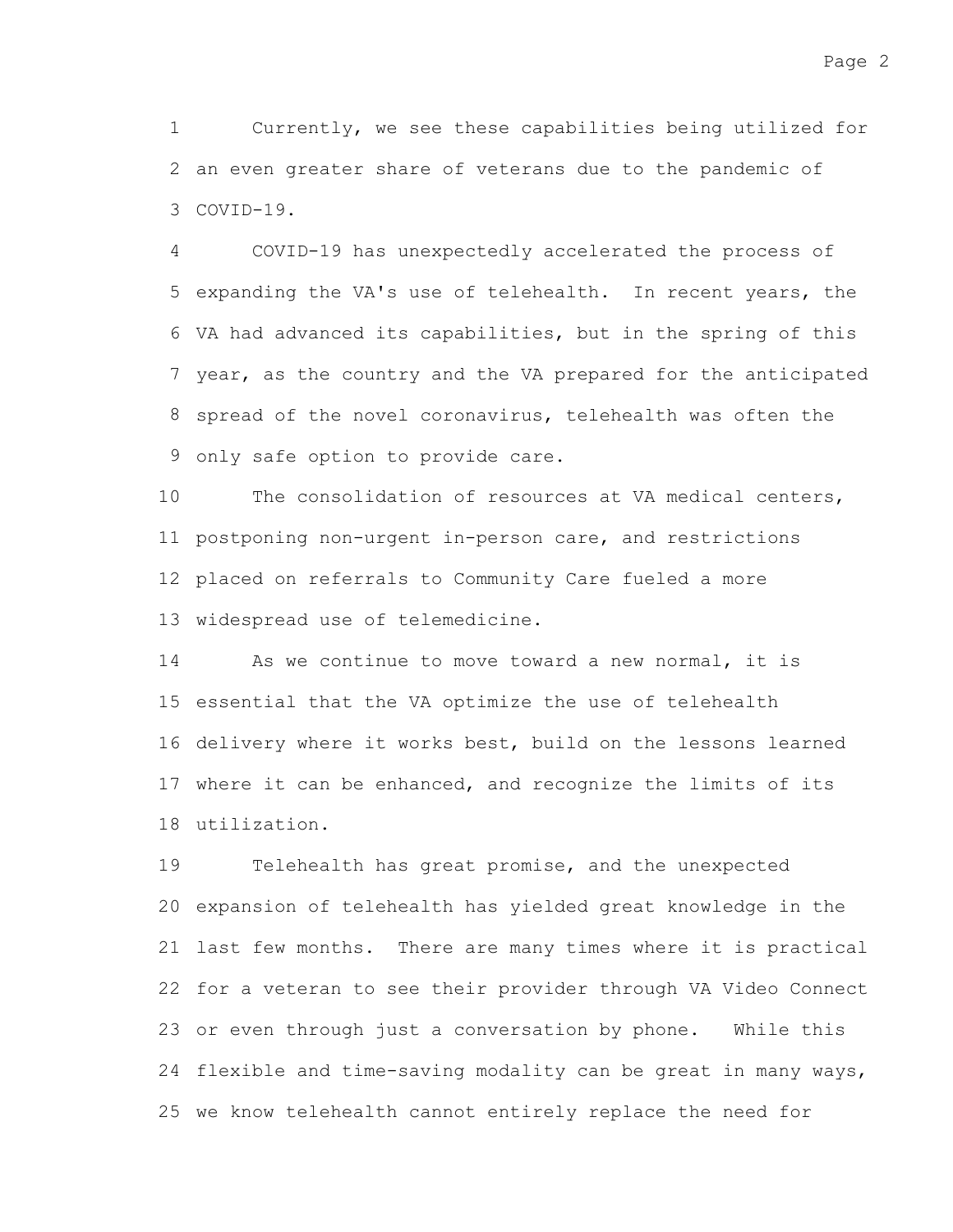1 face-to-face medical appointments. This is true as it 2 relates to access to care in the community, and the VA must 3 ensure the full implementation of the MISSION Act to increase access to Community Care is pursued. 4

The limitations of telehealth are also amplified for 6 those living in rural America or Indian Country. VA Video Connect only works when you have a broadband connection at a 7 8 certain speed. In many parts of our country, that reliable 9 broadband service simply is not an option. 5

I am disappointed the VA chose not to participate in a 11 recent listening session led by this committee with key 12 stakeholders from across the medical community, 13 telecommunications industry, VSOs, and other Federal agencies. 14 10

As of 2019, rural veterans make up approximately one-16 third of VHA enrollees and are, on the average, older than 17 their urban veteran peers, tend to experience higher degrees 18 of financial instability, and often live with a greater 19 number of complex medical health needs and co-morbidities. Many veterans in rural America and Indian Country live 21 prohibitively far from VA facilities, which underscores both 22 the need for innovative solutions on how to reach them and 23 the importance of access to Community Care. 15 20

For rural and tribal veterans, the geographic barriers 25 to VA care often go hand-in-hand with poor or nonexistent 24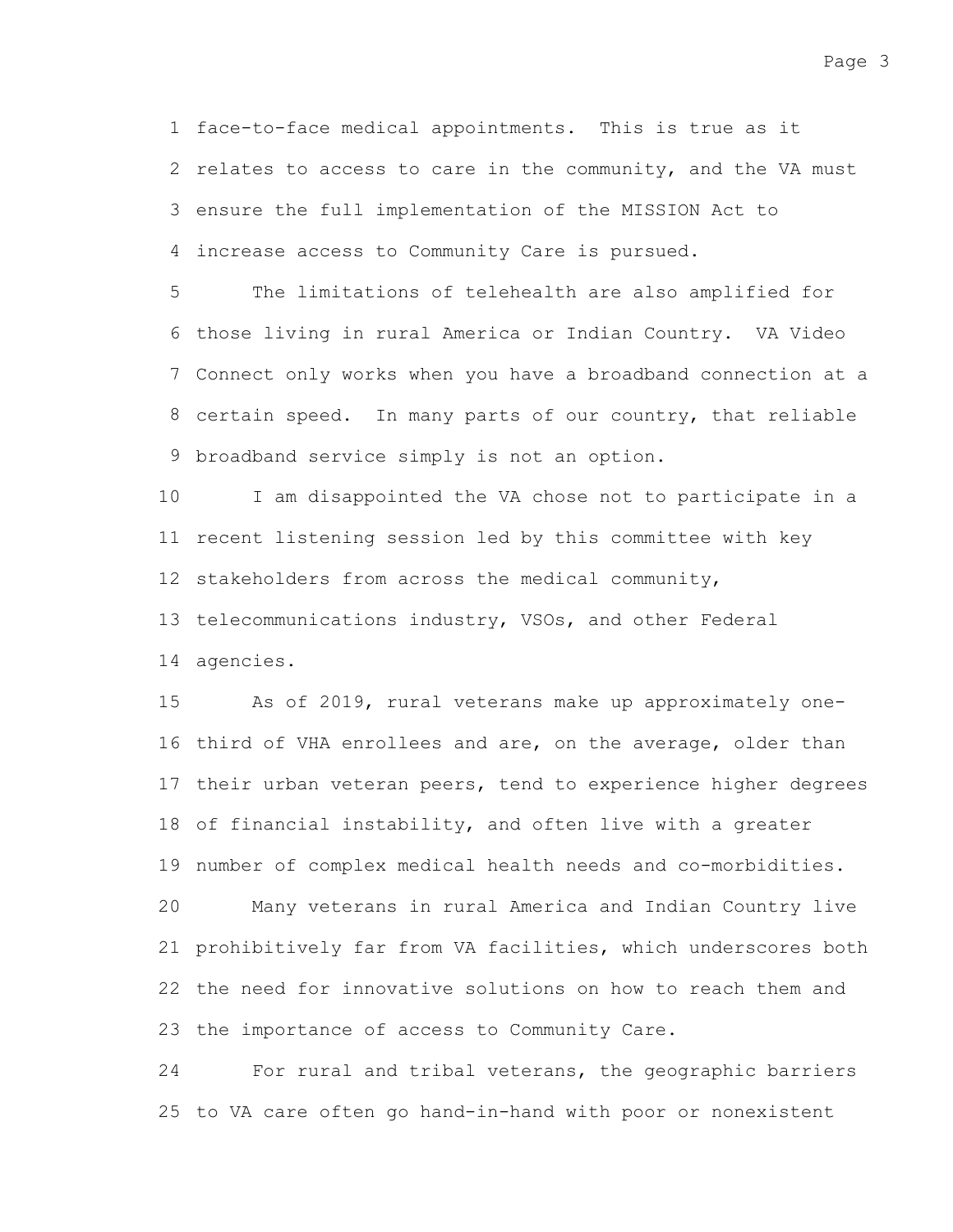connectivity to broadband necessary for high-quality care 1 2 via telehealth. I applaud the VA's outside-the-box thinking 3 with regard to creative partnerships with the private sector and VSO community and the distribution of wireless devices 4 5 to isolated veterans.

Additionally, I am interested in learning from our 7 witnesses today, the progress the Department has made on 8 forming agreements with telecommunications companies to provide subsidized short-term internet access to rural 9 10 veterans. This was a provision I was proud to champion in 11 the CARES Act in an effort to better serve the mental health 12 care needs of rural veterans, especially during a time of 13 social isolation during COVID-19, and look forward to 14 hearing the progress the VA has made on this front. It is also important to note, in addition to 16 skyrocketing numbers of telehealth appointments, the VA has also been called on to fulfill its Fourth Mission across 46 17 18 States, including my home State of Kansas, as well as the 19 District of Columbia, Puerto Rico, and the Navajo Nation. As we look forward to both the near-term needs and 6 15 20

21 long-term goals, the VA should make certain that the 22 innovation of telehealth is utilized in the most efficient 23 and appropriate way.

I look forward to hearing from all of our witnesses 25 today on these challenges and opportunities and how we can 24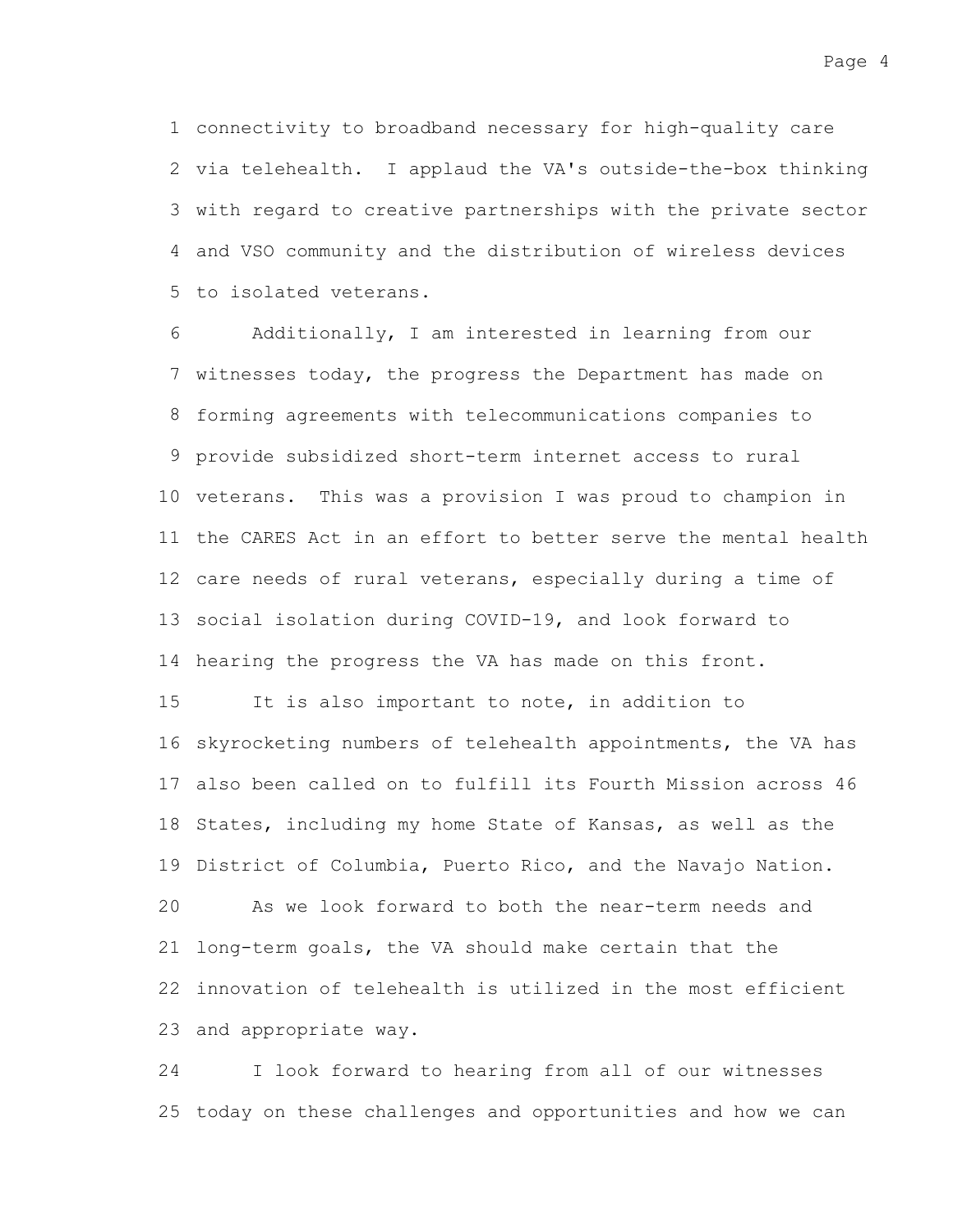work together to best leverage this modality to address 1 2 long-standing access to care issues.

I understand that it has not been easy to adjust how 4 the VA delivers care, especially at the rapid pace the 5 COVID-19 pandemic has required. I thank the VA for its 6 work, and I thank them for being here today. 3

And I want to yield now to my colleague, Senator 8 Tester, who may be in the Indian Affairs Committee, where I 9 am also supposed to be. 7

Senator Tester? 10

OPENING STATEMENT OF SENATOR TESTER 11

Senator Tester. No. I have got a few minutes before 13 either one of us have to get there, but I want to thank you, 14 Mr. Chairman, for holding this hearing. 12

Chairman Moran. Jon, we need greater volume. 15

Senator Tester. Good God. That is always a problem, 17 but I will work on it. 16

I want to thank you, Mr. Chairman. 18

Chairman Moran. I am glad we raised the volume and allow you to say that. I have never asked you to speak 20 21 louder to me before. 19

Senator Tester. Can you hear me now? I feel like an 23 internet provider. 22

Chairman Moran. I can hear you now. 24

Senator Tester. You can hear me? 25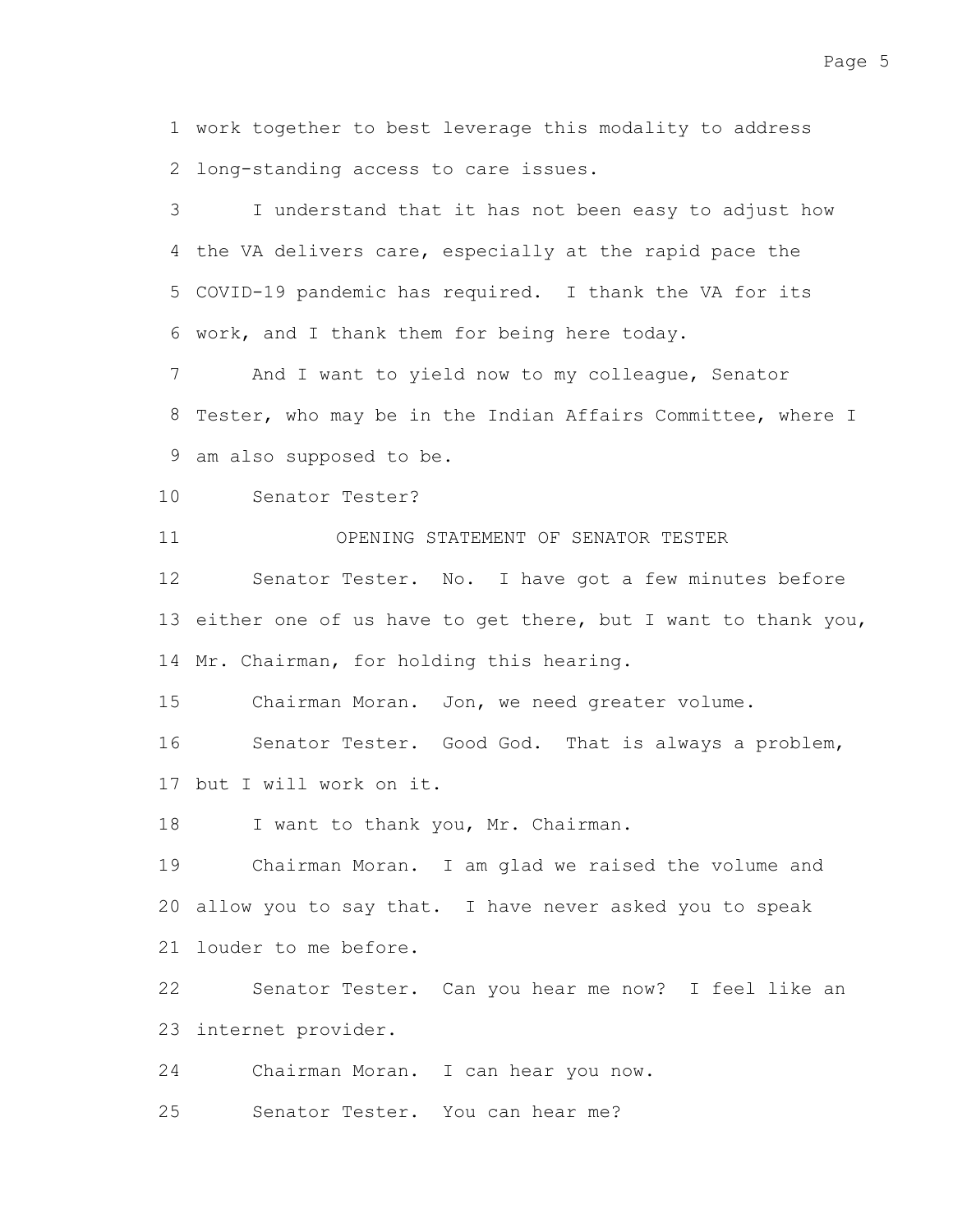Chairman Moran. Yes. 1

Senator Tester. Good deal. 2

Well, I will say it for the third time. I want to 4 thank you, Mr. Chairman, and I also want to thank our 5 witnesses for being here today. 3

VA's recent efforts to expand telehealth options deserve a lot of praise. The Department has prioritized the 8 health and well-being of its patients while working to keep its workforce safe, and for that, you need to be commended. However, a 75 percent increase in daily telehealth appointments as of May has not been without its challenges. 11 12 Today's hearing is going to offer us an opportunity to take 13 stock of where the VA is now and to discuss further steps 14 that can be made to improve the care provided to veterans. I want to hear directly from the VA, the Nation's 16 largest integrated health care system, about the challenges 17 that it is facing and what it is doing to address them. In Montana, many vets, especially those in highly rural 19 areas, are accustomed to virtual appointments, but we need 20 to remember that not all veterans have access to smart 21 telephone technology or reliable internet access. To 22 address these technological shortcomings, I know the VA has 23 conducted nearly 6 million more telephone appointments with 24 veterans compared to the same period last year. What more 25 can we be doing to make these visits more valuable for the 6 7 9 10 15 18

Page 6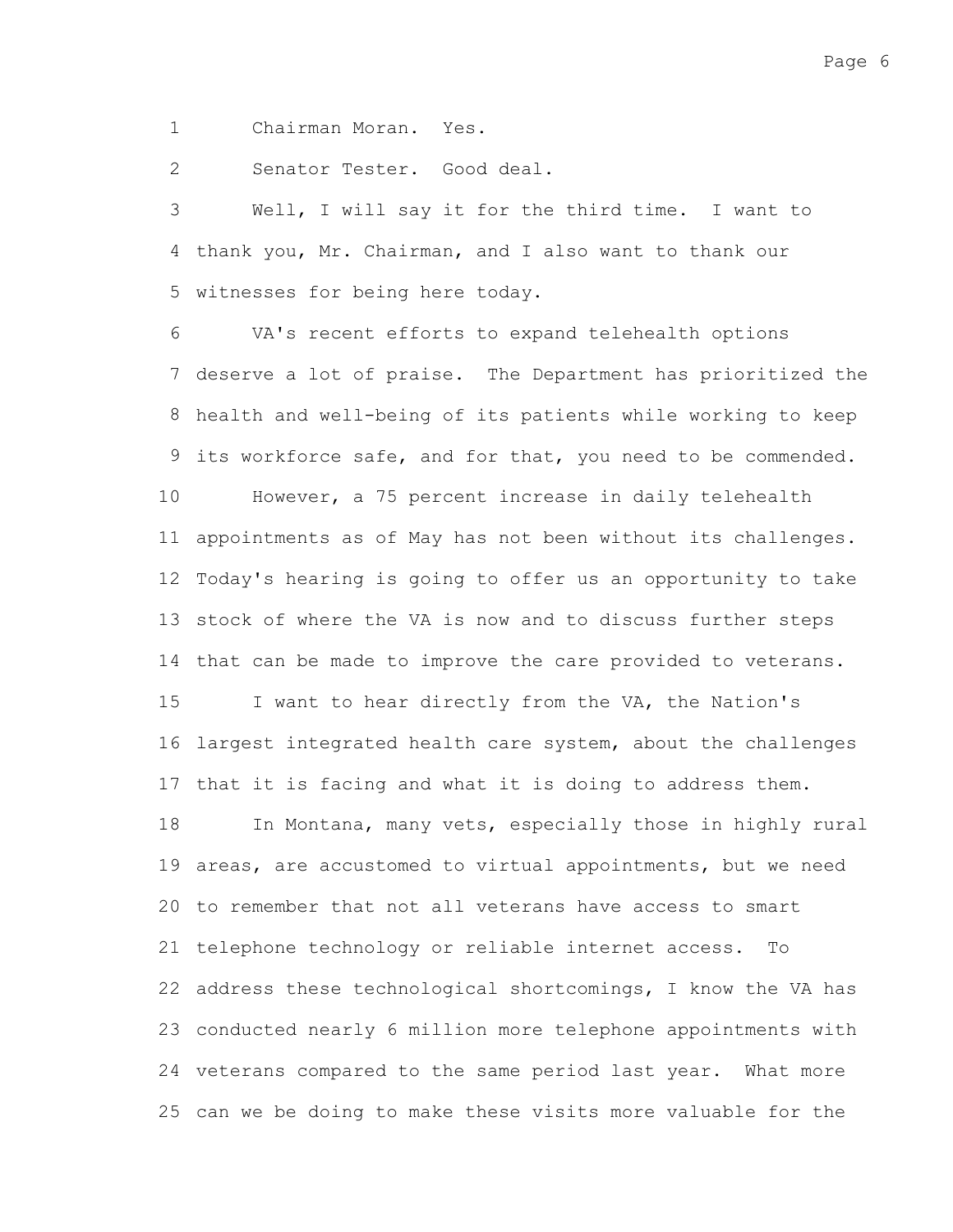Page 7

1 patients and the providers, and how are providers coping 2 with a change in practice? We need to ensure that VA staff is supported and have the tools that they need to adequately 3 care for our vets. 4

We especially need management to work with employees in 6 good faith to hear what the folks on the ground think about 7 virtual or telephone care and what suggestions they have for improvement. That effort by the VA leadership will pay off 8 9 greatly, particularly when the health care system is 10 experiencing increased demand and has a staff at risk of 11 burning out as the coronavirus pandemic continues to rate. As VA begins to reopen certain service lines in some 13 facilities, it will be important to monitor the shift from 14 telehealth appointments to in-person appointments. Many 15 veterans may still feel uncomfortable seeing their providers 16 face-to-face and will want to continue to utilize telehealth 17 services. We need to make sure that that opportunity and 18 the resources for that ongoing care are available. 5 12

And as hotspots and surges move from one location to 20 another, VA's ability to expand and retract its telehealth 21 capabilities will be critical. Therefore, it will be 22 important to monitor whether the CARES Act funding is 23 adequate to meet ongoing telehealth demand or if the 24 successor COVID packages will need to include additional 25 emergency funding to provide these services to veterans, and 19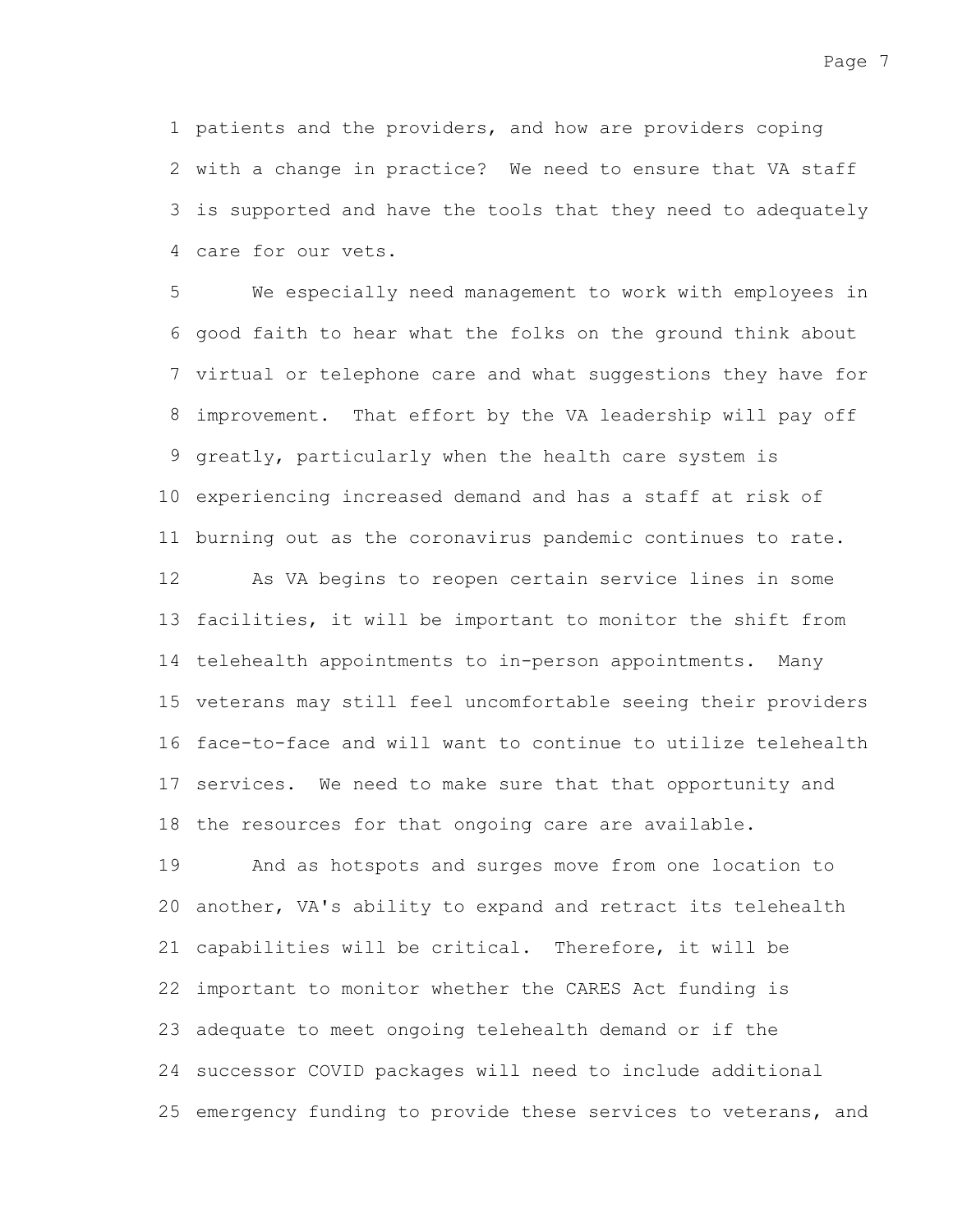1 we will need a good accounting of where the appropriated 2 funds are being spent in order to make informed decisions on 3 a path forward.

I want to again thank the Chairman, and I want to thank 5 the VA team for being here and being a part of this conversation. I look forward to this hearing. 6 4

Chairman Moran. Senator Tester, thank you very much. We are going to take a pause. So we will stand in 9 recess just for a moment while we fix one of our own 10 technical glitches so we can hear our witnesses who are 11 appearing virtually. 7 8

[Recess.] 12

Chairman Moran. So the committee will resume its work. Thank you, Senator Tester, for your comments, and let 15 me now introduce the witnesses from the Department of 16 Veterans Affairs. 13 14

Dr. Kameron Matthews is the Assistant Under Secretary 18 for Health for Community Care, Veterans Health 19 Administration. Dr. Kevin Galpin is the executive director 20 of Telehealth Services, Office of Connected Care, Veterans 21 Health Administration; Dr. Thomas Klobucar, executive 22 director, Office of Rural Health, Veterans Health 23 Administration; and Mr. Eddie Pool, the executive director, 24 Solutions Delivery, IT Operations and Services, Office of 25 Information and Technology, Department of Veterans Affairs. 17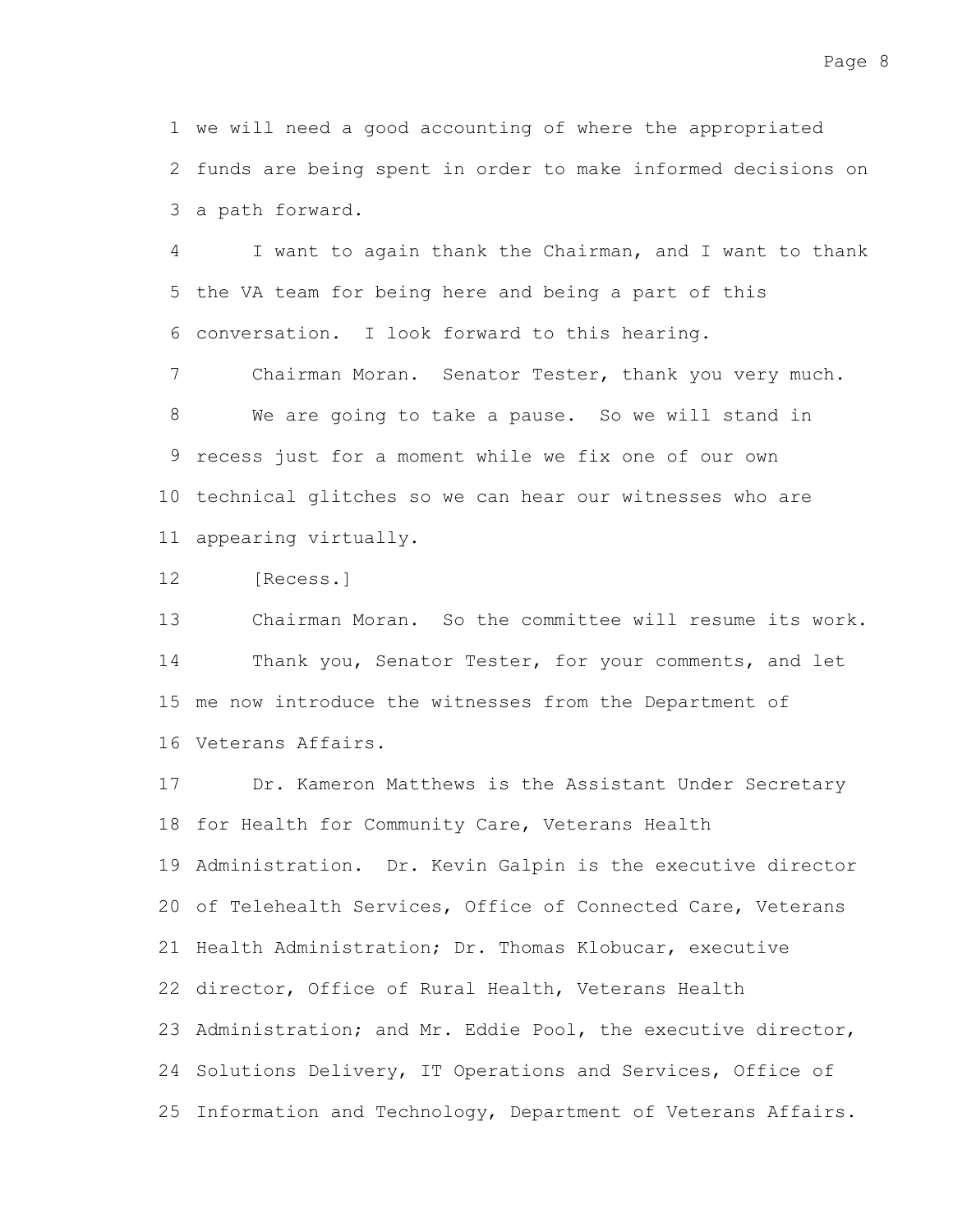I thank you all for being here in person or virtually 2 by connectivity, and we are grateful for your presence. Dr. Matthews, I understand you are speaking for the group of VA witnesses today instead of individual statements 5 from each of our witnesses. As such, you are now recognized 6 for 5 minutes to delivery your testimony.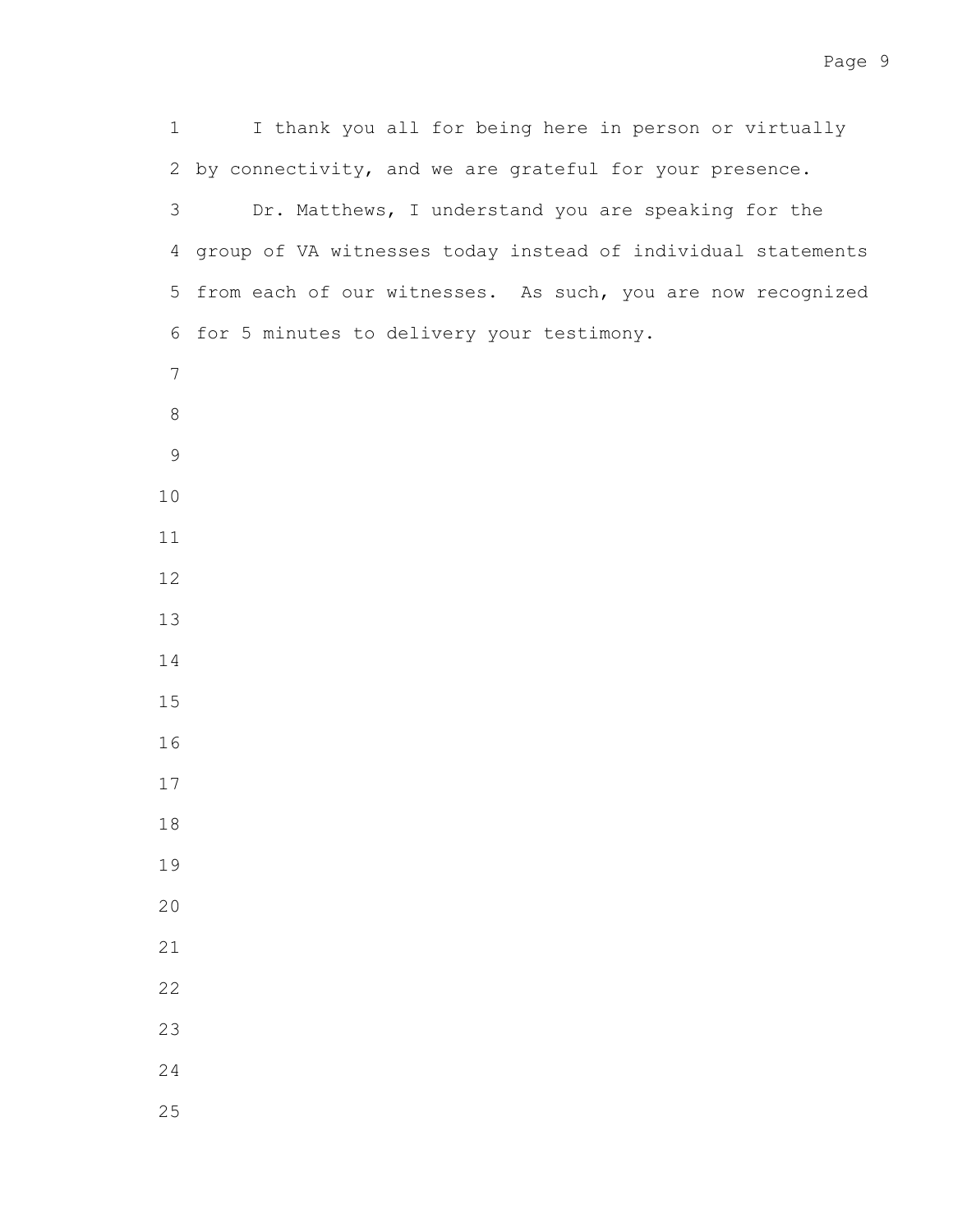STATEMENT OF KAMERON MATTHEWS, MD, ASSISTANT UNDERSECRETARY FOR HEALTH FOR COMMUNITY CARE, VETERANS HEALTH ADMINISTRATION; ACCOMPANIED BY KEVIN GALPIN, MD, EXECUTIVE DIRECTOR OF TELEHEALTH SERVICES, VETERANS HEALTH ADMINISTRATION; THOMAS KLOBUCAR, PhD, EXECUTIVE DIRECTOR, OFFICE OF RURAL HEALTH, VETERANS HEALTH ADMINISTRATION; AND EDDIE POOL, EXECUTIVE DIRECTOR, SOLUTION DELIVERY, IT OPERATIONS AND SERVICES, OFFICE OF INFORMATION AND TECHNOLOGY, U.S. DEPARTMENT OF VETERANS AFFAIRS Dr. Matthews. Thank you so much, sir. 1 2 3 4 5 6 7 8 9 10 11

Good afternoon, Chairman Moran, Ranking Member Tester, 13 and distinguished members of the committee. I appreciate 14 the opportunity to discuss VA's telehealth activities during 15 the COVID-19 pandemic. 12

I am accompanied today by Dr. Kevin Galpin, executive 17 director of Telehealth Services in the Offices of Connected 18 Care; Dr. Thomas Klobucar, executive director of the Office 19 of Rural Health; and Mr. Eddie Pool, executive director, 20 Office of Information and Technology. 16

This is a transformational time in U.S. health care, accelerated by the unprecedented challenge of the COVID-19 22 23 pandemic. VA is proud to be leading the response to COVID-24 19 beside our Federal partners. As a result of early 25 proactive planning and the unmatched dedication and 21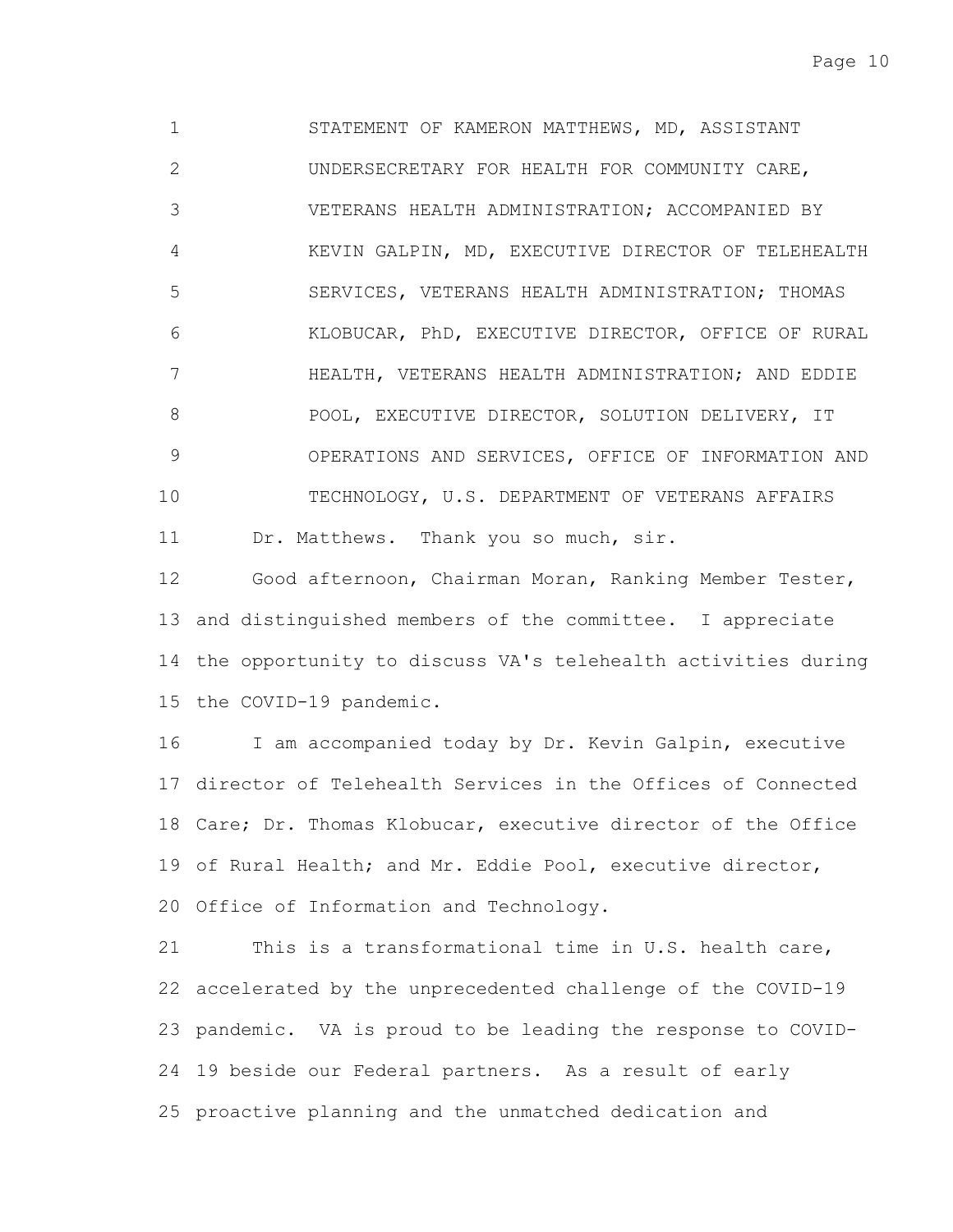1 resilience of the VA workforce, we are continuing to deliver 2 excellence for the more than 9 million veterans who entrust us with their care. 3

In addition, we consider it a privilege to be the 5 backstop to the Nation's health care system, serving veteran and civilian Americans in 46 States and the District of 6 7 Columbia through our Fourth Mission, providing testing and 8 supplies, and deploying more than 1,000 personnel in support 9 of community facilities in areas of the Nation most severely 10 affected by COVID-19. 4

VA has been open throughout the pandemic for all in-12 person care where clinical urgency rises above the risk of 13 COVID-19, and we are now expanding in-person services are more than 100 sites. 14 11

We are grateful for the opportunity today to discuss a 16 key area where VA's early and proactive commitment to 17 innovation and health care delivery is paying significant 18 dividends for those we serve; that is, telehealth. VA has 19 long been recognized as a national leader in telehealth, and 20 together with our strategic partners, we are rapidly advancing our vision to leverage telehealth to enhance the 21 22 accessibility, capacity, quality, and experience of VA 23 health care for veterans, their family members, and their 24 caregivers anywhere in the country. 15

Continued expansion and deep integration of telehealth 25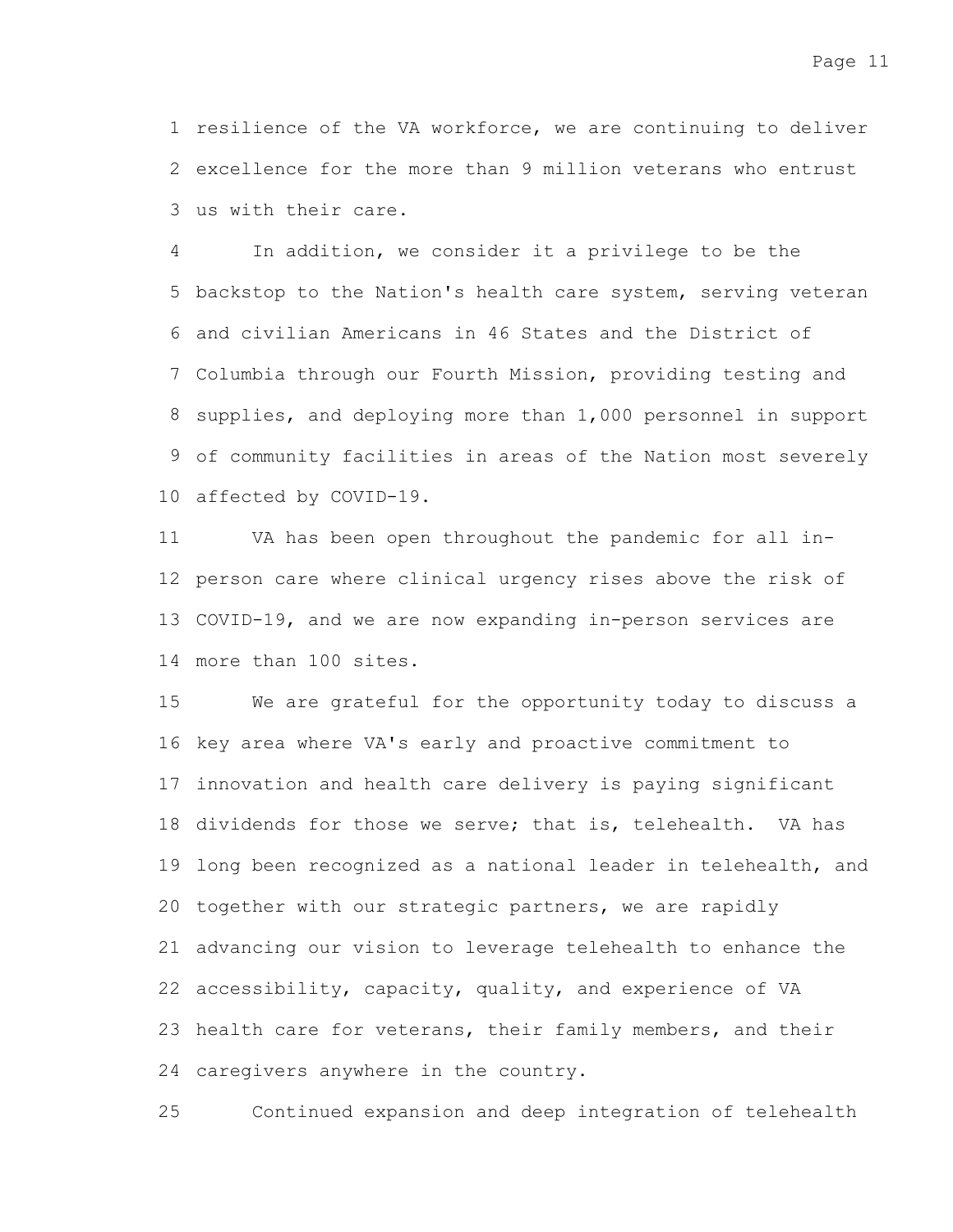1 into clinical and technical operations is an essential 2 element of our strategy. Telehealth can make it easy and 3 enjoyable for veterans to partner with VA in optimizing 4 health, and it can enhance the delivery of health care, 5 enabling expert consultation, facilitating remote management 6 of acute and chronic conditions, and enhancing coordination of care. 7

VA's early investment in virtual technologies, 9 including our patient portal, My HealtheVet, provided a 10 solid foundation for VA's agile and effective response to 11 COVID-19. More than 60 percent of primary care and mental 12 health providers had already used video telehealth prior to 13 the pandemic, and VA delivered more than 2 million episodes 14 of care through telehealth in fiscal year 2019, with 15 approximately a third of the veterans served living in rural areas. 16 8

In a matter of weeks, at the beginning of this 18 pandemic, that solid foundation enabled us to increase video 19 telehealth delivery to veterans' homes by more than 1,000 20 percent. We have delivered more than 9 million additional 21 virtual care interactions this year over last year, and the 22 numbers continue to grow. 17

Achieving this progress required strong cross-24 functional partnerships. The Veterans Health Administration 25 and the Office of Information and Technology have worked 23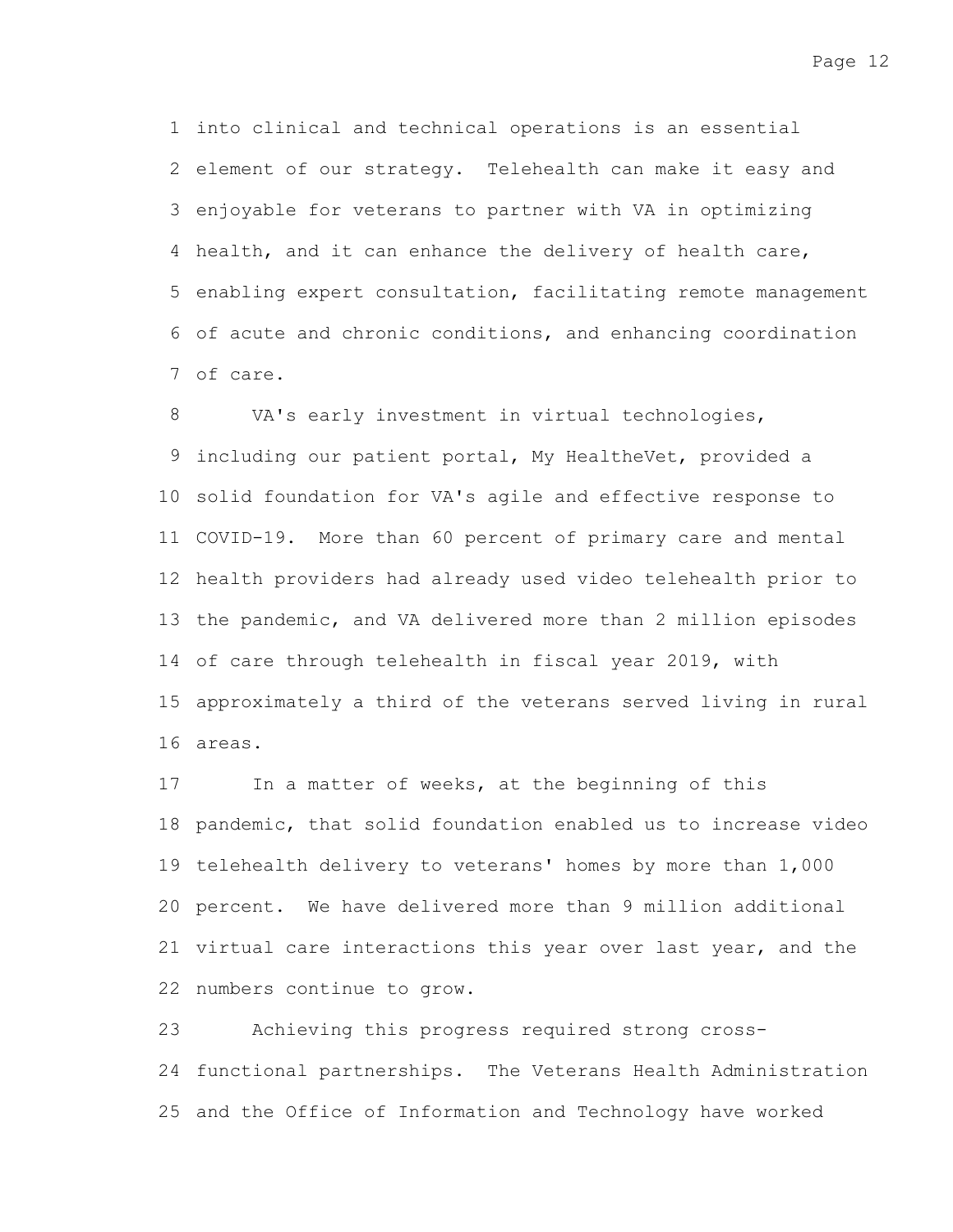closely at all levels of the organization to address and 1 2 stay ahead of the anticipated increase in demand for virtual care. Our IT colleagues strengthen and enhance the existing 3 environment and are continuously monitoring and optimizing 4 its performance. New and enhanced capabilities improve 5 6 telehealth visit performance and quality, and new scalable 7 options expanded access, tripling the concurrent use of capacity of VA's video telehealth platform and enabling care 8 9 delivery in a location of a veteran's choosing, such as at 10 home.

Importantly, amidst the collective stress of this time, 12 this capacity has allowed VA to provide over 1.5 million 13 telemental health visits to more than 400,000 veterans so 14 far this year. We want each veteran to know that VA is here 15 for them, that we will meet them where they are, and that we 16 believe in their resilience. 11

Expanded capacity has also advanced our other critical 18 operations, including the tele-Intensive Care Unit program, 19 which brings remote monitoring and consultation to augment 20 care teams at the bedside of critically ill patients, and 21 meaningfully, the benefits of added technical capacity are 22 not just clinical. This also enables personal connectedness 23 for veterans residing in community living centers or even 24 hospitalized to connect with loved ones. 17

VA has continued to work with Tribes and Indian Health 25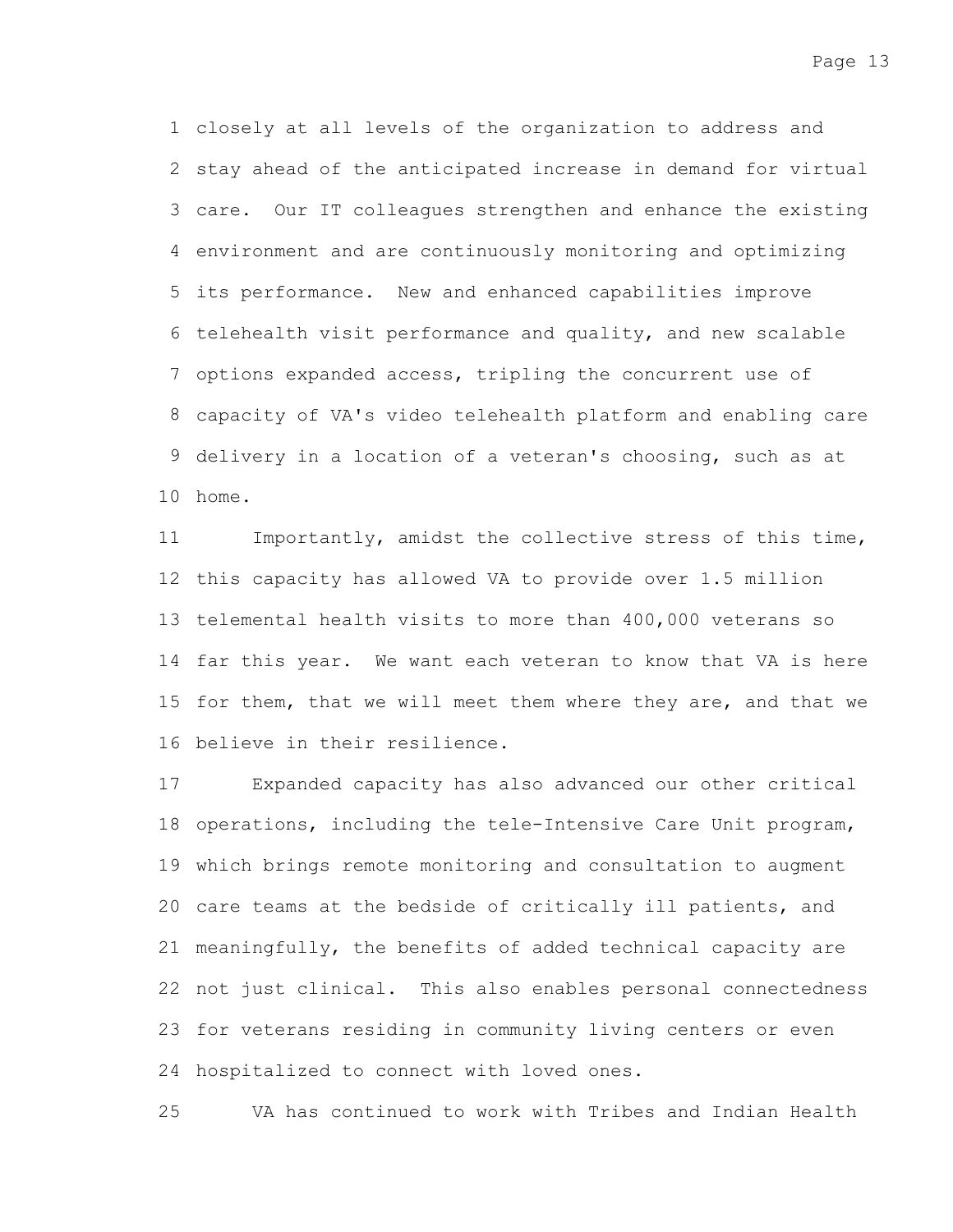1 Service to develop standardized processes to ensure that 2 veterans who require care among the various health care 3 systems receive one coordinated approach in getting the 4 services they need in the environment they choose. VA is 5 planning a Tribal Consultation later this summer with the 6 Tribes to deploy the approved plan.

VA appreciates the continued support of Congress 8 regarding telehealth, including through the recent 9 Coronavirus Aid Relief and Economic Security Act, which 10 provided the supplemental funding needed for VA to invest in 11 enhancing and expanding our systems and technology. 7

Recent legislation such as the MISSION Act, which 13 authorized Anywhere to Anywhere telehealth, has also been 14 pivotal to that advancement. 12

VA is committed to providing excellence for each 16 veteran in our care, even and especially during these 17 unprecedented times. We will continue to lead the way 18 forward, and we are grateful for your continued support, as 19 it is essential to provide care for veterans and their 20 families. 15

This concludes my testimony. My colleagues and I are 22 prepared to answer any questions that you may have. [The prepared statement of Dr. Matthews follows:] 21 23 24

25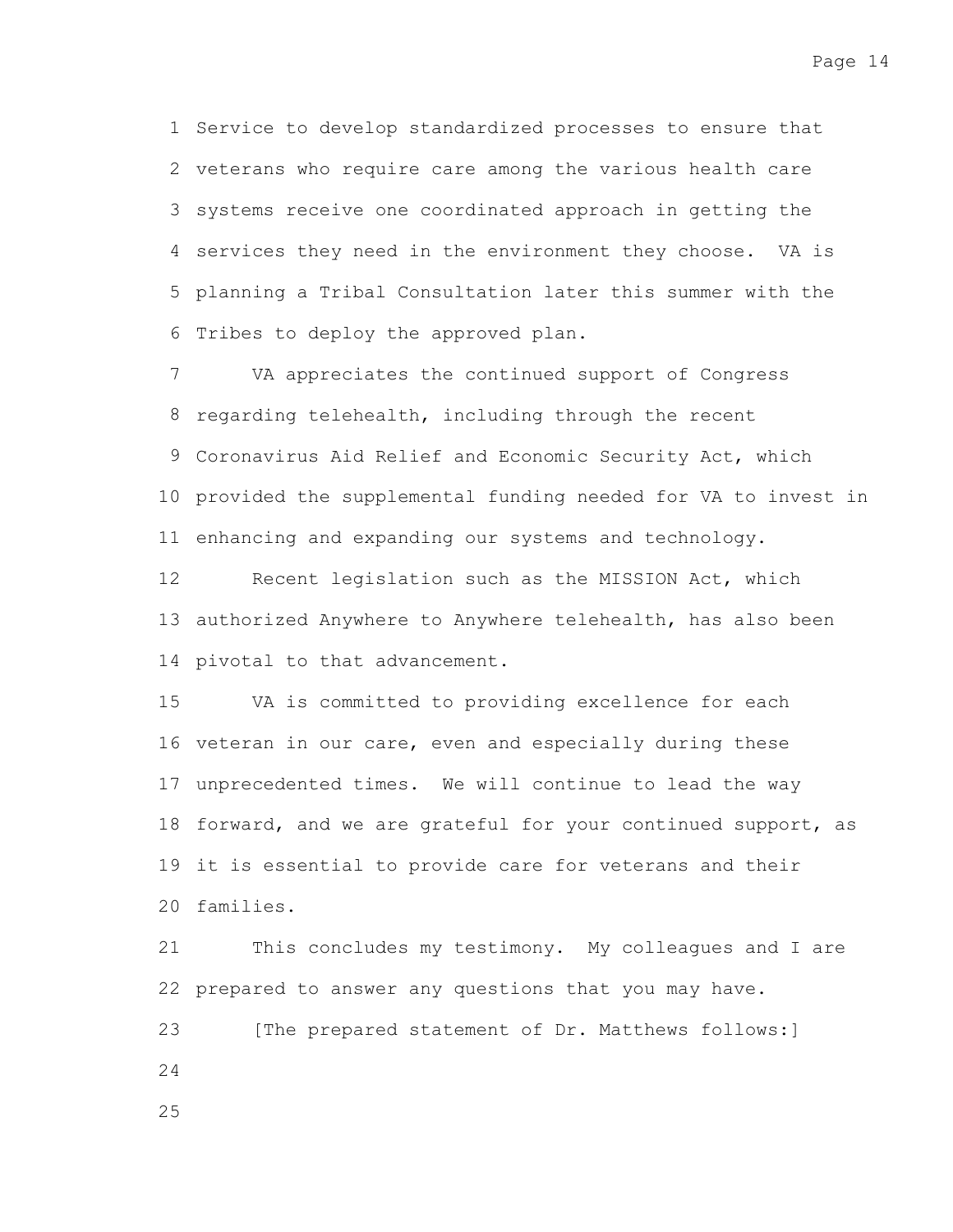Chairman Moran. Doctor, thank you very, very much, and 2 thank you to your colleagues for joining you. 1

I want to ask my question to Dr. Galpin, at least my initial question. 4 3

Could you detail for the committee the amount of CARES 6 Act funding that has been spent to date on the total allocated for VA telehealth services? 7 5

And in addition to that, I have been exploring with the 9 VA for several months now, the issue of the amount of money 10 that was allocated to the VA in the CARES Act, which gave 11 the VA authority to form agreements with telecommunication 12 companies to provide short-term complimentary internet 13 services to rural veterans, and generally, when I have those 14 conversations--let me get an answer to your first question, 15 and then I will follow up with my second one related to that 16 topic. 8

So total amount of money spent compared to what was allocated under the CARES Act? 18 17

Dr. Galpin. [inaudible] --providers during the 20 pandemic. So far, since March 1st and through July 15th, we 21 have spent over \$69 million on COVID-related requirements, 22 of which \$57.8 million came from the CARES Act funding. We have used that to provide over 30,000 4G-connected 24 iPads to veterans. For providers, we have bought 12,000 iPads, 24,000 webcams, 22,000 headsets, 10,000 speakers. We 2519 23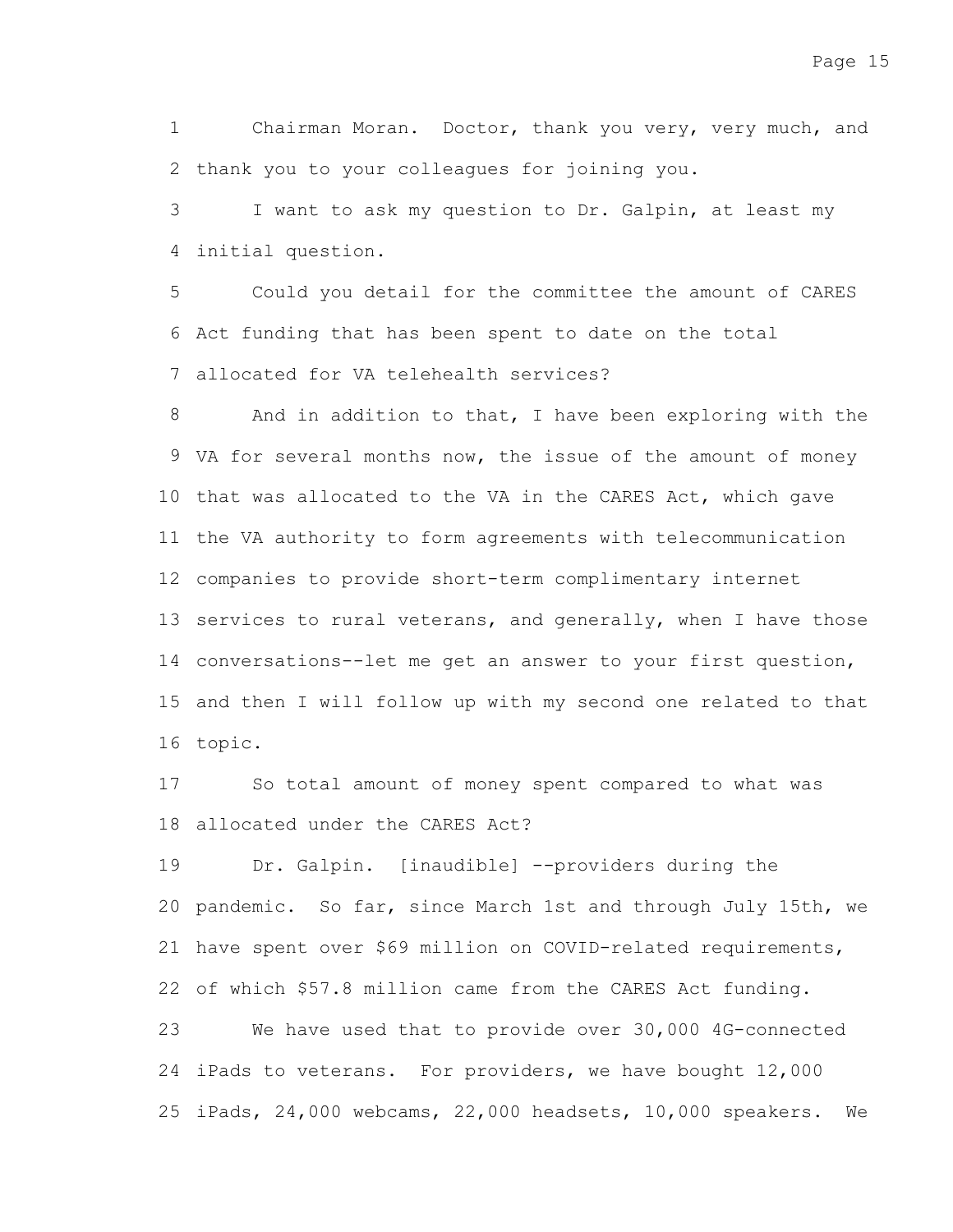1 have expanded our help desk. That was a big challenge for 2 us early on. It was just the amount of calls we were 3 getting to the help desk as we expanded. We practically 4 quadrupled the staff there.

We are funding some research to make sure we learn from 6 this event, and we are expanding our telecritical care 7 program with that funding as well. So, yeah, that has been 8 critical, but the number, I think you are looking for is 9 just over \$57 million so far. 5

Chairman Moran. \$57 million so far out of the amount 11 that was appropriated which was what? 10

Dr. Galpin. Ours was about \$250 million. It included 13 teleradiology as well, and a large chuck of that was for the 14 telecritical expansion, which we are just about to 15 undertake. 12

Chairman Moran. Thank you very much. 16

The second part of this question is, when I have raised 18 these topics before, I generally hear about iPads and 19 Walmart. What I have not found an answer to is, How did the 20 VA utilize that provision to create agreements with 21 telecommunications company to provide services to rural 22 veterans? 17

Dr. Galpin. Yeah, it is a great question. 24 Fortunately, we have an office, a Strategic Partnership 25 Office, and we have been working really for a while now to 23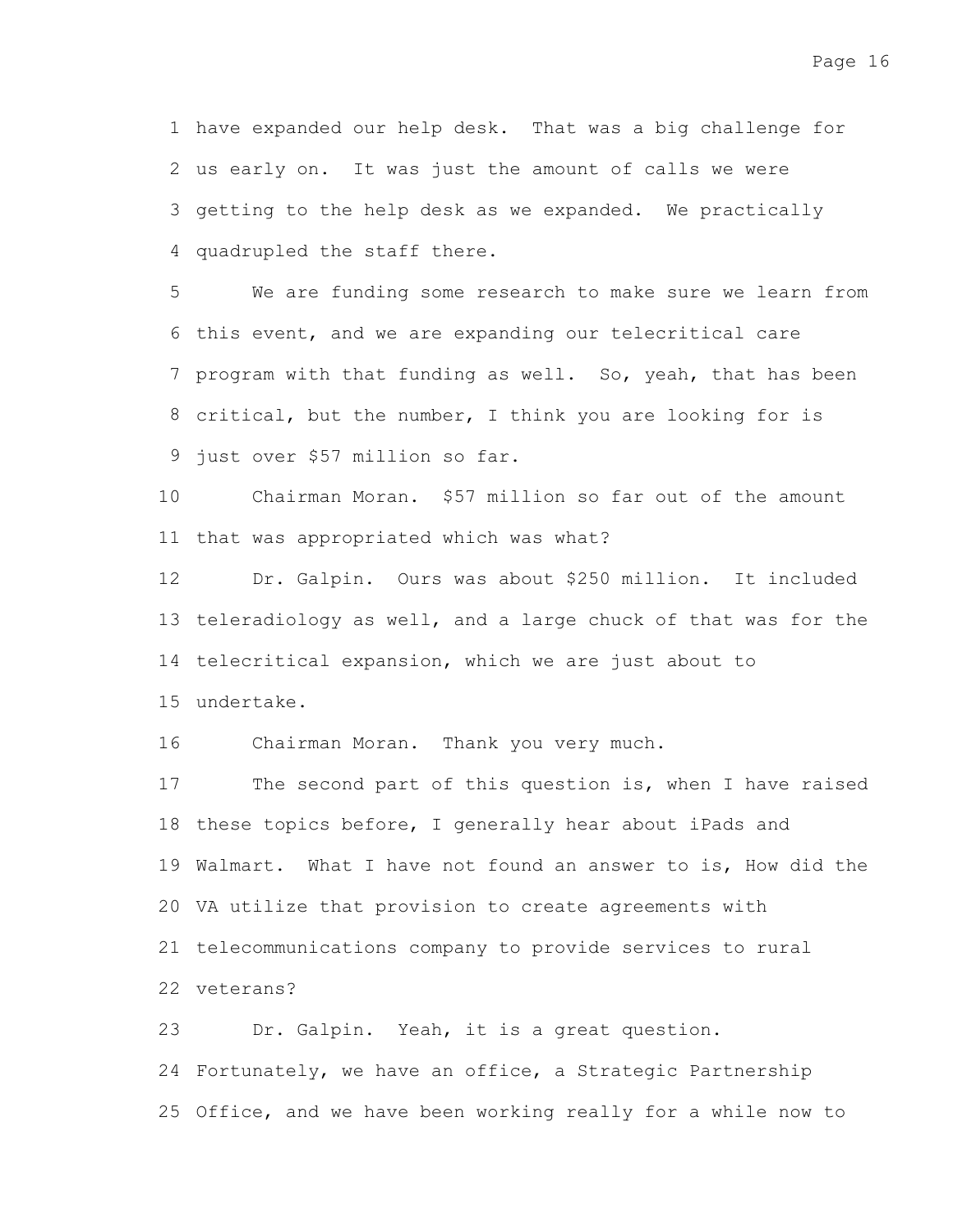1 develop partnerships with organizations, with internet

2 service providers or cellular providers to try and expand 3 connectivity to veterans in rural communities, wherever they may be. 4

In telehealth, we realized when we were trying launching our Anywhere to Anywhere initiative that that was 6 7 critical. We could build these fantastic programs, but if a 8 veteran cannot receive it on the other end, it does not make a difference. 9 5

So we already have partnerships with T-Mobile, with 11 Sprint which is owned by T-Mobile, with Verizon, with 12 SafeLink by TracFone help support veterans. We are using VA 13 Video Connect to make data. 10

As you know, as you mentioned, we have partnerships 15 with Walmart, with veterans service organizations, and with 16 Philips to develop our ATLAS sites in rural communities 17 where veterans do not have internet access or therapeutic 18 environment. 14

We have partnerships with Microsoft. Microsoft is 20 helping us outline the areas in the country using both our 21 data and FCC data when we have a population of veterans that 22 do not have access to internet, and then they are going to 23 help us go and identify additional partnerships to bring in 24 Airband internet into those areas and help with digital 25 scaling. 19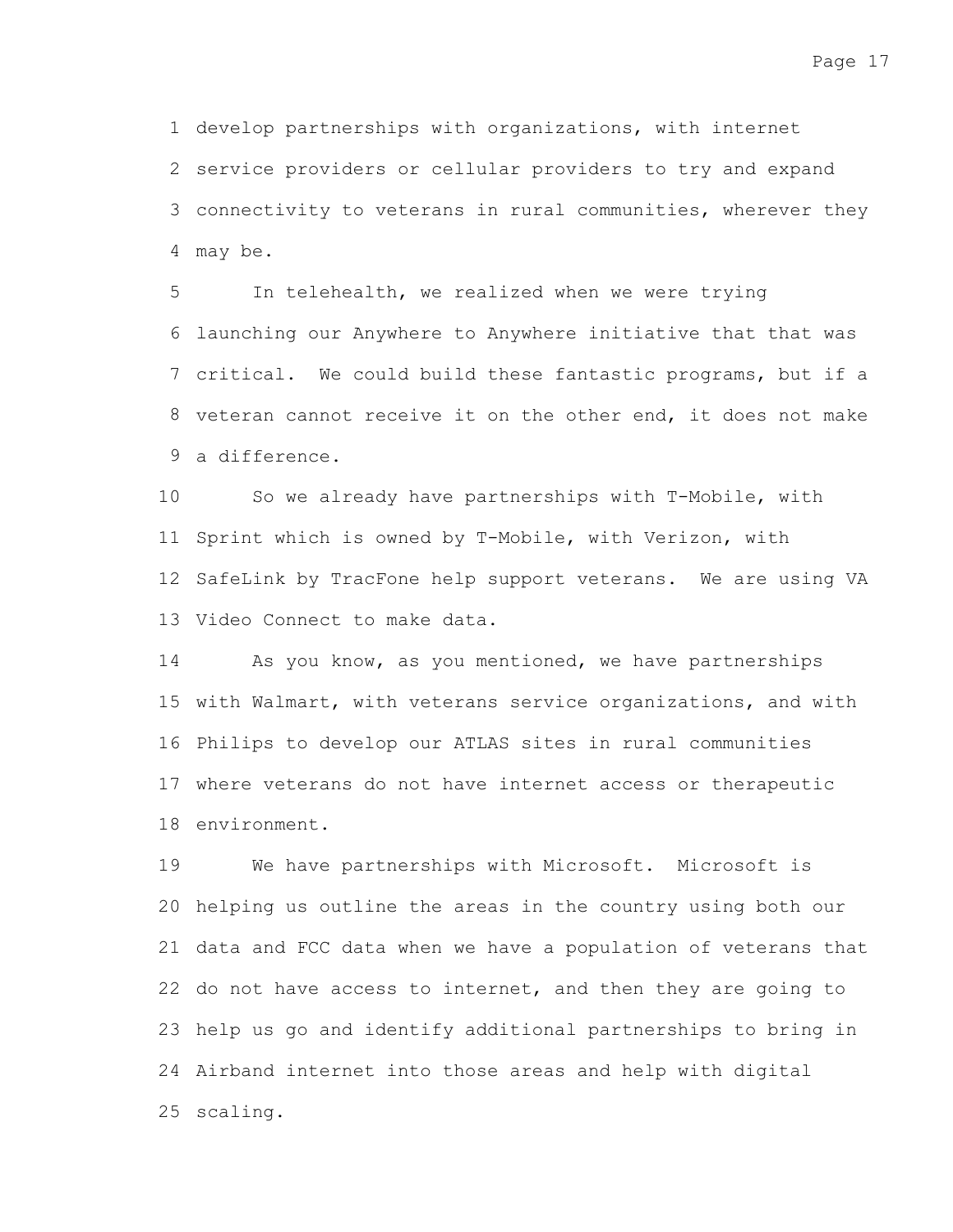Following the CARES Act, we did actually get some companies from the committee who are interested in 2 3 partnering with us. We have met with those. A lot of them 4 are interested in helping out with the ATLAS program. I 5 think that seems to be a real strong concept that people 6 want to support. 1

The other area, which is great, is helping us co-8 promote the FCC Lifeline program. FCC Lifeline is a program 9 a lot of veterans qualify for. We think it may be 10 underutilized in the veteran population, and so we want to 11 make sure veterans get that benefit. It is a subsidy of 12 \$9.25 a month for their internet or phone service, but if 13 they are in Tribal or Native land, they can get up to \$34.25 14 a month. 7

So we are trying to reach out to more partnerships. In 16 the next couple weeks, we are going to be releasing an RFI, 17 Request for Information, to go out publicly to look for 18 other companies that want to partner with us. We feel there 19 is probably more people out there than we have been able to 20 identify so far that would like to help out the scenario. I mean, it is amazing. Honestly, since we started the 22 work with the Partnership Office, many companies are just absolutely ready to say yes when we talk about supporting 23 24 veterans in the digital divide. It is an issue that people 25 recognize really needs a broad coalition and a lot of 15 21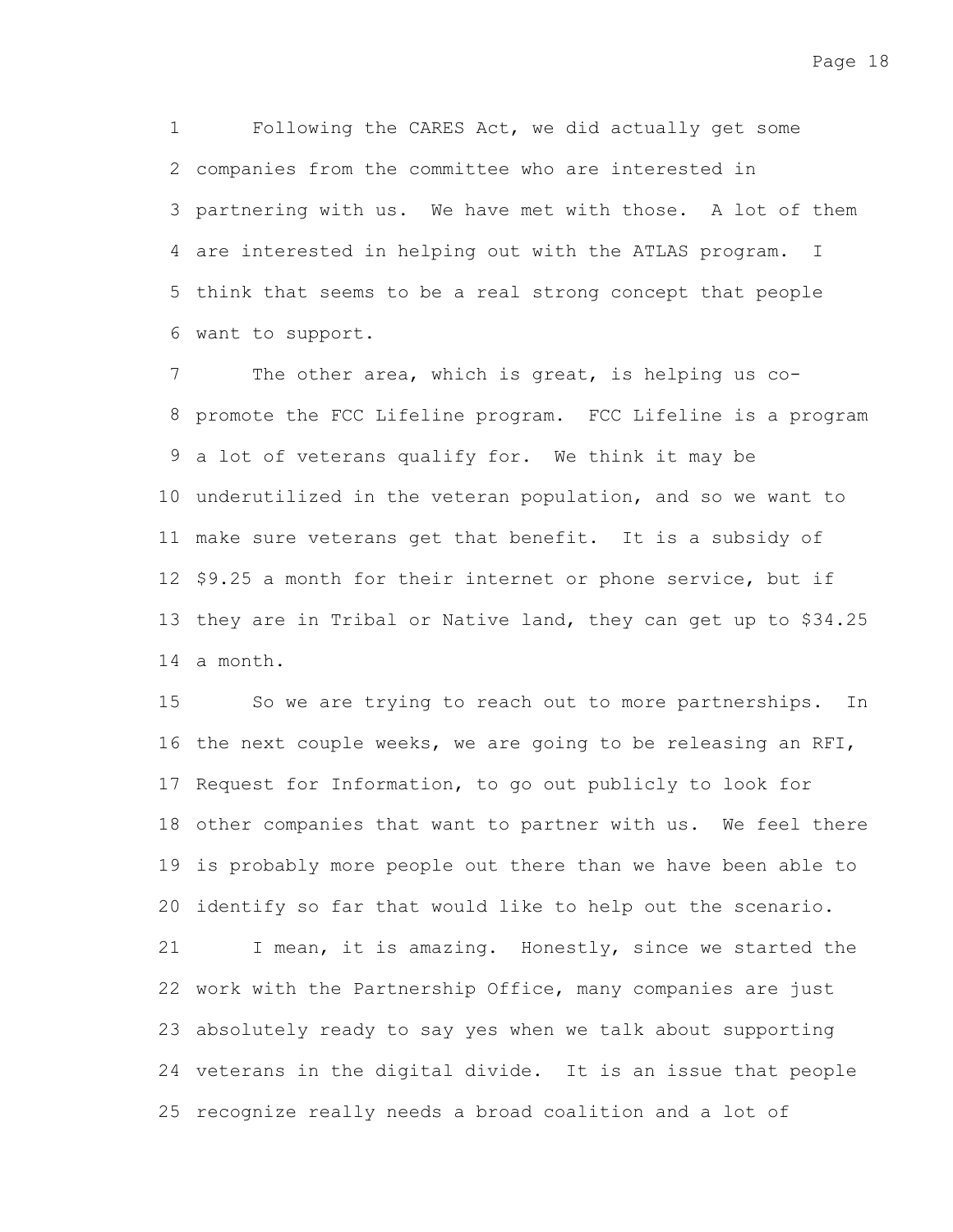support. 1

Chairman Moran. Thank you, Dr. Galpin. 2

Let me ask you. I assume that if I ask my staff to 4 delve deeper into the details of those partnerships, you and 5 your team would be cooperative in providing us that information. 6 3

Dr. Galpin. Yeah. We would love to collaborate with you and your team on this. Again, this is a big issue and 8 very important to us. 9 7

Chairman Moran. Thank you for your efforts and your 11 testimony. 10

Let me ask just a question that is worth more than the 13 time I have. But, Dr. Matthews, can you explain how 14 expanded telehealth services will impact access standards 15 for community care? 12

Dr. Matthews. Sure. This was-- 16

Chairman Moran. Go ahead. 17

Dr. Matthews. Sorry. 18

Chairman Moran. You anticipated my question. 19

Dr. Matthews. Yeah. This was actually a very early 21 conversation, actually, that I had with Dr. Galpin and 22 others in VA, how could--how should, actually, we approach 23 the eligibility standards. 20

Currently, telehealth, unfortunately, does not impact 25 them, and unfortunately, I mean, in the sense that it 24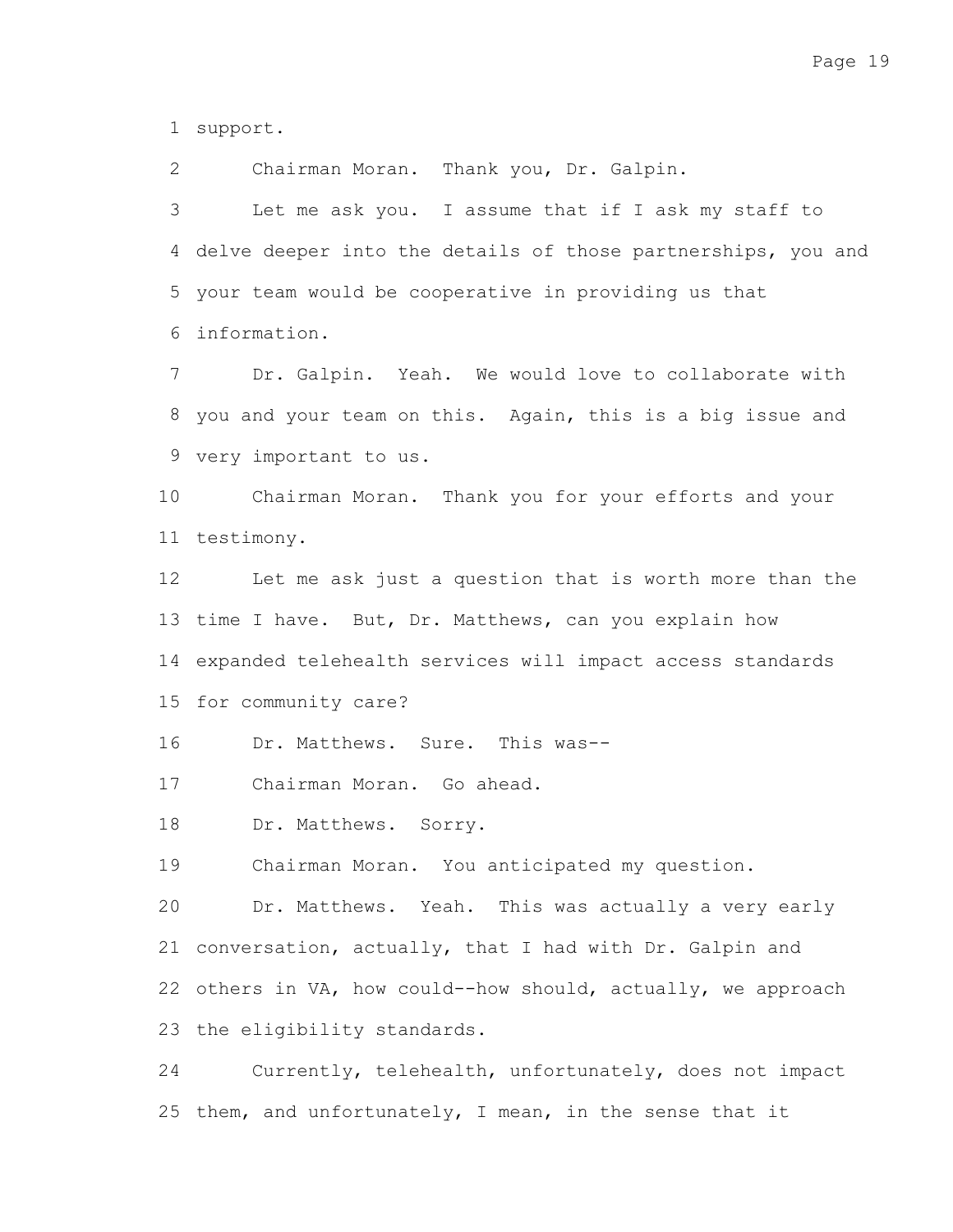1 actually would take some regulatory change, so we could not 2 do really any quick changes during the pandemic.

The idea is that telehealth is offered. If a veteran 4 accepts that care, it will, of course, be coordinated, but otherwise it does not affect their eligibility. Eligibility 5 is only determined by face-to-face services at this point. 6 3

Chairman Moran. Thank you very much. 7

When you say at this point, you are suggesting there is 9 a change coming? 8

Dr. Matthews. There is always at least 10

11 reconsideration. I think you would expect us to continue to 12 improve upon how we provide access, and if telehealth--13 especially in specialty services is available and especially 14 with our quality of care and when, of course, it is 15 clinically appropriate. I think there is always going to be 16 consideration that perhaps telehealth would be a major, 17 meaning primary form of delivery. It could never replace 18 face-to-face 100 percent. That is in no way the concept 19 there, but perhaps initial consultation, follow-up visits, 20 and the like. So it would be actually as the MISSION Act 21 promotes more of an integrated platform with face-to-face 22 care in the community.

Chairman Moran. Thank you. 23

Senator Manchin? 24

Senator Manchin. Thank you, Mr. Chairman. I 25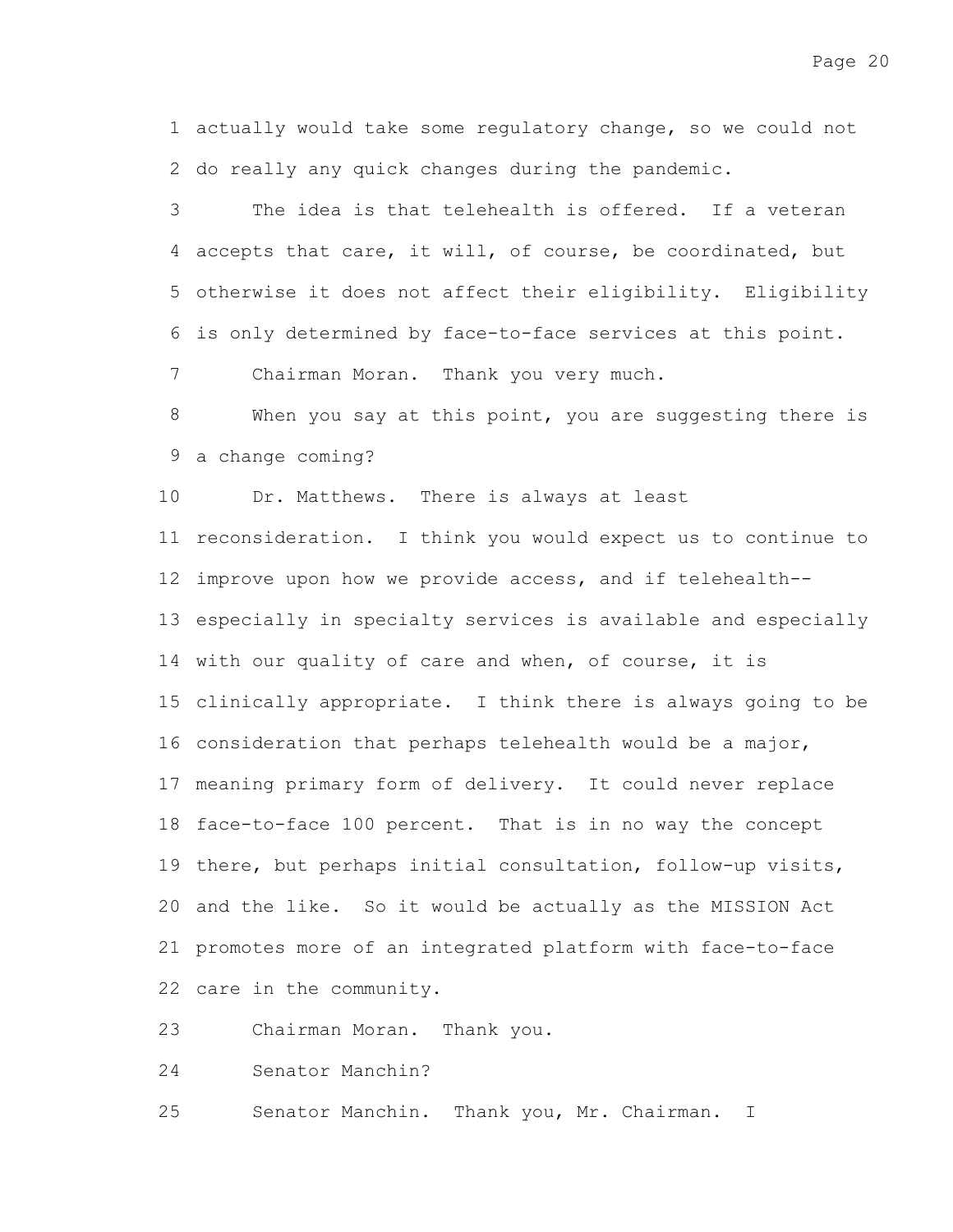1 appreciate it very much, and thank you, Doctor, for being 2 here.

I have introduced the HOTSPOTS bill, which would expand our Government's ability to purchase and distribute 4 internet-connected devices to libraries and low income in 5 6 rural areas, and I encourage my Senate colleagues really to 7 look into this. And, hopefully, we get this into the next 8 package we are working on right now for the COVID relief 9 package. 3

So many rural areas, especially rural Appalachia, does 11 not have any connectivity whatsoever, but we have been able 12 to hotwire, basically, a wireline into all rural libraries. 13 This would allow--if a hotspot could be given to a veteran, 14 they would be able to connect for telehealth. Right now, 15 they cannot. All they are doing is audio health. 10

So my question, can you give me a sense of where all 17 these--you spent \$38.9 million, I am understanding, from the CARES Act on telehealth initiatives and equipment for both 18 19 veterans and providers. You all reported distributing more 20 than 46,000 iPads to veterans and providers for accessing 21 and facilitating telehealth appointments and also reported 22 an additional 22,000 iPads are on order. 16

So my question would be, Can you give me a sense of 24 where all the devices are going? Are they all network-25 enabled? I want to make sure that, hopefully, my State of 23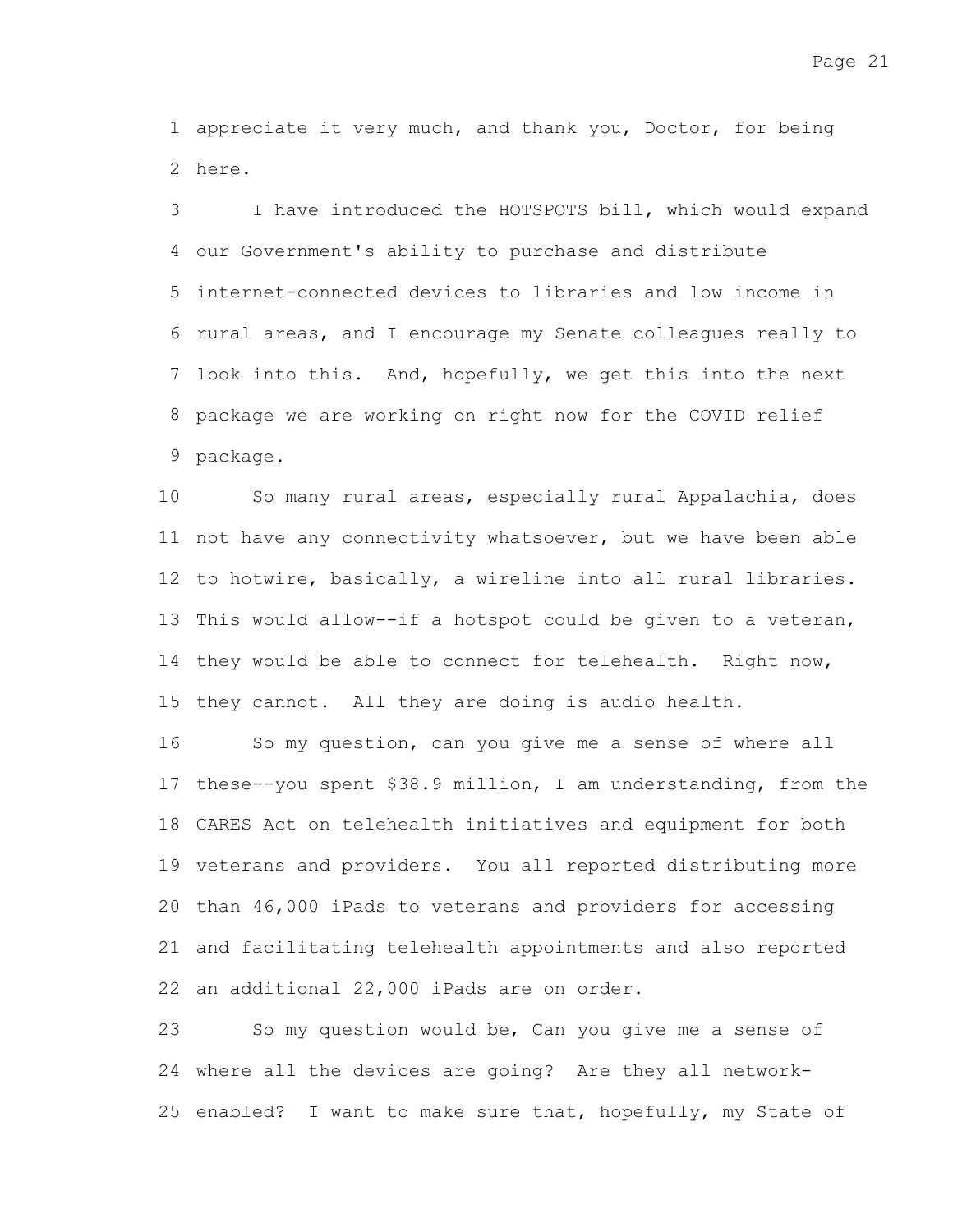1 West Virginia is getting its fair share, and can you share a 2 report of where they have been distributed?

Can anybody speak to that? 3

Dr. Galpin. I can speak to that. I do not have that 5 data with me, but we have--we can get that breakdown for you after the hearing, if we can take that back for the record 6 7 as to where they are distributed. 4

Senator Manchin. Can you also determine where the VA telehealth infrastructure resources are going and how you 9 10 are helping veterans with high-speed internet access? That 11 is what we are having problems with. There is no use to 12 have an iPad if you have no connectivity. So I hope you are 13 looking at--8

Dr. Galpin. Correct. 14

Senator Manchin. --the challenges that we have. 16 Whether it is rural West Virginia, rural Arkansas, rural 17 North Carolina, rural Kansas, wherever it may be, we have 18 got problems, and to get quickly to help these people, 19 HOTSPOTS would be the quickest way we can get them set up to something. 20 15

Dr. Galpin. Yeah. Let me provide some feedback on 22 that. I think that was a question about what we are doing. 23 So let me go through the broader list because you are 24 absolutely right. This is a critical issue for us, and it 25 is impossible for us to deliver telehealth services where 21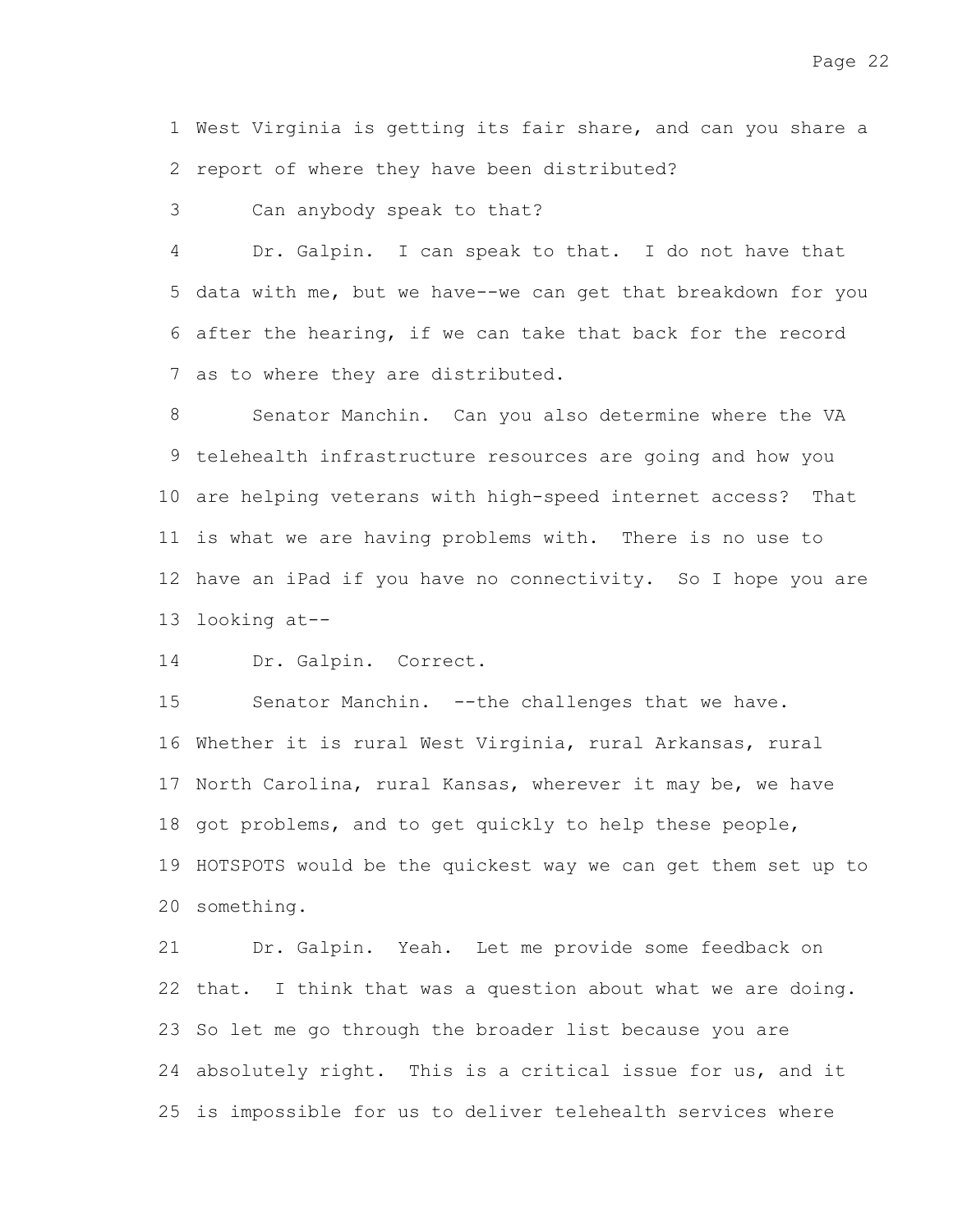1 there is not internet connectivity.

There was an FCC report that was released last year 3 that was released last year that said 2.2 million veteran households do not have fixed or mobile broadband internet. 4 Senator Manchin. First of all, if I can correct you on 6 one thing. We have proven the FCC maps are totally 7 incorrect. They are totally incorrect. That is why we are 8 holding up some of their money until they get the maps corrected. So I hope you are not working off of their old 9 10 maps because they have even agreed they are incorrect. Dr. Galpin. Well, I think irrespective of whether we 12 are looking at the maps, we recognize that this is a 13 problem. I mean, for the reason that you just described, 14 when we talk to our providers and get their satisfaction 15 surveys back--we just had one from one of our VISNs where 16 they interviewed or got feedback from 1,600 providers, and 17 one of the biggest challenges they face is the veteran not 18 have the internet or the equipment on their end. And that 19 is, again, why we launched an initiative to bridge the 20 digital divide for veterans. 2 5 11

I can tell you it is something we cannot do alone. I 22 mean, this is a huge issue, and the VA is not going to solve 23 it alone. That is why we need cross-administration, 24 collaboration with Congress, public-private sectors. There 25 is a tremendous amount of work to do. 21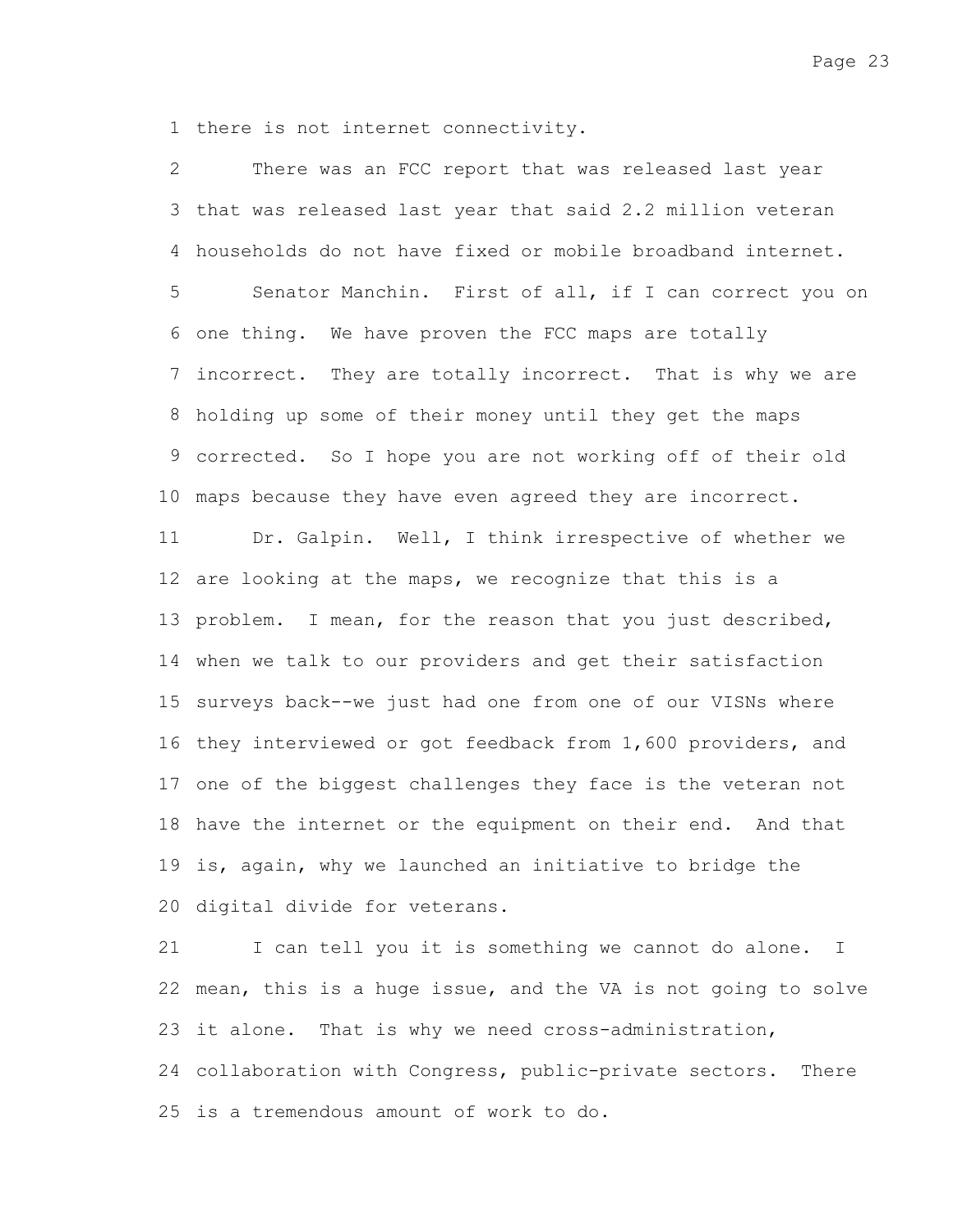Senator Manchin. Well, I know you have all used 2 solutions. One of your solutions was offering veterans to 3 use store for telehealth options at places like Walmart, VFWs, American Legion halls through the ATLAS technology. 4 5 The idea is that since a veteran does not have access to 6 broadband at home, their local Walmart, VFW, American Legion 7 would have better broadband. 1

While it sounds promising, you have only opened six 9 ATLAS sites in five States, and unfortunately--8

Dr. Galpin. That is correct. So-- 10

Senator Manchin. So what is the VA's plan to expand 12 these telehealth sites? 11

Dr. Galpin. So the ATLAS program, we think is very 14 promising. Again, that is a public-private partnership that 15 we have been working on. 13

What we have done--and going back to your library 17 concept--we have created a scheduling package, a scheduling 18 system so that we can identify if there is an ATLAS site 19 near a veteran. So we can set up libraries via a set of 20 sites, Walmart sites. Wherever we have a therapeutic 21 environment, internet connection, and veterans in that area, 22 we can establish this. 16

Now, we were beginning to open these sites, and we had 24 a plan to get, I think, 11 prior to COVID. We did 25 temporarily shut them down due to infectious disease 23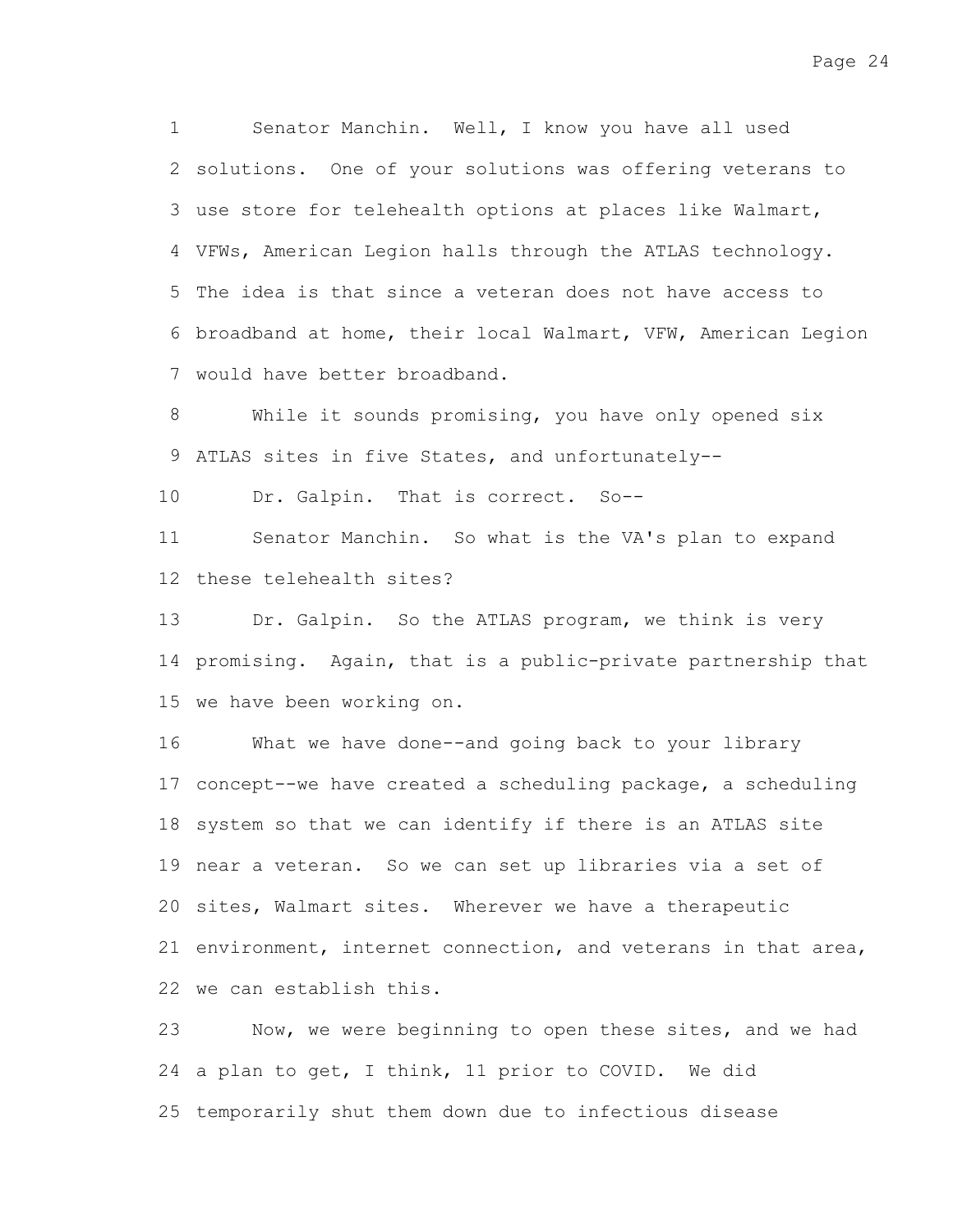1 concerns. We are now beginning to open them back up. The 2 first one that opened was in Eureka, Montana. The Walmart 3 sites are expected to open up by mid-August, and then we 4 will continue on with the progression.

But we agree. I mean, this is a huge issue. We need 6 to get the services out there, and there is a lot of 7 veterans that either do not have the connectivity in their 8 home or the home is not a therapeutic environment. And 9 these type of ATLAS locations that can be in their 10 community, if not their home, would serve both needs. 5

So this is a huge issue for us, and we are on the same 12 page, as we need to solve it. 11

Senator Manchin. Well, let me just say as a State with 14 a high percentage, one of the highest percentages of 15 veterans, and a very patriotic State like all of our States 16 are, but West Virginia has a very high percentage. If you 17 want to try something and see if it works, try West Virginia 18 because if it will work in our hills and mountains and 19 valleys, it will work anywhere. 13

Dr. Galpin. I appreciate that. Thank you. 20

Chairman Moran. Senator Manchin, thank you. 21

I recognize Senator Boozman. 22

Senator Boozman. Thank you, Mr. Chairman, and thank 24 you all for being here with your testimony. 23

I want to give you a pat on the back. I believe in 25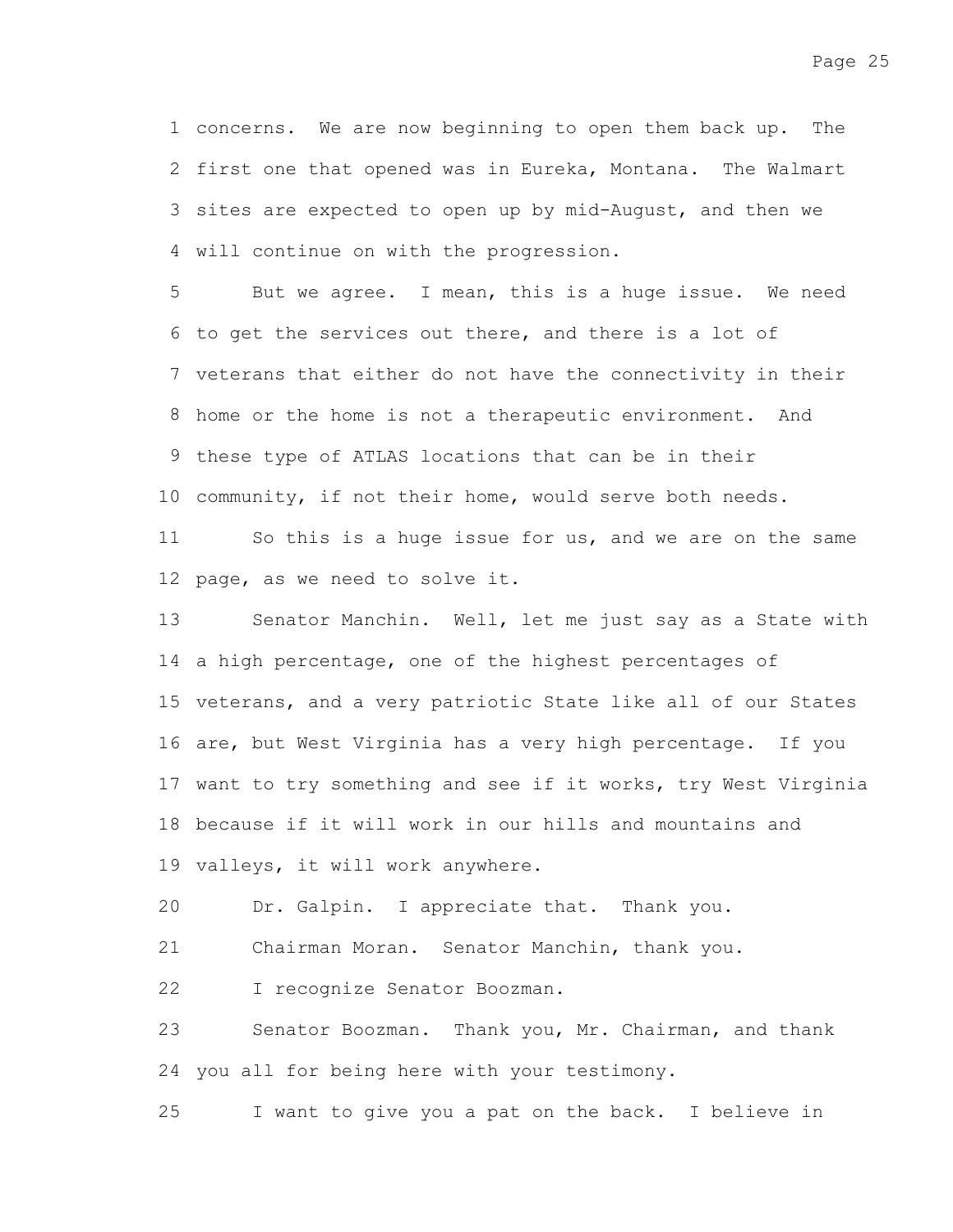1 Central Arkansas, the VA there, it is up 1,000 percent, and 2 the Veterans Health Care System of the Ozarks, I think it is 3 up approximately almost 4,400 percent in regard to their ability to do telemedicine. So they truly are leading in 4 5 the area, and we appreciate your support as we go forward. Senator Manchin was talking about the partnerships and 7 things. Dr. Galpin, in the areas where the partnerships 8 exist, even though there is not that many, are you seeing an increase in veterans using VHA to receive their health care? 9 10 Is it working in the areas that are actually set up? [No response.] Senator Boozman. Maybe our technology is not working. Chairman Moran. Dr. Galpin, are you there? [No response.] Chairman Moran. Dr. Matthews? Senator Boozman. Yes. Dr. Matthews. I unfortunately cannot speak to numbers. Dr. Galpin. I do not know if anyone is having an 19 issue, but we have not heard the questions or any of the comments in the last few minutes. Mr. Klobucar. I have not either. Chairman Moran. Can you hear now? Mr. Klobucar. I have not heard this time. Chairman Moran. Can you hear now? Senator Boozman. It is the story of my life. 6 11 12 13 14 15 16 17 18 20 21 22 23 24 25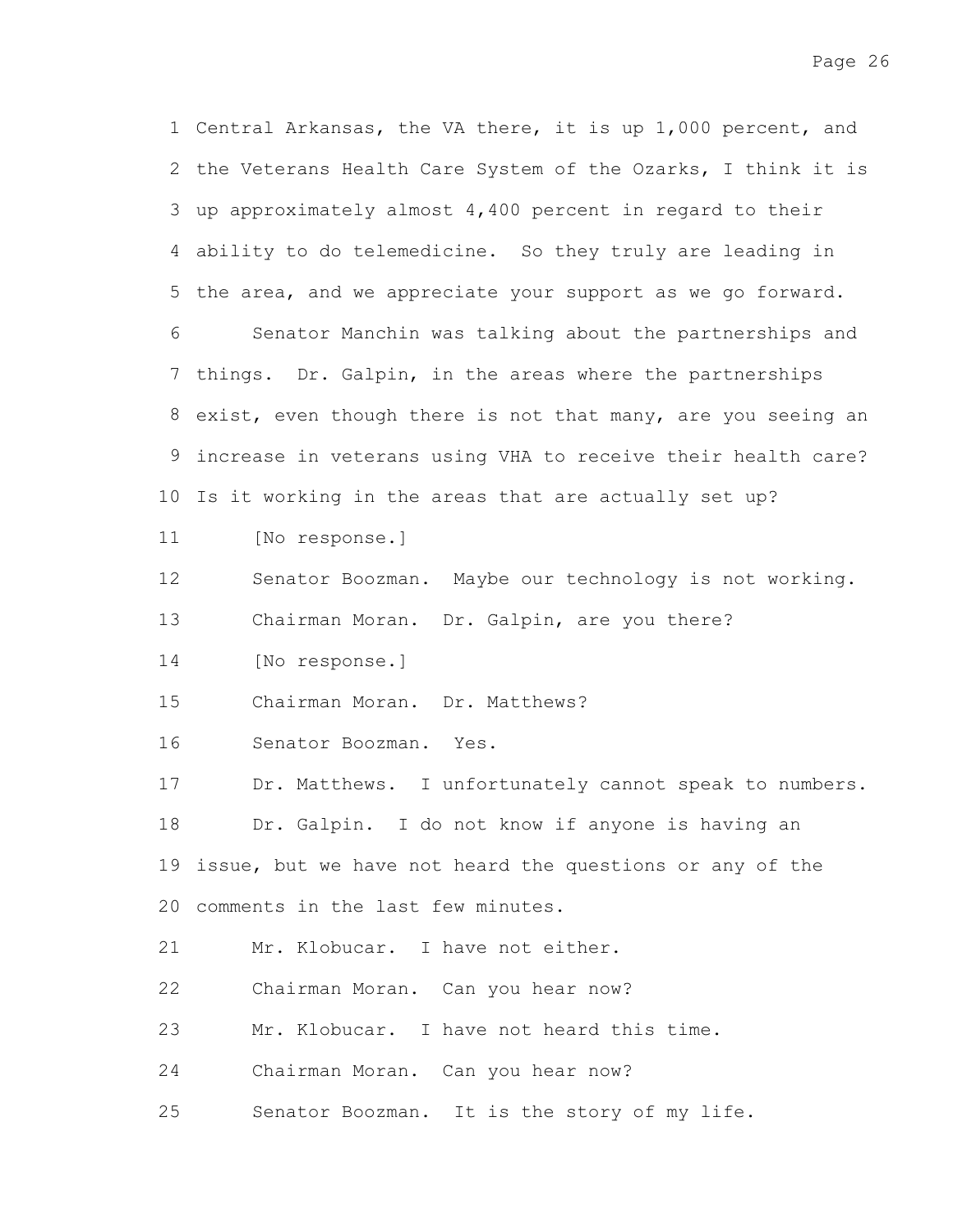Dr. Galpin. Yes. 1

Mr. Klobucar. We got it now. We can hear now. 2

Senator Boozman. Okay. Good enough. 3

What I was saying was that, first of all, we have had a 5 tremendous increase in Arkansas. We are very proud of that. 6 They are doing a great job, and we just appreciate all that 7 is being done in that area. 4

Senator Manchin talked about the partnerships. We 9 would like to have more. In the areas, though, that we are 10 actually doing the partnerships, what are the results? Are 11 we seeing a significant increase in veterans using VHA as a 12 result of that to get their health care? 8

Dr. Galpin. I think I can address that, that question. Senator Boozman. Yes. 13 14

Dr. Galpin. The partnerships for the past couple years 16 have been focused on getting more video telehealth services 17 out to veterans, and we had a strong program prior to this 18 year. Last year, we did over 2.6 million episodes of 19 telehealth care to over 900,000 veterans. 15

But what you have seen happen this year has been just 21 incredible growth with the pandemic. So already this year--22 and as we all know, this year is not over yet--we have already done 3.6 million episodes of care to 1.2 million 23 24 veterans. We have seen our use of Video Connect into the 25 home, which is our platform that does deliver the video 20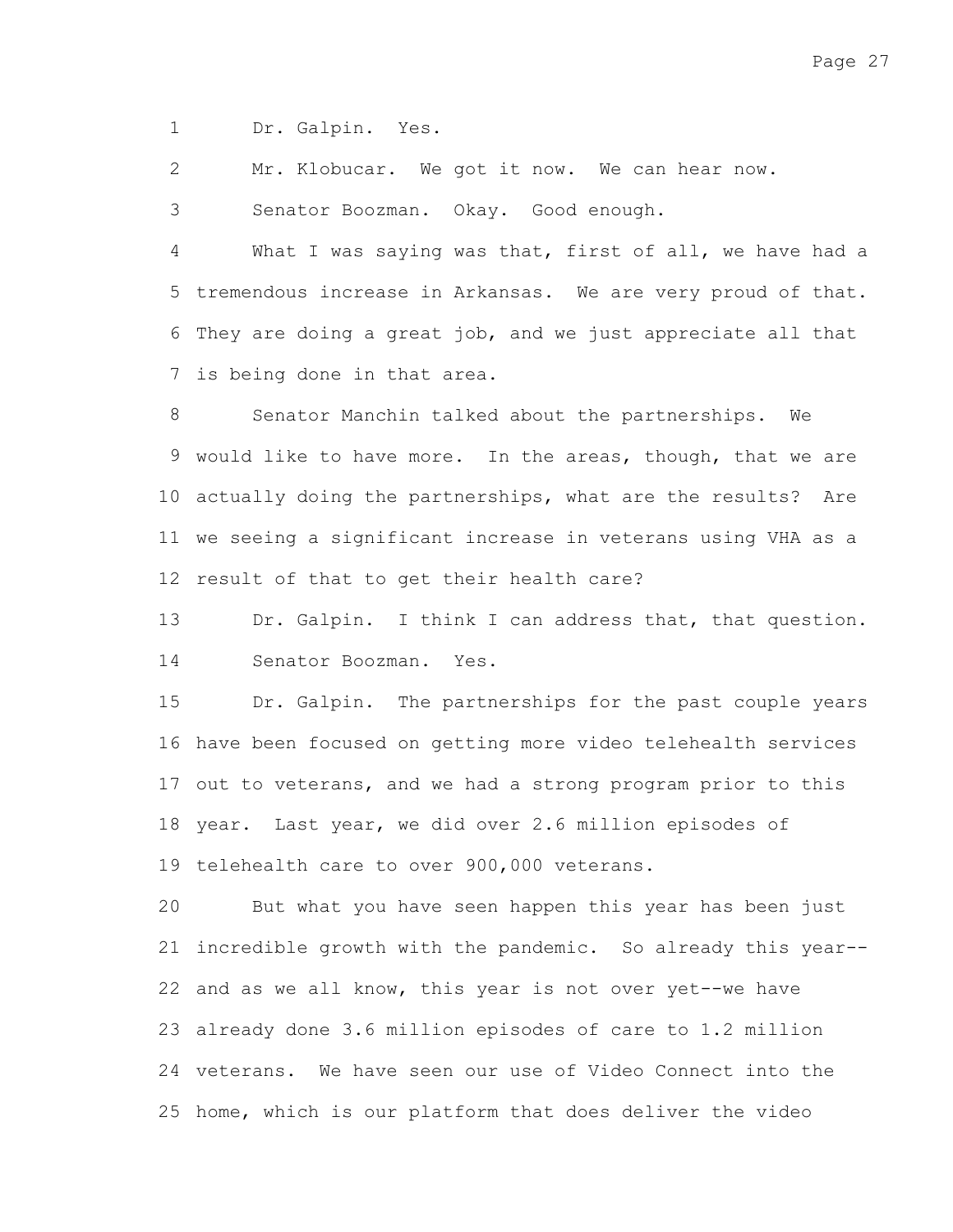1 telehealth to the veteran. We have seen that grow by about 2,000 encounters a day to over, now touching, 32,000 2 3 encounters a day. It is over 1,000 percent increase.

Fortunately, with the public-private partnerships, we 5 have been able to advertise. We have been able to purchase more equipment. So we are seeing the growth out there. We 6 7 are seeing that veterans are adopting the technology. 4

We had some really nice feedback. The Veterans Experience Office just interviews several veterans, about 43 9 10 in hour-long interviews. Overwhelmingly like telehealth, 11 they prefer it over telephone because it makes them feel 12 more connected to their providers and more comfortable with 13 the visit. 8

So I think we are getting the word out there. The 15 public-private partnerships have been critical in helping us 16 communicate, to advertise, and again, getting the veterans 17 some of the services that they otherwise might struggle to 18 get. 14

Senator Boozman. Right. So you are truly the industry 20 leader in the sense of doing telehealth and doing a great 21 job. Your numbers are way up. 19

I guess my next question--and you partly addressed it-- 23 do we have enough data? Do we have the metrics? Not just 24 the--you know, I like this on-the-phone type approach, but 25 do we have the metrics on telehealth services to know that 22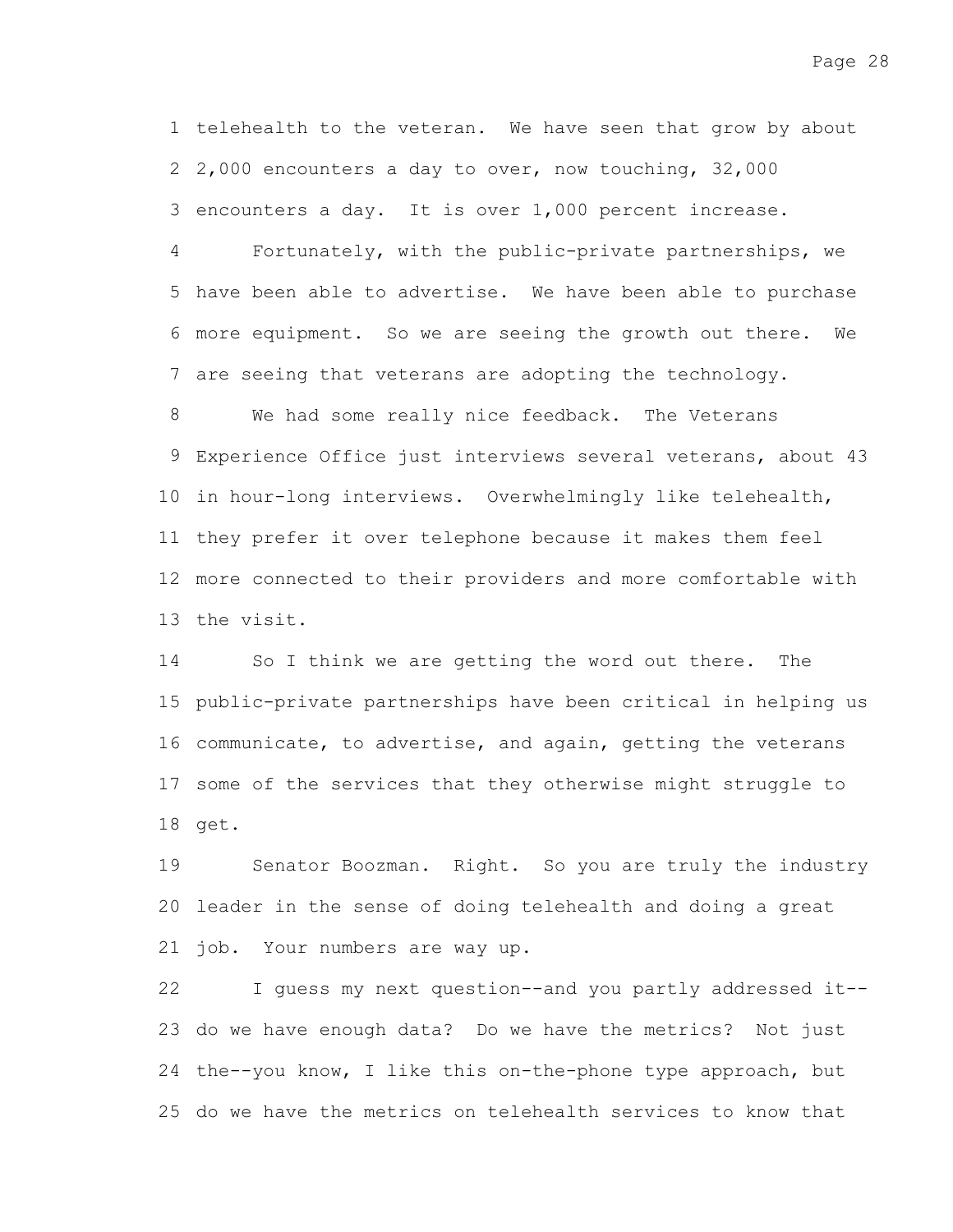1 the quality of care and the outcomes of that care are 2 better, worse, or equivalent to traditional in-person care? Dr. Galpin. Yeah. There has been a good amount of 4 research on this. So when you look at an area that I think 5 is really important to us like telemental health, there is 6 consistent research that shows that the quality of the 7 telemental health visit is equivalent to care in person, and 8 that crosses populations in the studies from civilians to 9 veterans. 3

We also have regular feedback from our veterans. So we 11 do veteran satisfaction surveys to see how their experience 12 is, and that is a little different than the outcome. 10

But, in general, particularly pre-COVID, we saw very 14 high satisfaction scores in telehealth: 96.9 percent in 15 quality this year prior to March 1st, 87.9 in overall 16 satisfaction, 87.3 in trust. 13

Now, we have seen some dips in some of those 18 satisfaction scores since COVID in the 3 to 5 percent range, 19 but we had some action to help out with that going forward 20 that we are excited about. 17

In addition, we just, at one of our VISNs, interviewed 22 providers and asked about the quality there as well, and I 23 think it was about 77.4 of the providers that do telehealth care was equivalent or better quality than delivering care 24 25 in person with masks, and 81 percent felt that the care was 21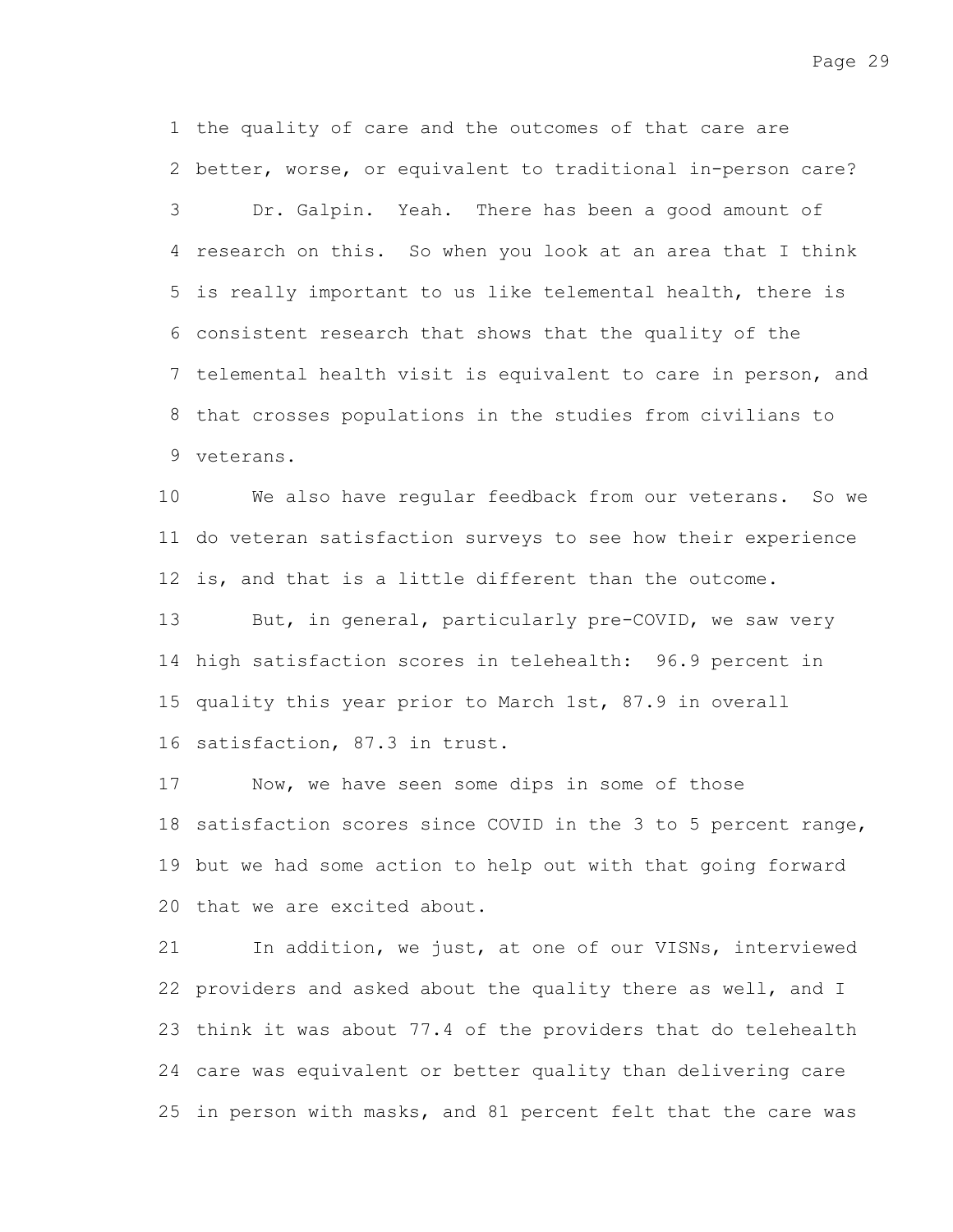more efficient or equal to delivering care in person with 1 2 masks. And that actually exceeded the efficiency, exceeded care via telephone. 3

So there are a lot of people that have studied this in 5 the area--particularly in the area of mental health, and 6 they do see that it is equivalent to traditional in-person care. 7 4

Senator Boozman. Thank you, Dr. Galvin. 8

Thank you, Mr. Chairman. 9

Chairman Moran. Thank you, Senator Boozman. 10

Senator Hirono? 11

Senator Hirono. I was just listening to you, Dr. 13 Galpin, talking about surveying veterans. Have you surveyed 14 any veterans in Hawaii as to how they feel about telehealth? Dr. Galpin. I am fairly positive we have. We 16 distribute surveys after our video visits. I do not have 17 the breakdown here, but we can provide a breakdown. I think 18 it is by VISN facility. So we can certainly get that 19 information to you. 12 15

Senator Hirono. I would be curious to know, because I 21 remember when the veterans are first given the option of 22 doing remote telemedicine or some fashion of it. And I 23 remember talking with veterans, albeit this was maybe a 24 decade ago, and a number of them were quite resistant. And 25 I think that what you are seeing, what you are telling me is 20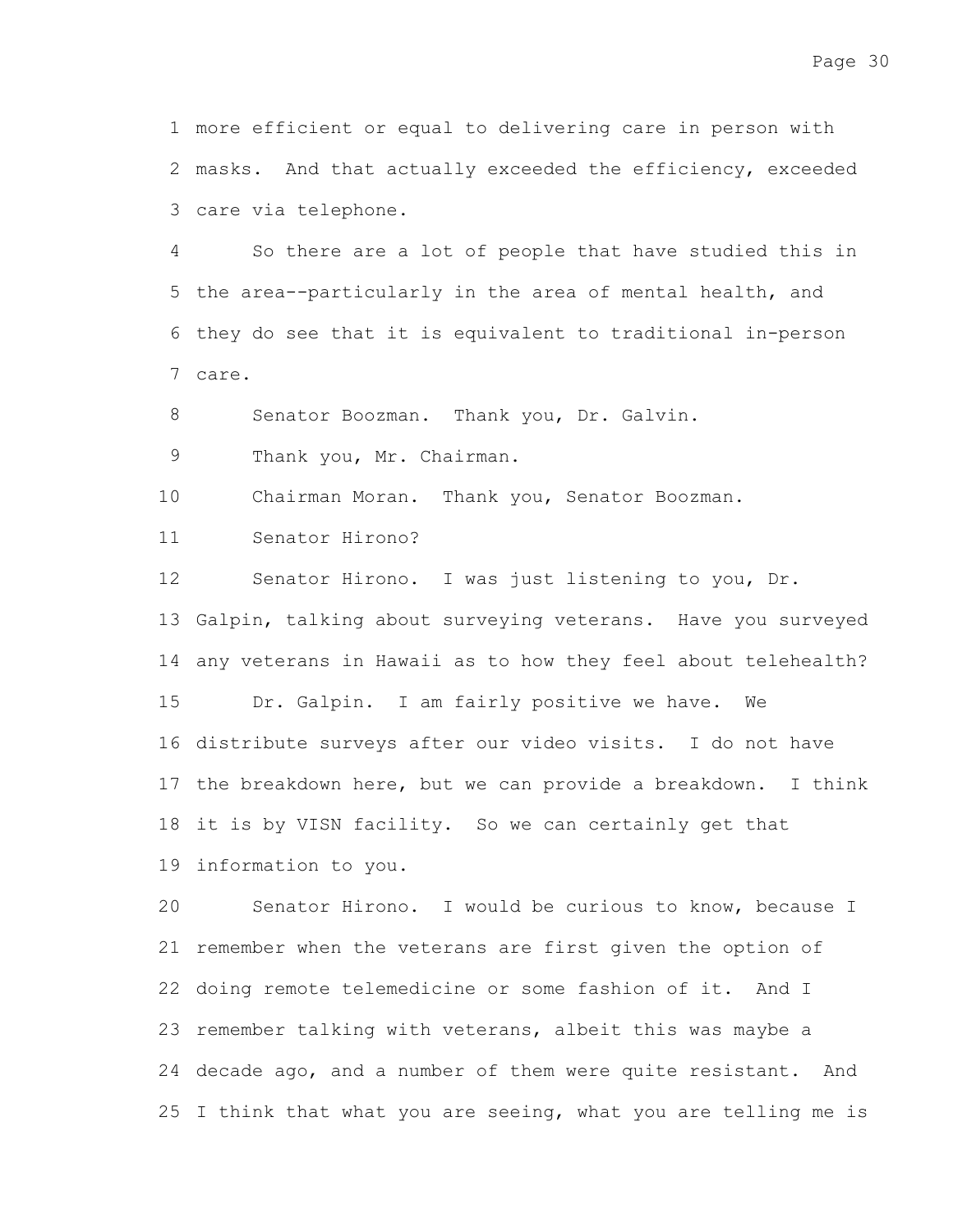1 that more of them are becoming used to this form of getting 2 care, and that they consider it to be good, if not adequate. Dr. Galpin. Yeah. Again, I will point to that Veterans Experience Office survey. That the veterans they 4 5 interviewed, again, it was a small number, and I do not 6 think that survey included anyone in Hawaii, but there was 7 an overwhelming positive response to telehealth. Again, 8 they preferred it over telephone because it made them feel more connected to the providers. 9 3

In general, I would say that this pandemic has been 11 eye-opening to people, I think providers and veterans alike. 12 I mean, we have had thousands of providers do this for the 13 first time, thousands--hundreds of thousands of veterans do 14 it for their first time, and I think people have recognized 15 the value. And they appreciate the type of services you get 16 through the video modality. 10

Senator Hirono. So Senator Joni Ernst and I really 18 pushed for telehealth across State lines, so providers 19 across State lines could provide those services, and that 20 this provision was included in the MISSION Act. 17

This is for Dr. Matthews. In your testimony, you noted 22 that this authority to go across State lines to provide 23 services is pivotal for telehealth delivery for veterans. 21

So could you provide a little bit more detail on how 25 this kind of authority has extended access to health care, 24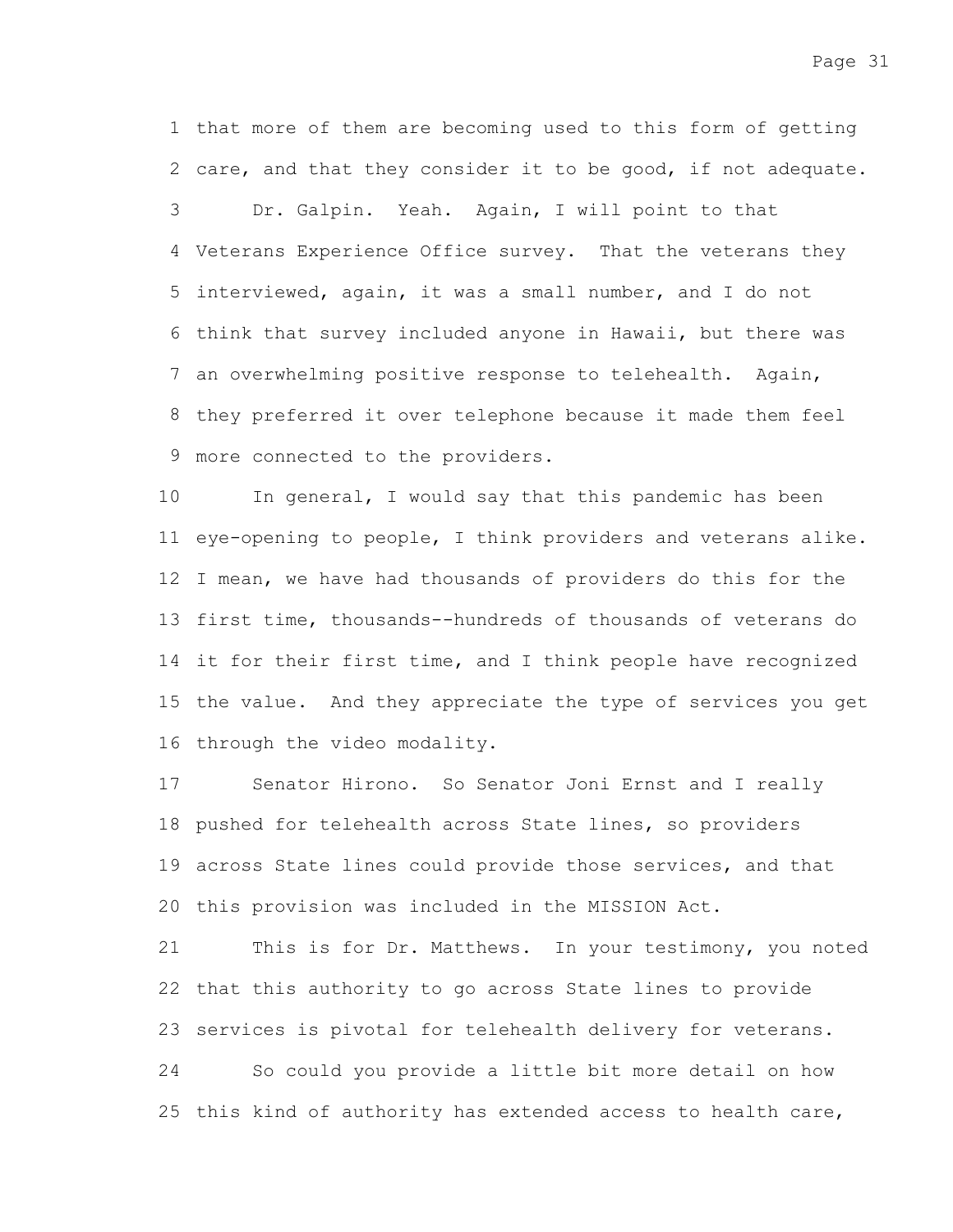1 and is there any particular type of health care that 2 particularly benefits from telehealth? And how many providers across State lines have utilized this authority to 3 provide services to people outside of the State in which 4 5 they practice? Dr. Matthews?

Dr. Matthews. Sure. I will definitely need to defer 7 the majority of that question back to Dr. Galpin, but 8 overall, just to note within the Community Care program, we 9 had at the onset of the pandemic in similar timing with CMS, 10 did extend telehealth coverage within our Community Care 11 episodes of care. So while we are also organizing it at 12 massive quantities within the VA, it is available through 13 our Community Care network as well too, including urgent care. 14 6

But, Dr. Galpin, if you want to speak more about the 16 provider concerns? 15

Dr. Galpin. Yes, absolutely. And I will start out by 18 just saying that the MISSION Act was absolutely critical for 19 allowing us to move forward. That authority, which we call 20 our Anywhere to Anywhere authority, allows us to feel 21 comfortable delivering care on and off Federal property. So when we look at VA Video Connect, irrespective of 23 the State laws, our providers are able to deliver care into 24 a veteran's home. So it allows us to make care more 25 accessible. It allows us to take the care that was being 17 22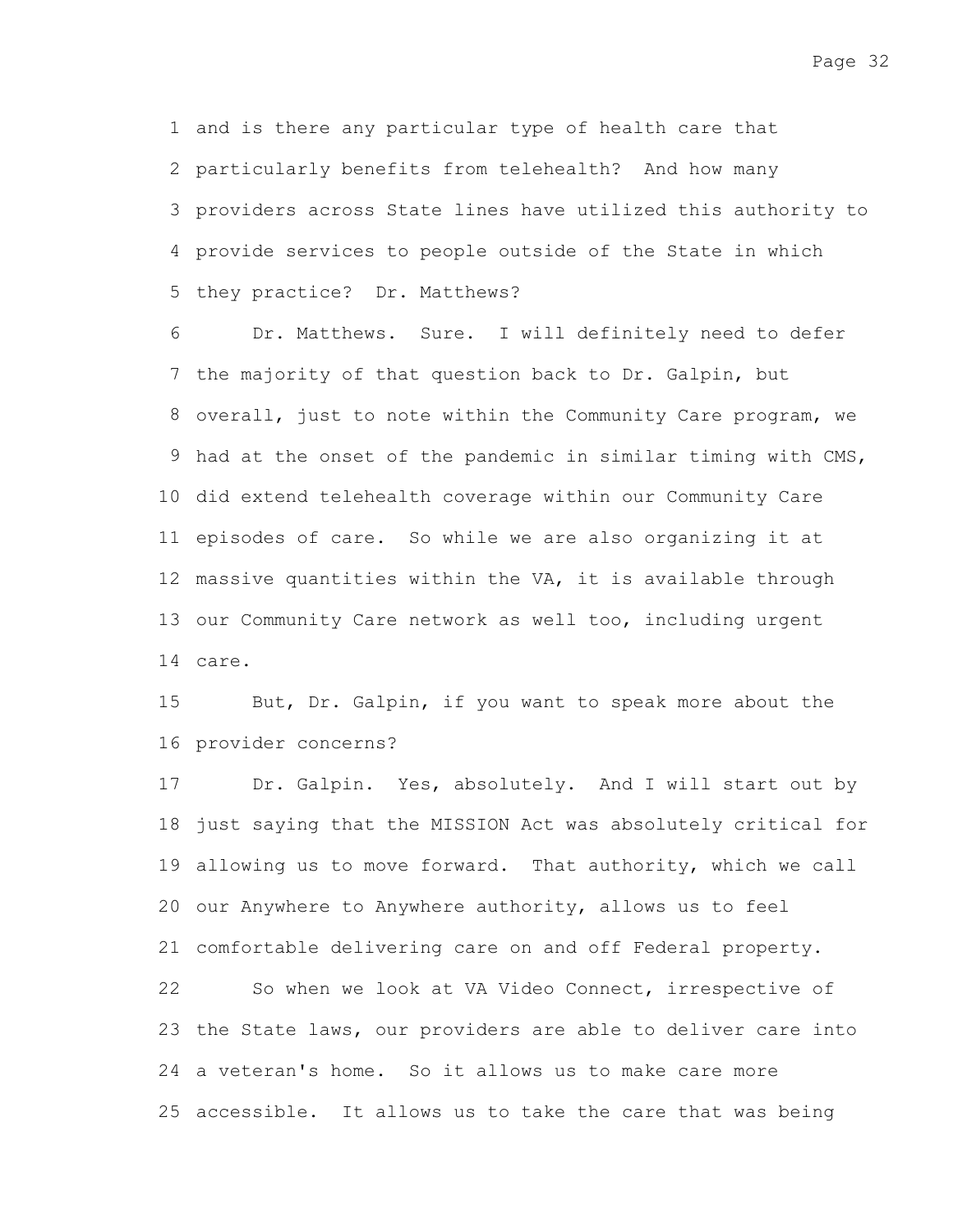1 delivered in a community outpatient clinic and do it at that 2 Walmart site, take it to the veteran's home, help them get 3 health care in the community.

The other big thing, though, and--oh, go ahead. 4

Senator Hirono. Well, I wanted to know. Do you have a 6 sense of how many providers are doing, providing this kind of care across State lines? 7 5

Dr. Galpin. I do not have that number specifically. 8

Senator Hirono. Are there participants? 9

Dr. Galpin. I do not have that-- 10

Senator Hirono. Do you know whether there are 12 thousands? If you have some idea? But if you do not, we 13 move on because the fact is that it has expanded, telehealth accessibility. 14 11

So for Dr. Matthews again--I am sorry. 15

Did you want to add something else before I go on to 17 the next question? If not, I am going to the next question. One of the questions I have--I think I am running out 19 of time. So if you do not mind. Citizens of the Freely Associated States--that would be the Republic of Marshall 20 21 Islands, Federated States of Micronesia, Republic of Palau--22 they serve in the U.S. military, and do so and retire then 23 like the U.S. citizens, yet the VA cannot provide direct 24 services to these veterans because they are prohibited from 25 doing so in foreign nations, that this includes prohibition 16 18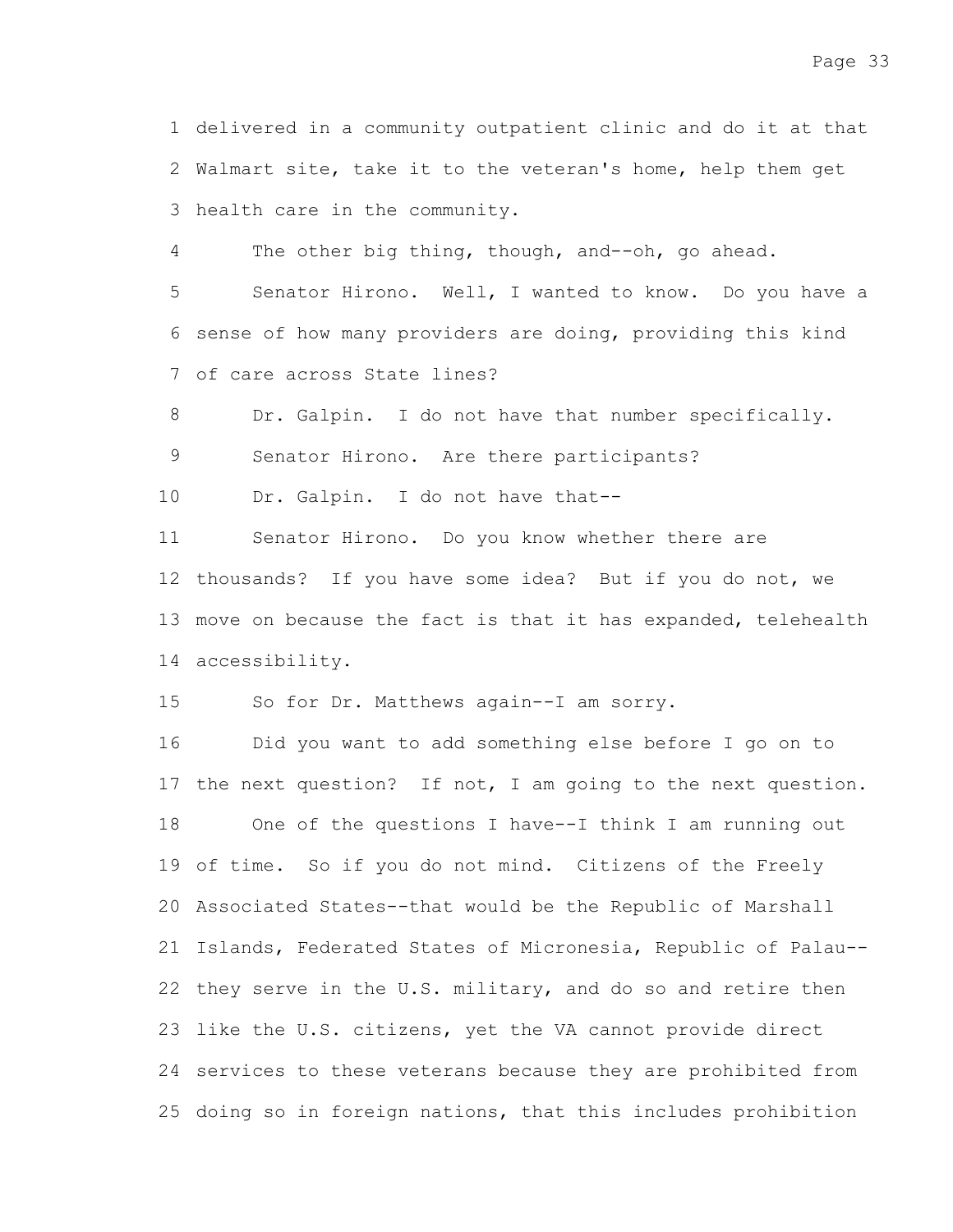against providing telehealth services. 1

So I would like to know. I mean, we need to do a 3 statutory change in order to enable at least telehealth 4 services to be provided to these citizens; is that correct? 5 And have you--2

Dr. Galpin. Yes. 6

Senator Hirono. --considered the feasibility of making 8 that statutory change so at least telehealth services can be 9 provided? 7

Dr. Galpin. So I can address that. So, yes, it would 11 require statutory change, starting with USC 1724. At 12 present, we are prohibited from providing care 13 internationally, and that is any type of care. 10

We have thousands of veterans who utilize the VA 15 system, who live internationally. They come to a State or 16 to a Territory to get care, but then they return home. And 17 to those veterans, we cannot provide the same type of 18 service that we provide to a veteran in a State. They have 19 to come for care in a State. So it would require--14

Senator Hirono. Yes, I understand all that. 20

Dr. Galpin. --statutory change. 21

Senator Hirono. Would you support--would the VA 23 support a statutory change to enable this kind of service to be provided? 24 22

Dr. Galpin. I can tell you that we have certainly 25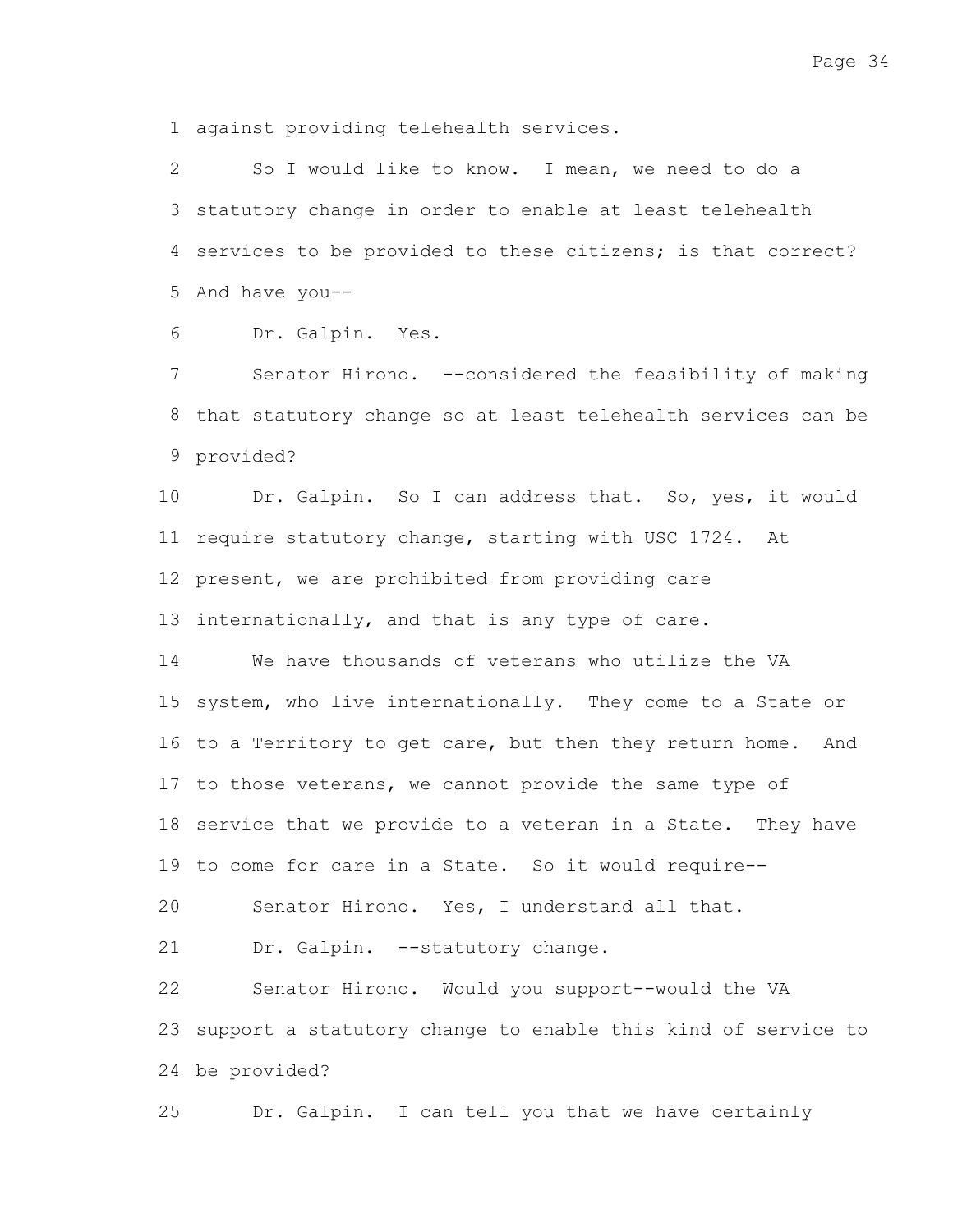1 looked at it. I really cannot get ahead of the Department's 2 opinion on it. So I think that is something we would have 3 to take back and have a broader discussion with our leadership on. 4

Senator Hirono. Please do that because I think it is 6 what we owe the citizens of these countries to provide them 7 some level of health care. 5

So one more question. I do not know what my time is, 9 Mr. Chairman. 8

Senator Boozman. [Presiding.] It is out. 10

Senator Hirono. Well, there you go. 11

Do you mind if I just ask one more short question, Mr. 13 Chairman? 12

Senator Boozman. One really short one. Thank you. 15 Go ahead. 14

Senator Hirono. This is for Dr. Klobucar about 17 connectivity in Pacific Islands, and while that has 18 improved, many communities in the Pacific--while it has 19 improved, many communities--sorry--in the Pacific Islands 20 still lack sufficient connectivity for telehealth. What is 21 the VA doing to improve internet connectivity for extremely 22 remote and rural island locations like those in the Pacific 23 Islands? Very briefly, are you doing anything to address 24 that concern? 16

Mr. Klobucar. Hi. I am hoping you can hear me. 25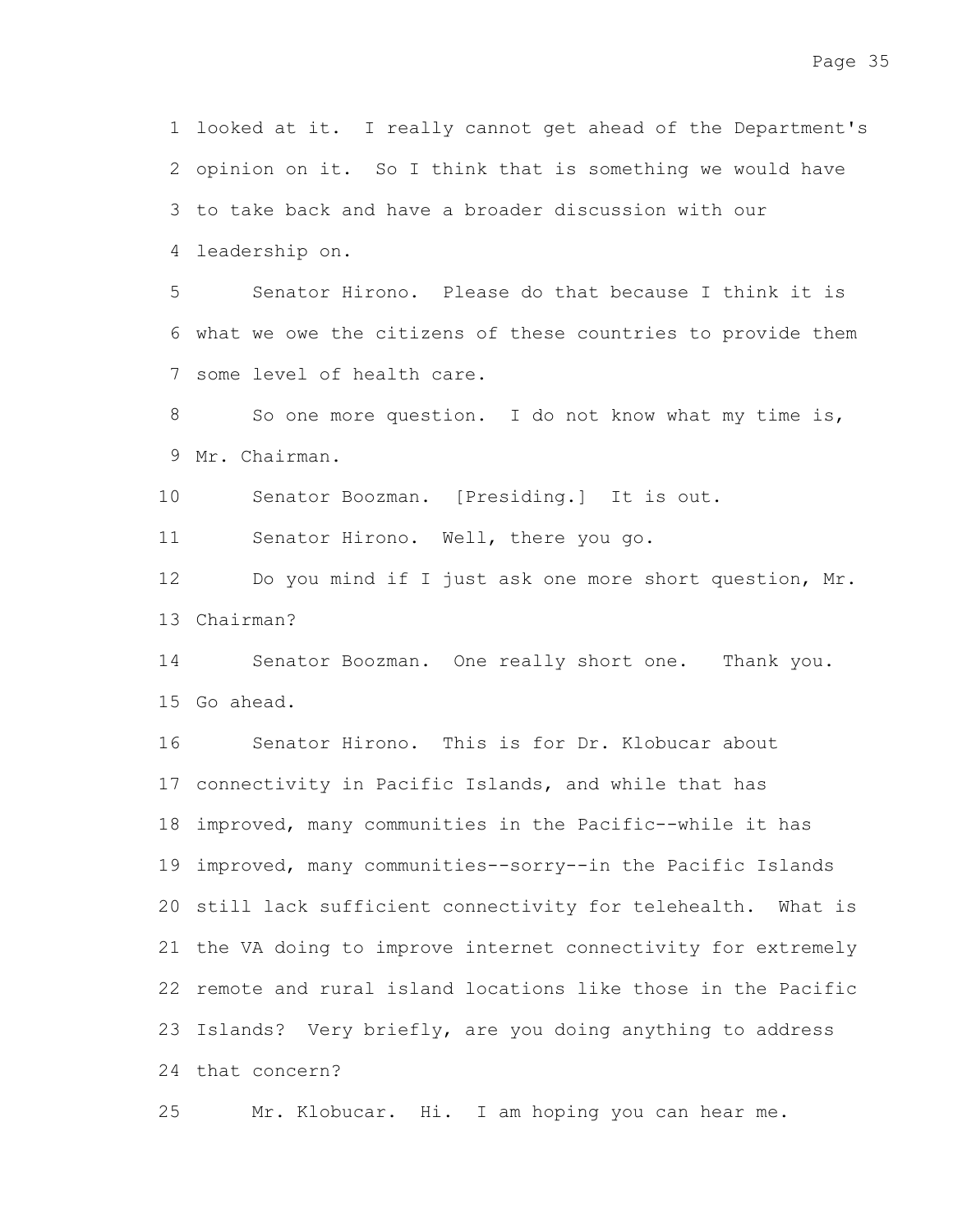As Dr. Galpin outlined before, we are seeking to work 2 with community partners to make an attempt to do that and also investigating the possibility for local hotspots. 3 1

Senator Hirono. Uh-huh. 4

Mr. Klobucar. But that work is ongoing, and I do not 6 know, Dr. Galpin, if you can elaborate any more on that. Dr. Galpin. I do not have too much to offer beyond what you said. 8 5 7

I think the key is that this really needs a broad 10 leadership coalition. I do not think we can take this on 11 and get to where we need to be for veterans. I think we 12 need to collaborate with Congress, committee, across 13 administration, other Federal agencies to really reach the 14 end zone on this really critical issue. 9

So we would look forward to working with you all more 16 on this, again, to get to where we need to be. 15

Senator Hirono. Thank you very much. 17

Thanks, Mr. Chairman. 18

Senator Boozman. Thank you, Senator Hirono. 19

Senator Cassidy? 20

Senator Cassidy. Thank you all. 21

Dr. Galpin, I am interested in the--we have spoken 23 about outcomes. An earlier question was about the outcomes 24 of telemental health, for example, versus those in person. In some institutions, I know there has been a real 22 25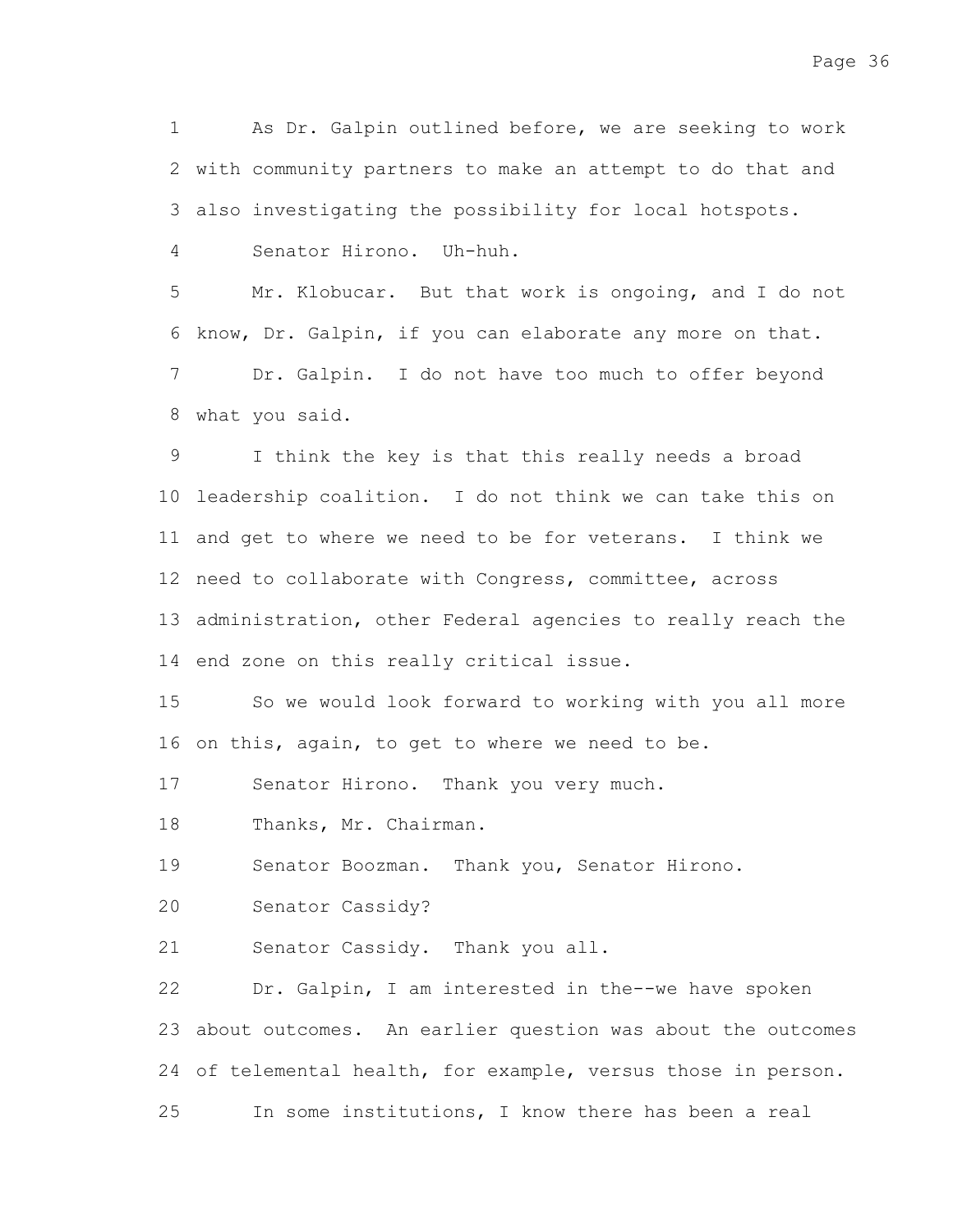problem with missed appointments, and I am interested 1 2 whether compliance has actually improved or not. Is the 3 reason for the noncompliance formally because someone just 4 could not get there on time, but now they have taken care of 5 that with telemental health, or is it just that their life is too disorganized to show up on time for anything? What 6 7 have you all learned about that?

Dr. Galpin. There is probably a good amount of studies 9 on that, that I cannot quite today, but that is something we 10 could find for you and bring back for the record. 8

I was just going to look up--because I know we did a 12 study for our tablet program, and let me just provide some 13 of the data here that I have in my notes. So tablet 14 recipients experienced an increase of 1.94; for 15 psychotherapy encounters, an increase of 1.05; medication 16 management visits, an 18.5 percent increase; and their 17 likelihood of receiving recommended mental health care 18 necessary or continued care in the 20.24 percent increase in 19 their missed opportunity rate in a 6-month period following 20 the receipt of a tablet. 11

Senator Cassidy. I am sorry. So there is an increased 22 missed opportunity rate or a decreased missed opportunity 23 rate? 21

Dr. Galpin. Decrease. I am sorry. I misquoted my own 25 reading here. Decrease, 20.24 percent decrease in their 24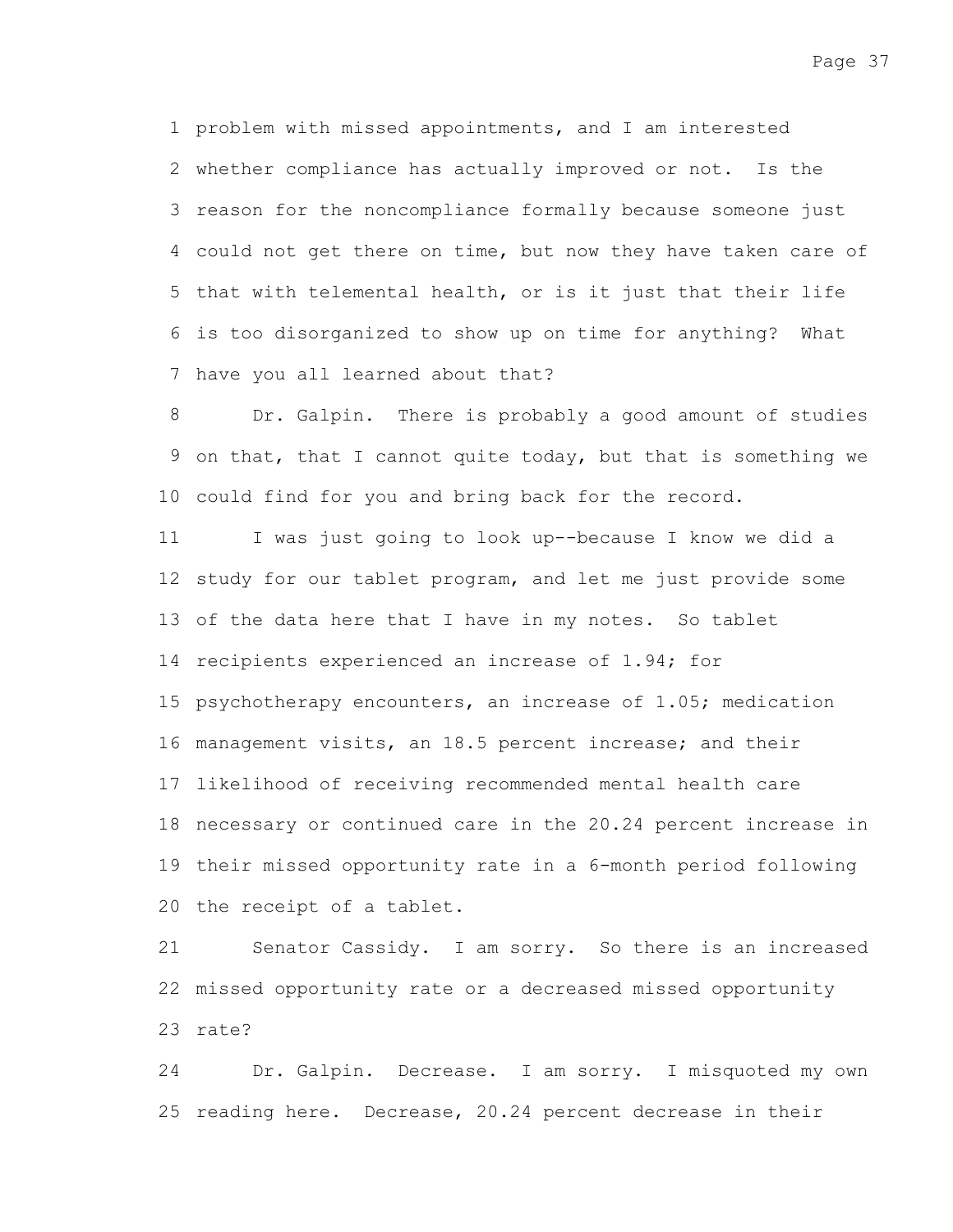1 missed opportunity rate in that 6-month period.

Senator Cassidy. Now, is there any-- 2

Dr. Galpin. So, you know, again, their-- 3

Senator Cassidy. It is pretty soon to tell, but I 5 would be curious. Clearly, veteran suicide has been a risk, 6 and we have had different strategies of how to reach people. 7 The ability to reach online might be something which would 8 augment a telephone hotline. Has there been any effort to 9 look at that, or is it too soon? But any kind of 10 implications regarding that issue? 4

Dr. Galpin. Well, I think the one thing we can say is 12 that to help improve and decrease veteran suicide, we need 13 to get the care to the veteran, and so however the veteran 14 wants to get care, I think we need to provide as many 15 options as possible. So, you know, telehealth is a great 16 option--11

Senator Cassidy. I accept that. I am just wondering 18 if this is--if all--if all avenues of providing care are 19 created equal, and I think that is what we are trying to 20 figure out here is the--empirically, on some of our biggest 21 public health issues, suicide, for example, among veterans, 22 is this something which just sounds good, or is it really 23 going to pan out? But it may just be that it is too soon. Let me ask you as well, and this may be for you or Dr. 25 Klobucar. We have obviously put a lot of money to expand 17 24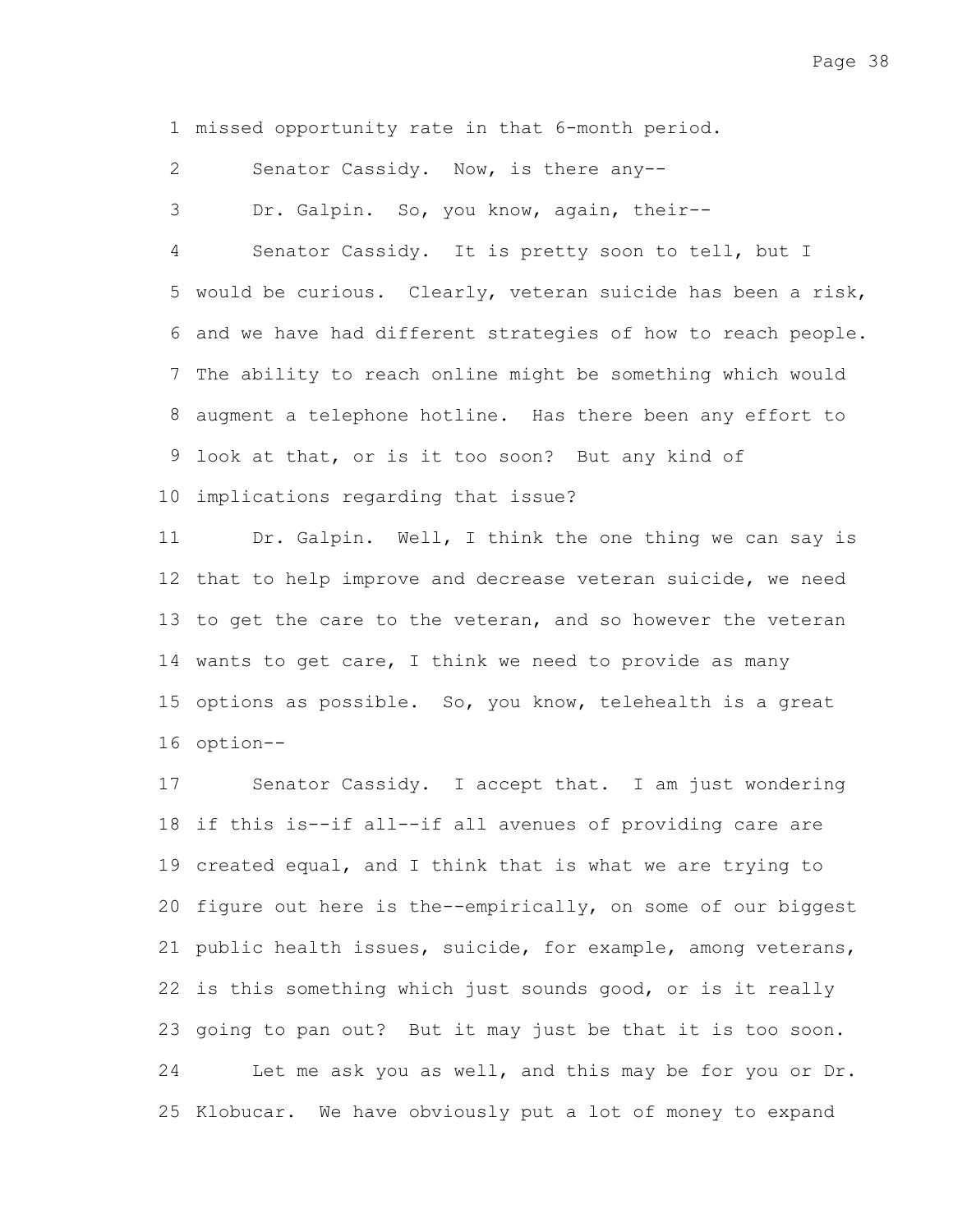1 the telehealth mental--the infrastructure. My hope is that 2 that would decrease your unit cost of delivering care. It 3 is a lot cheaper to have somebody in an office looking at a computer screen and going very efficiently one patient to 4 5 the next than having a big waiting room and having all the attendant costs of clerks and aides, et cetera. 6

So is there any chance that this initial investment 8 will result in cost reduction opportunities after next fiscal year? 9 7

Mr. Klobucar. Hi. Yes. I cannot really speak to cost 11 reduction, although we can find out what that looks like and 12 get back with you with those data. 10

I think it is important to note and just to briefly 14 refer back to what you said earlier that there are a number 15 of programs that are Web-based programs that provide support 16 for veterans online that are suffering from depression and 17 post-traumatic stress disorder, and we have seen some 18 significant uptake in that area. These are relatively new 19 programs that the VA started in FY19 or FY18. So we expect 20 those to continue to grow, particularly as our younger 21 veterans grow older and our veteran population grows younger 22 over time. 13

So we are making a significant effort with several 24 online programs that we hope will have some advantage in 25 helping those veterans with post-traumatic stress disorder. 23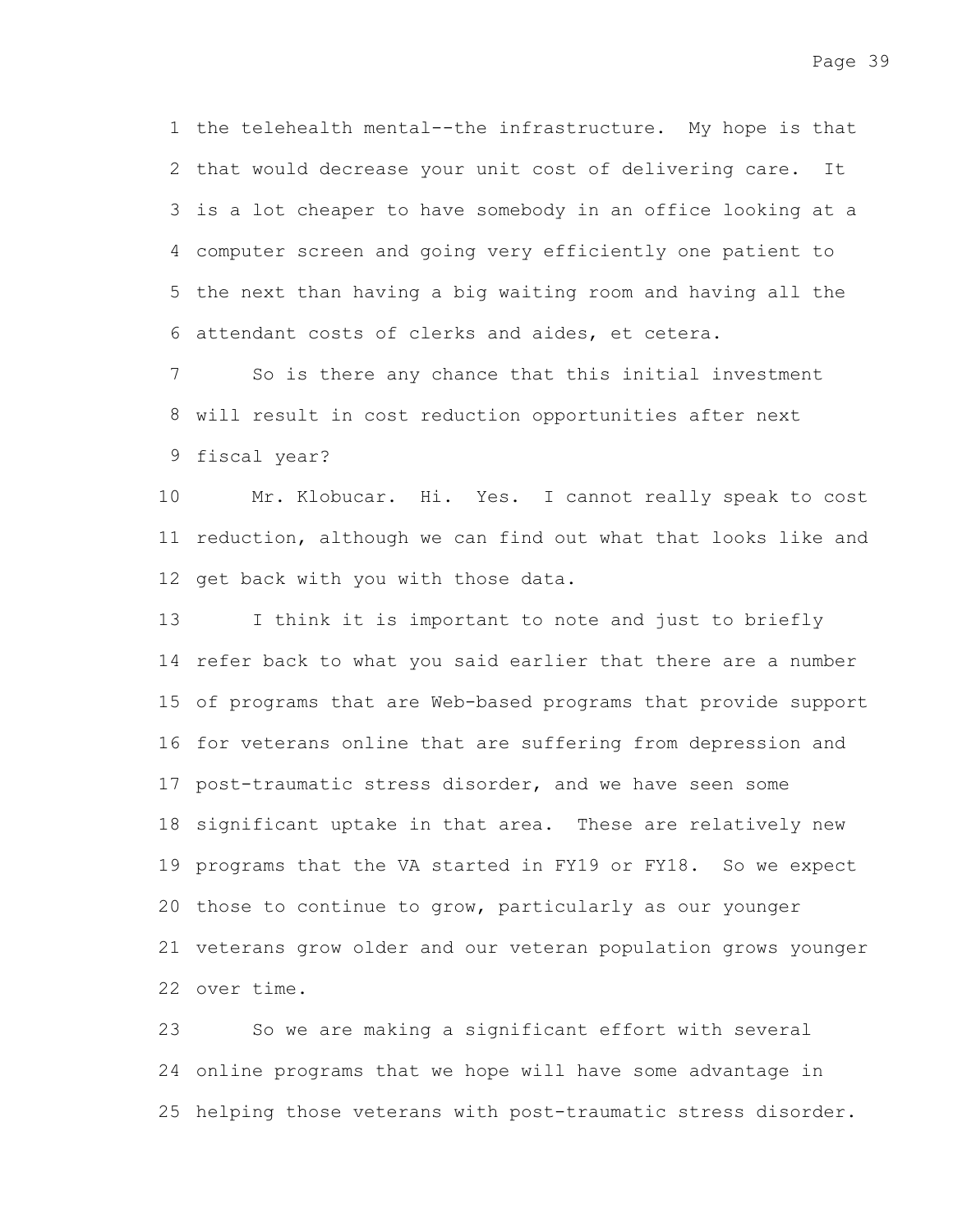As far as the numbers and the data and the cost per 2 unit, I will definitely look into that for you and get back. Senator Cassidy. Maybe one last question. Are there any telehealth visits that are not appropriate? I am a 4 5 physician. So, immediately, I think of the physical exam. You are quite limited what you can do for a physical exam, 6 7 but are there any visits in which--somebody told me they want to do orthodontia by telehealth. How do you do 8 9 orthodontia by telehealth? 1 3

So what is out there that we kind of learned, "Oh, it 11 is better to have the people seen in person"? 10

Dr. Galpin. The way we approach that--and I would say 13 that every specialty could add a telehealth component now. 14 Some specialties can do more of the care through telehealth, 15 so telemental health. One of the reasons why it is so 16 successful is they can do the vast majority of their care by 17 that route. If you look at surgery, they can do pre-visit, 18 post visit, obviously not the surgery itself. 12

So it is less about that we find a specialty or type of 20 care that we cannot delivery through telehealth. It is more 21 about what portion of that care can we deliver through 22 telehealth. 19

Senator Cassidy. And let me ask you-- Dr. Galpin. So there is really no absolute-- Senator Cassidy. --one more question. 23 24 25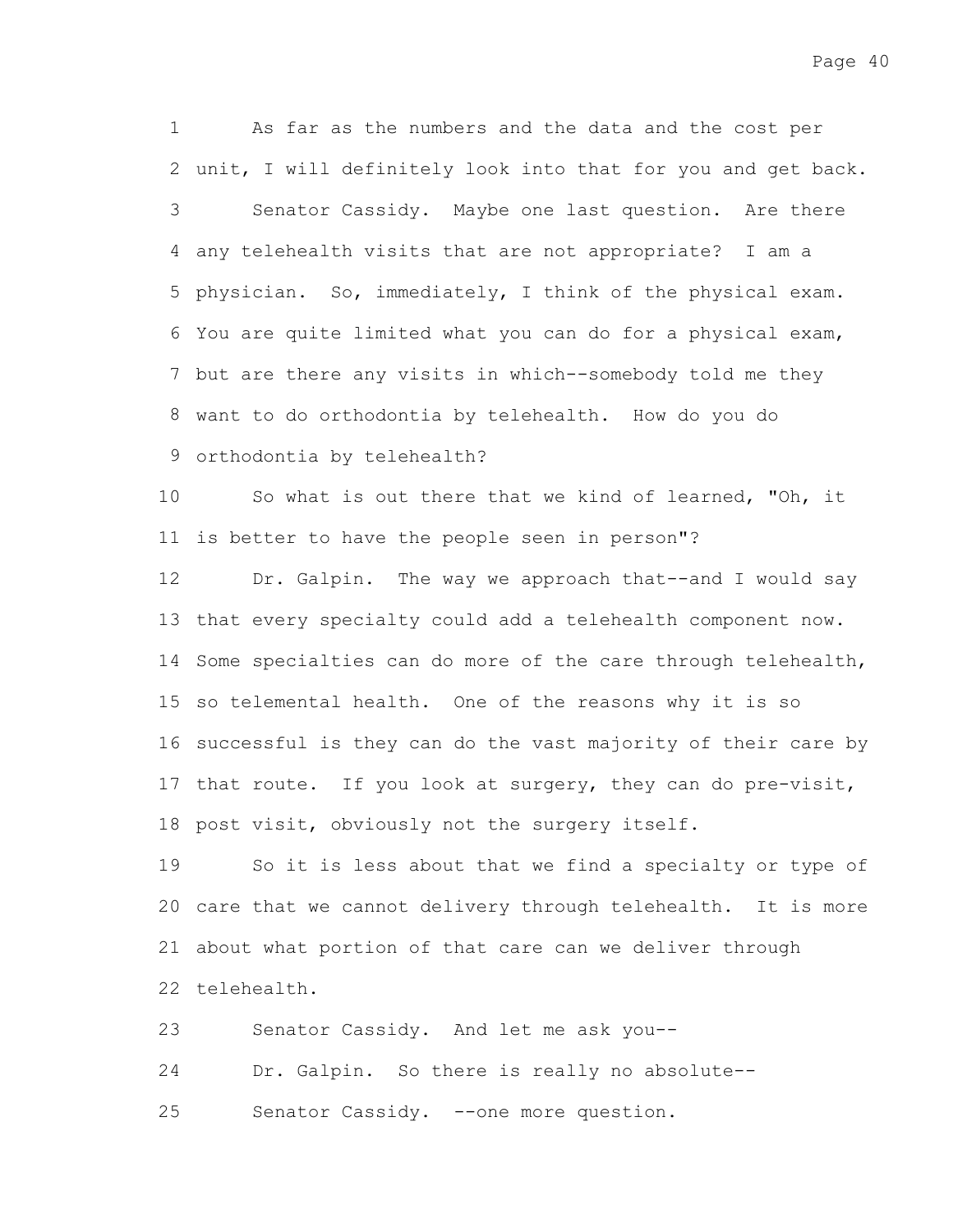Page 41

Dr. Galpin. --yes or no. 1

Senator Cassidy. Doctor, one more thing, I am a 3 gastroenterologist. I think I knew at one time, the VA 4 required somebody to drive in to be consented. Even if they 5 lived 100 miles away, they would have to drive in, get 6 consented, return home, and then come back from the 7 colonoscopy. It seemed very impractical, as anyone who has 8 taken a colonoscopy prep can imagine. 2

So the question is, Will VA regulations allow people to 10 be consented for a procedure like a colonoscopy remotely by 11 a telehealth visit as opposed to having to drive in? 9

Dr. Galpin. I believe the answer is yes to that, but I 13 need to check back and make sure I am being consistent with 14 the regulation. But, yes, I believe the answer is yes to 15 that. 12

Senator Cassidy. Please let us know that. 16

Okay. Thank you. 17

I yield back. Thank you, Mr. Chairman. 18

Senator Boozman. Thank you. 19

Senator Blumenthal? 20

Senator Blumenthal. Thank you, Mr. Chairman. 21

We have a vote, which I understand has been called. So 23 I am going to try to be brief. 22

I know that the VA has provided some national 24

25 statistics. Specifically, the telehealth video visits have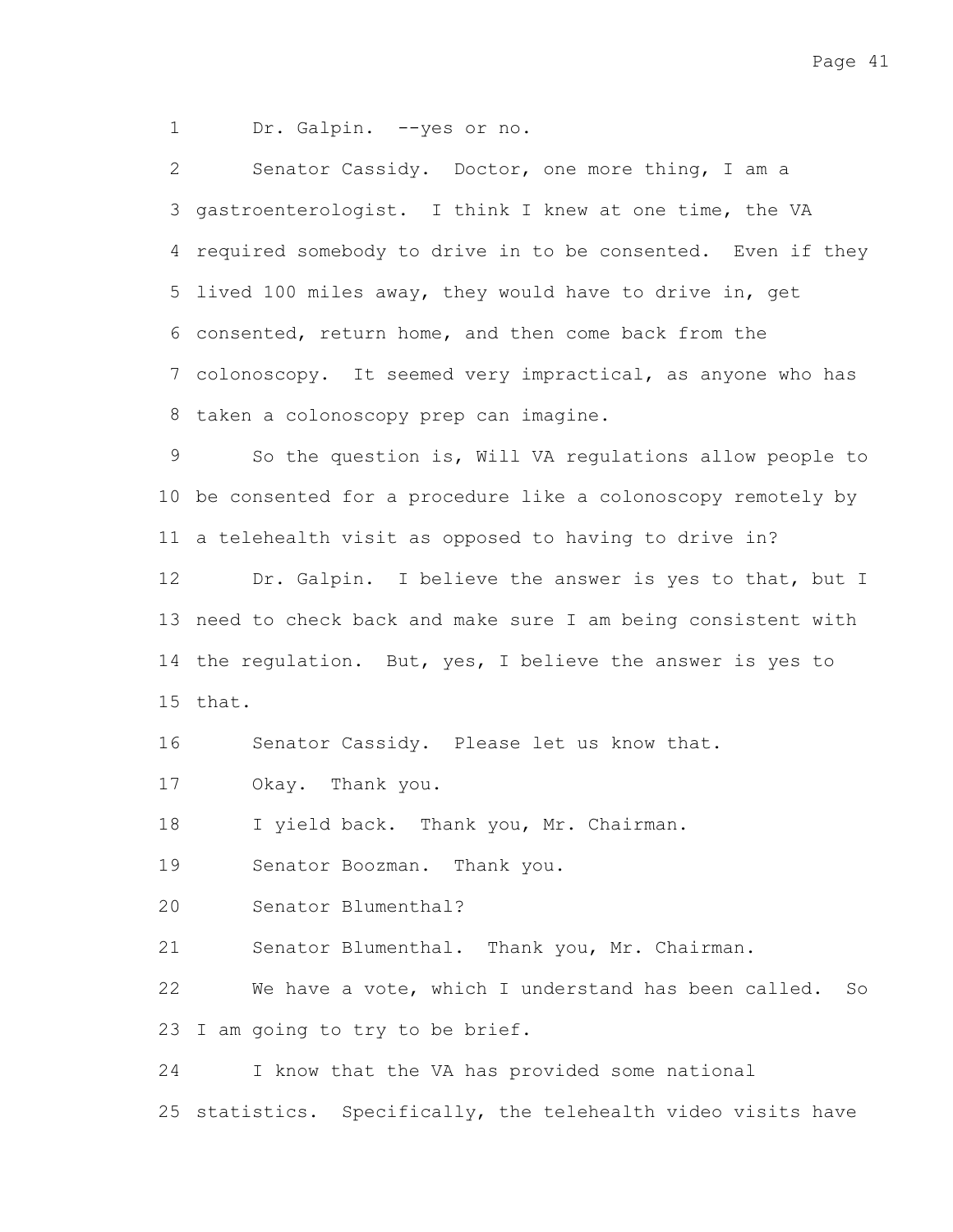1 increased by 1,132 percent since February, rising from about 2 11,000 to 138,700 appointments per week between February and 3 June 2020, which is quite remarkable. Do you have 4 statistics State by State specifically for Connecticut?

Dr. Galpin. I do not with me for this hearing. I 6 believe we can get those State by State. 5

Senator Blumenthal. Yeah. 7

Dr. Galpin. I believe we can. 8

Senator Blumenthal. That would be great. 9

Can you tell me--maybe you will have to get back to me 11 about this one too--how well Connecticut is doing, VA in 12 Connecticut is doing in terms of telehealth? 10

Dr. Galpin. Again, I do not have State-specific 14 information with us today. 13

Senator Blumenthal. Okay. Can you tell me what--I 16 know that you answered the question about generally the need 17 to form a coalition to get different groups together to 18 bridge the digital divide. My guess is it affects veterans 19 not only in rural areas, but throughout the country, because 20 it affects our general population throughout the country. 21 It affects school students, the homework gap. 15

I have been a major advocate of extending the Lifeline 23 program, funding it more adequately. Commerce Committees 24 had hearings on this issue. 22

Is the VA working with the FCC on this issue? 25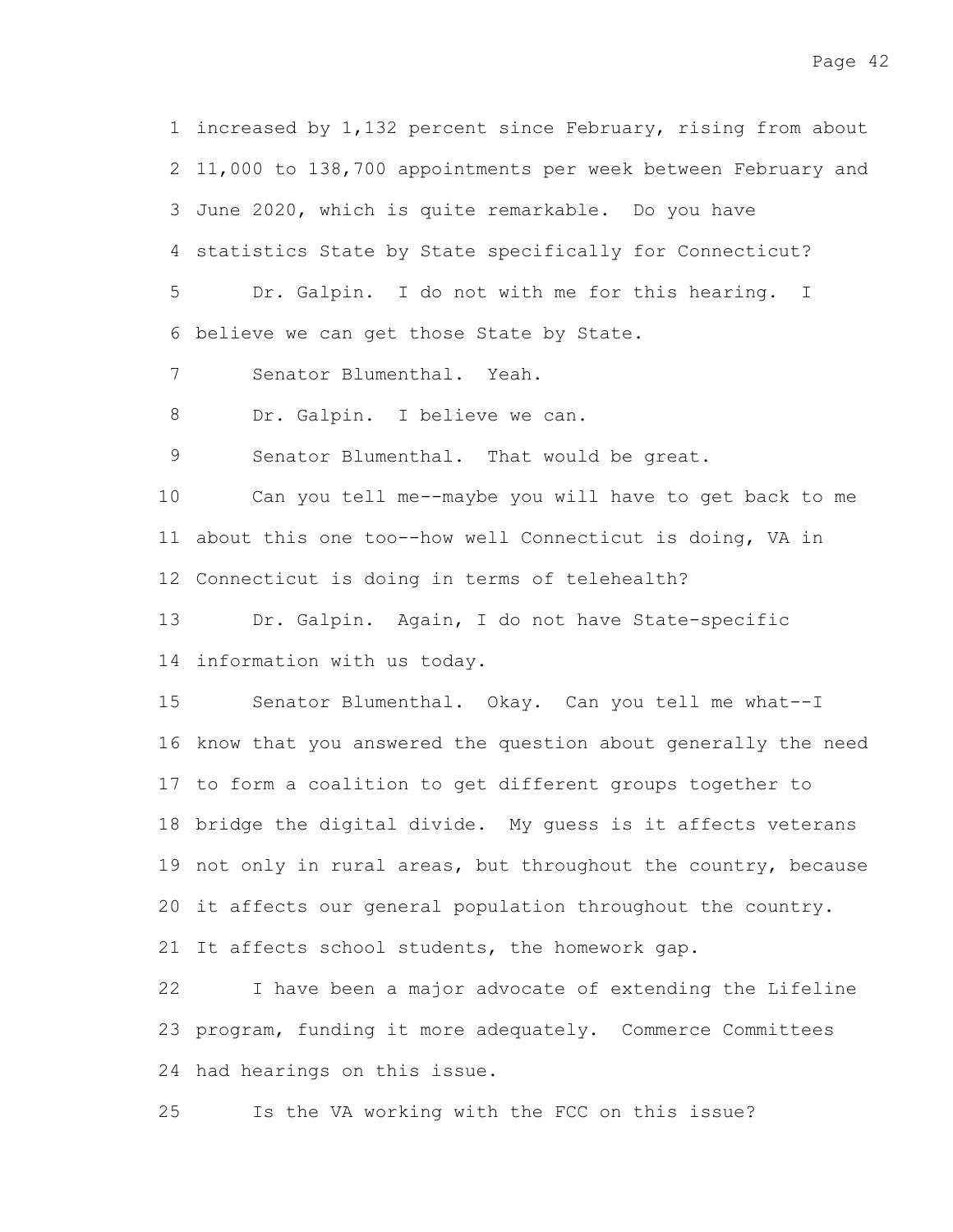Dr. Galpin. Yeah. The Lifeline program is actually 2 something that we are very excited about. We have talked to 3 them. We have had FCC representatives at our meeting. 1

One of the things we are going to be doing in the next 5 month is lodging a digital divide consult. So when a provider identifies that a veteran does not have technology 6 7 or internet access, they can refer that veteran to a social worker. 8 4

And one of those tools a social worker will have in 10 their tool but is the Lifeline program. They are going to 11 do an assessment, assuming the veteran is interested, to see 12 whether the veteran qualifies and then help them get 13 connected to those benefits. Again, it is \$9.25 a month for 14 veterans, and if you are on Native land or Tribal land, it is \$34.25. 15 9

We would be interested in discussing what you are 17 describing there as potentially an expansion of the benefits 18 for veterans. That is something we would love to 19 collaborate on and work together to discuss. 16

Senator Blumenthal. Do you have an estimate as to what 21 percentage of the veteran population lack connectivity? We 22 hear about telehealth, but does the VA have an estimate on 23 the percentage of its constituency? 20

Dr. Galpin. Yeah. So we have the data that the FCC 25 provided last year in their report. In that report, they 24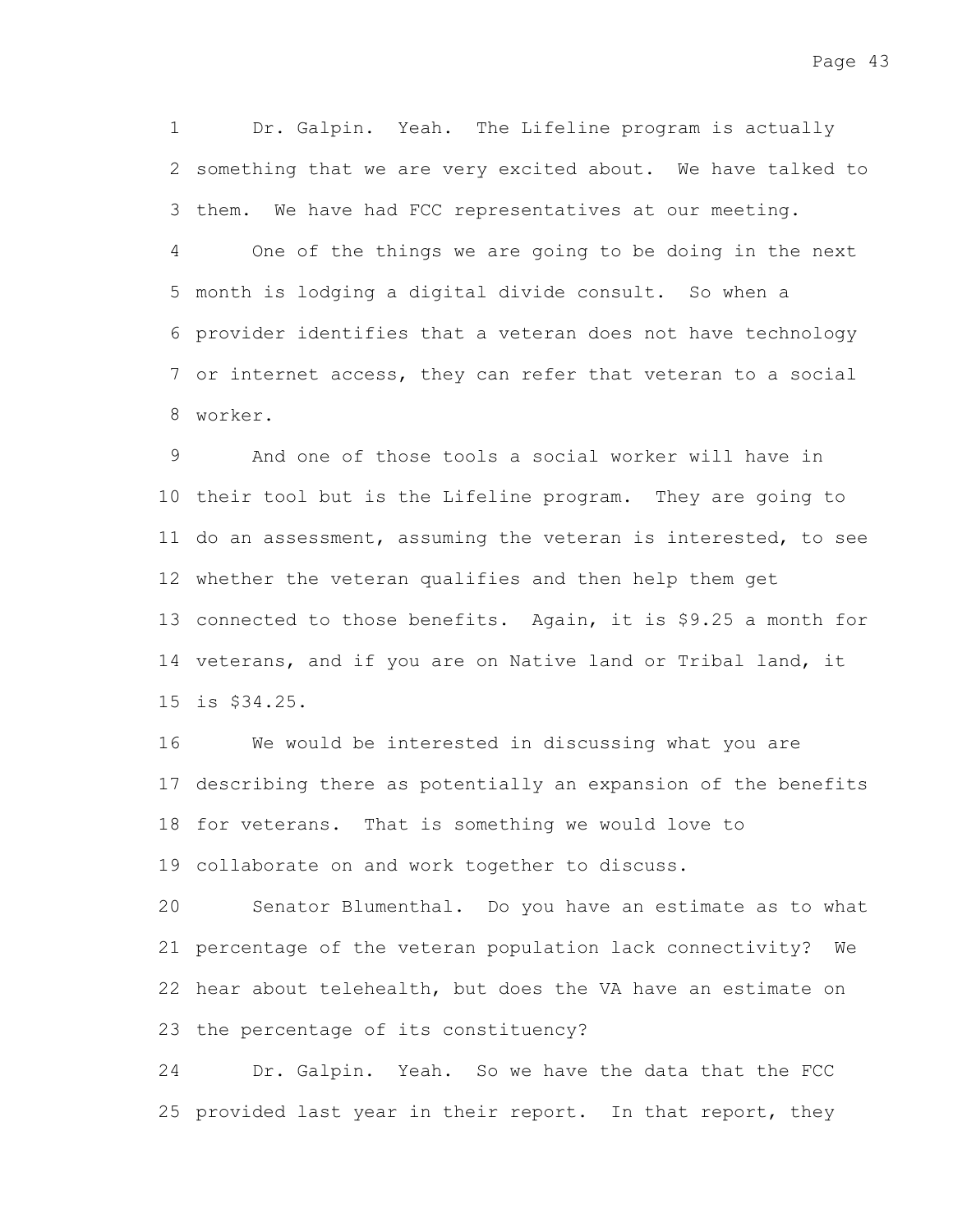1 talked about 2.2 million veterans of the veteran population 2 they had as 18 million not having access to fixed or mobile 3 internet in their home. About 15 percent of veteran 4 households do not subscribe to it, and there is about 364,000 veterans, about 0.2 percent of the veteran 5 6 population that live in an area where they cannot get fixed or mobile broadband or fixed or mobile internet at 7 8 sufficient speeds.

So it is a large population out there, which is why it 10 is a big concern for us. 9

Senator Blumenthal. And just going back to the line of 12 questions that Senator Cassidy asked, specifically 13 concerning veteran suicide, does telehealth offer potential 14 means of reaching out, providing counseling that so far have 15 not been used as well as they should? 11

Dr. Galpin. Well, I think specifically telehealth is 17 one of the ways that we can make mental health care more 18 accessible. Again, it is a lot about can we get services 19 out to the veterans who need them in a way that they want to 20 receive them. 16

For some veterans, taking time off work is challenging, 22 trying to find child care, to get to appointments, traveling 23 the long distances. So telehealth is one of the ways that 24 we can create quality visits where they can feel connected 25 to their provider, but we can do it in an accessible way so 21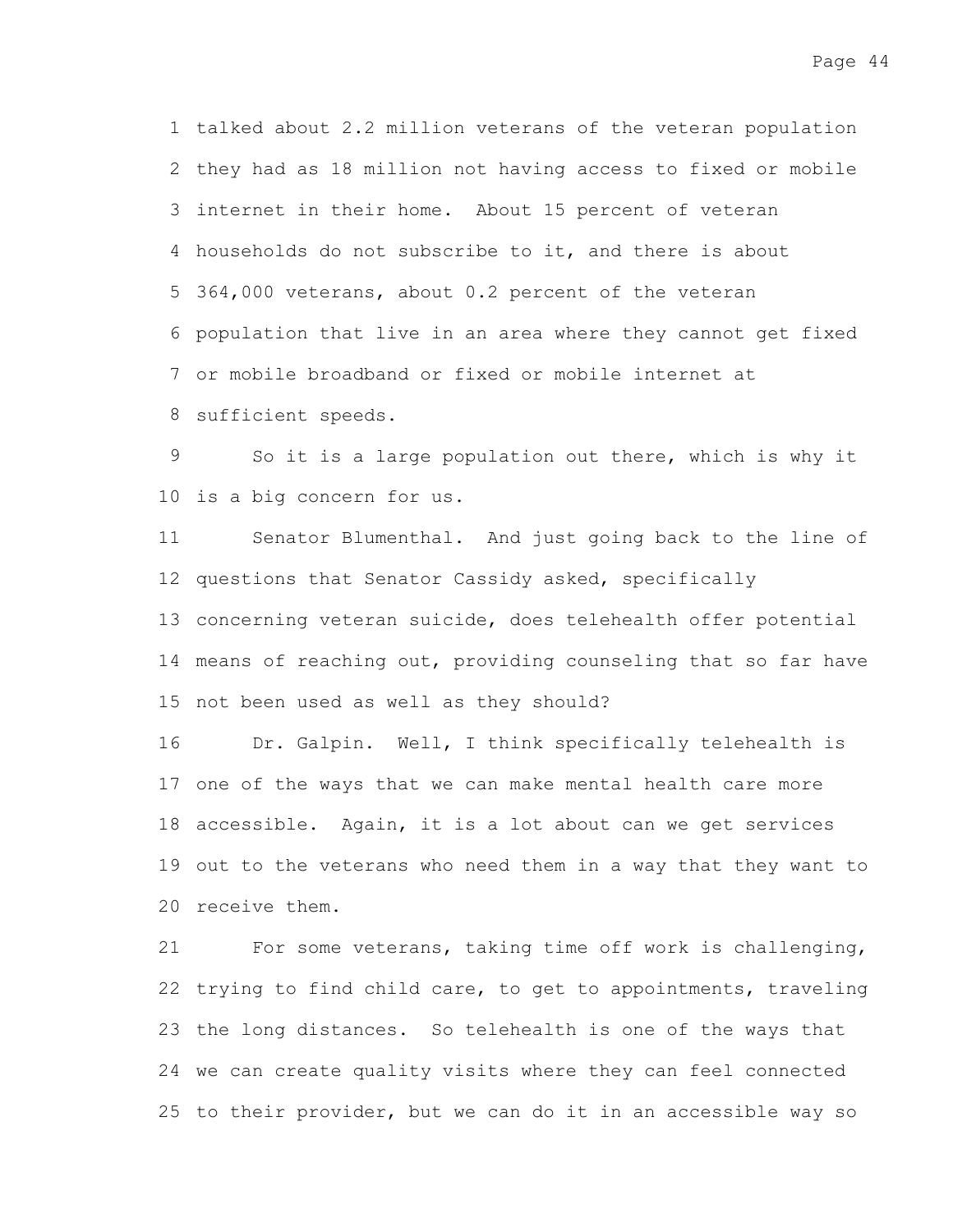1 that we are really lowering the activation energy threshold 2 for a veteran to seek help.

There is also value in the sense that some veterans, 4 they do not want to get care in their community. They might 5 be concerned about getting care from the mental health provider that they are going to see in a store. This allows 6 7 them to get care at a distance in a therapeutic environment. 3

So I think it is a huge way that we can get mental 9 health care out to the veterans in a way that they want it. 10 It does not mean it is going to work for everyone. Some 11 people will prefer to come in, in person. Some people are 12 going to prefer telephone, but again, we want to make sure all veterans have that option so they can get the care when 13 14 they need it and they want it. 8

Senator Blumenthal. Thank you. These topics are very, 16 very important. My time has expired. Thank you for having 17 this hearing, Mr. Chairman. 15

Senator Boozman. Thank you, Senator Blumenthal. 18

Senator Blackburn? 19

[No response.] 20

Senator Boozman. Senator Sinema? 21

[No response.] 22

Senator Boozman. We have got a vote going on. So we 24 may have people who have left and will come back. 23

Senator Loeffler? 25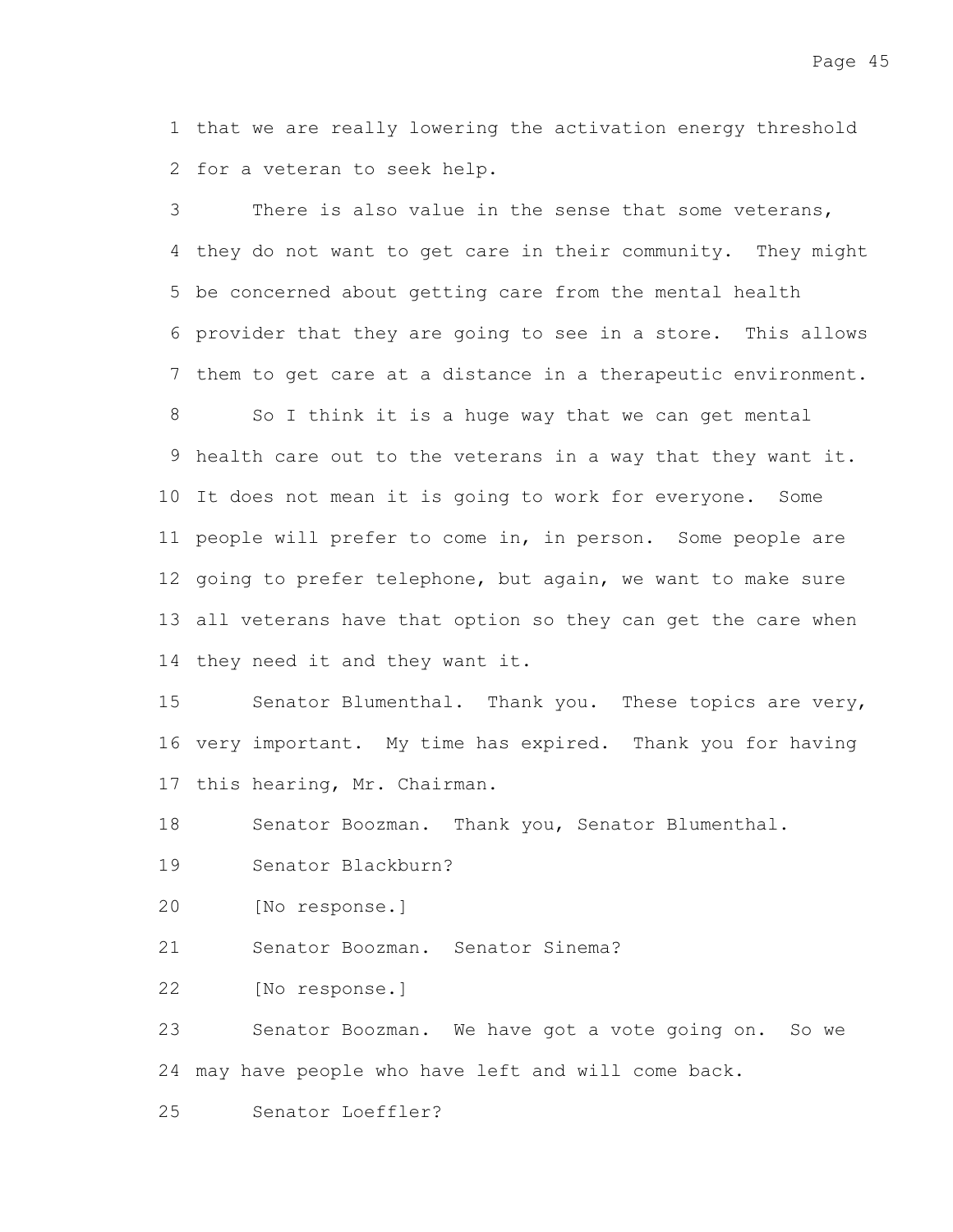Senator Loeffler. Hi. Can you hear me? 1

Senator Boozman. Yes, perfectly. 2

Senator Loeffler. Wonderful. Thank you so much, and 4 thank you all for being here for this really important topic. 5 3

Obviously, the COVID-19 pandemic really demonstrated 7 the value of telehealth across the VA throughout so many 8 areas in the health care system and continues to, and it is 9 vitally important we continue to ensure that veterans regain 10 access to the full spectrum of in-person care. But, 11 obviously, for now, the demand for telehealth will continue 12 to remain high, and that is why it is imperative that 13 residents, fellows, interns, and other VA health care 14 trainees are given the chance to experience the needed ability to provide care vis telehealth during their 15 16 supervised training instead of having to learn on the job or 17 in person. 6

And that is why I partnered with my Georgia colleague, 19 Representative Buddy Carter, to introduce the VA MISSION 20 Telehealth Clarification Act. It is a basic bill that allows supervised training to utilize telehealth technology 21 22 throughout the delivery of care, and my version goes a step 23 further by providing additional clarity on the types of qualified VA providers that can actually provide care 24 25 through telehealth under the law. So it helps expand the 18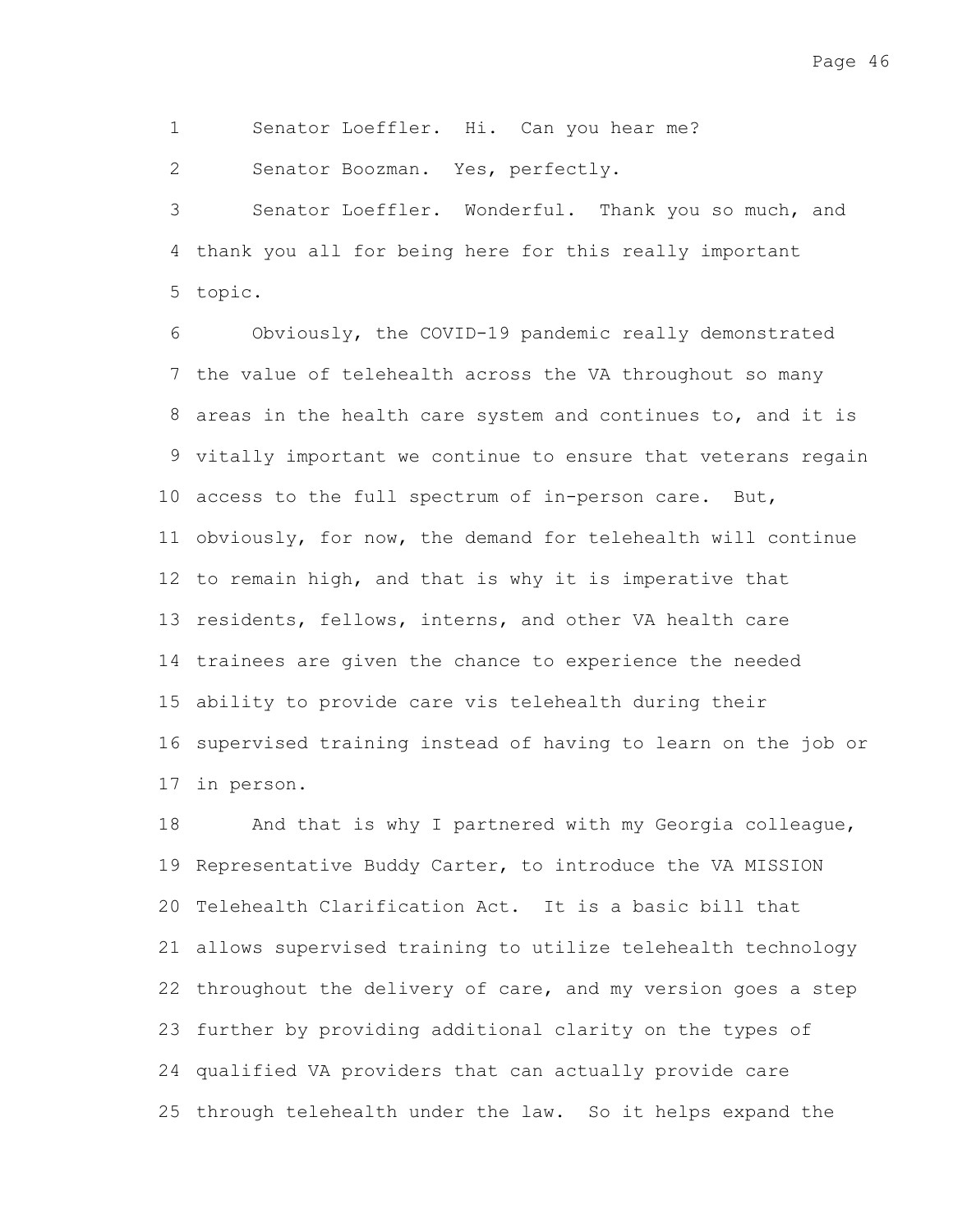VHA's capacity to provide much needed care through its 1 2 existing workforce. So I want to thank Congressman Carter 3 for his partnership on that.

My question really relates to, Dr. Galpin, if you could 5 comment on any of the steps that are being taken by VHA to 6 ensure that providers are trained to provide care, effective 7 care really, through telehealth as well as any limiting 8 factors that we need to be aware of as we start to integrate 9 telehealth more into our delivery of health care to our 10 veterans to go forward. 4

Dr. Galpin. I appreciate that question and certainly 12 appreciate the bill that has been proposed. 11

Regarding your question about how we are working with 14 providers to make them capable of doing telehealth, just to 15 provide some context, last year as part of our Anywhere to 16 Anywhere initiative, we set an objective that by the end of 17 this year, 2020--this is pre-COVID--that all of our primary care clinicians and our mental health clinicians would be 18 19 capable of offering video to the home. 13

Last year, we got to about 60 percent, and now we are 21 at just about 90 percent in both categories. The goal is always to have all of our ambulatory care providers capable 22 23 of delivering video to home by the end of the next year. 20

So what we are doing to that, we have national 25 trainings the providers are taking. We are purchasing 24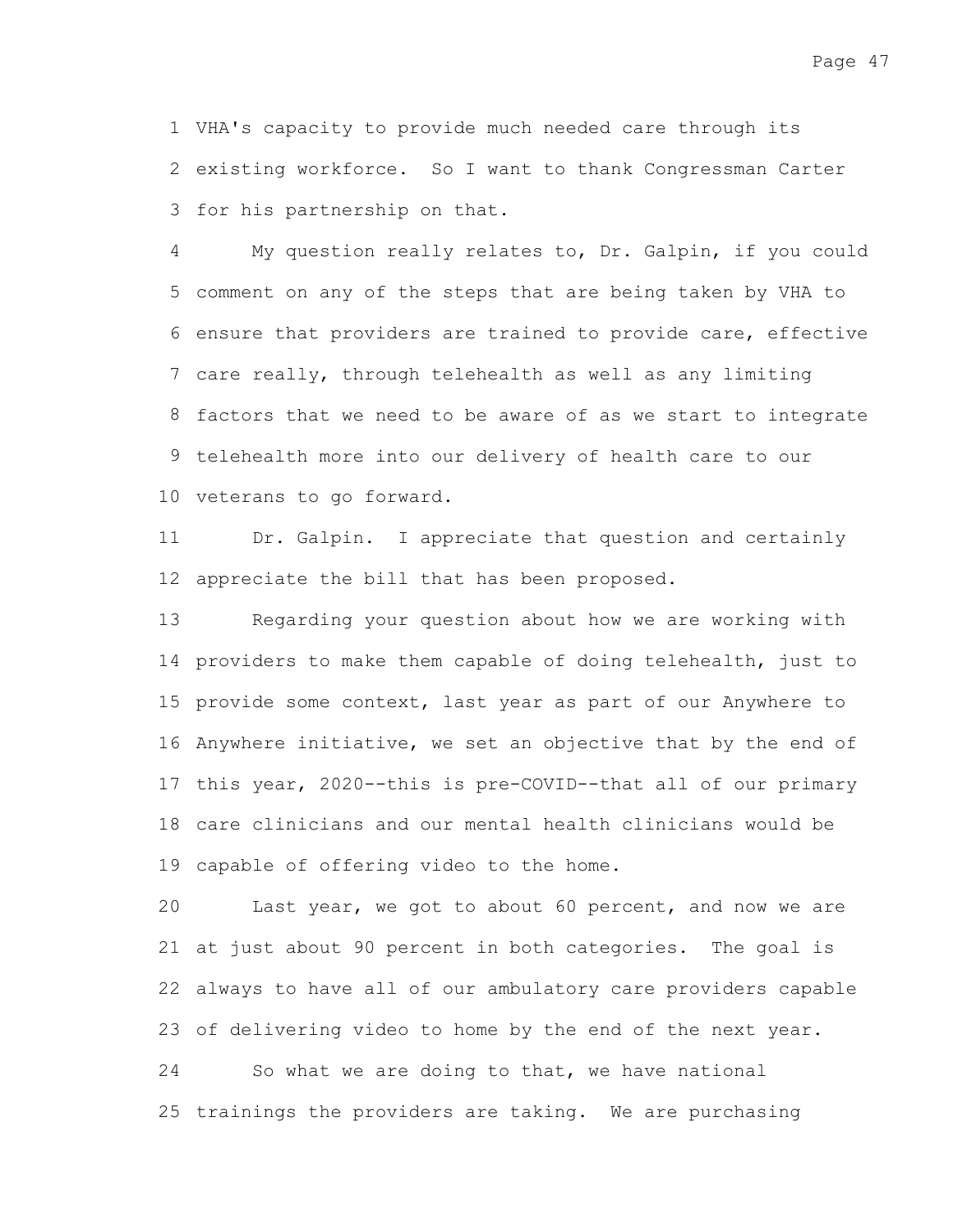1 equipment for them. We are making sure their schedulers are 2 capable of doing it, and so solely--well, not solely 3 anymore, but we are moving toward, again, 100 percent capability there. 4

When you talk about some of the things that we need to 6 do, we still have a lot of work to do on enhancing the 7 experience. We want to make this as simple as possible for 8 both veterans and providers. So we are taking feedback from 9 both groups and making sure we are updating our processes, 10 updating our software to make sure it works for everyone. 5

Some of the challenges, I think, you mentioned, what is 12 hard, what needs to be done, this is an area where I think, 13 again, we need collaboration with Congress. We are still 14 navigating a very complex legal environment, despite the 15 MISSION Act. Even with the MISSION Act, Clarity Act, which 16 would be outstanding in letting us use all of our clinical 17 resources, all of our clinicians to participate in 18 telehealth, there is still a challenging combination of 19 Federal and State laws that limit us in providing 20 comprehensive care to veterans through the modality or are 21 confusing to our providers and so in some ways makes it 22 challenging for them to participate in certain types of care 23 where they would otherwise like to. 11

So I appreciate the question. I hope that I answered 25 it and see if there is a follow-up. 24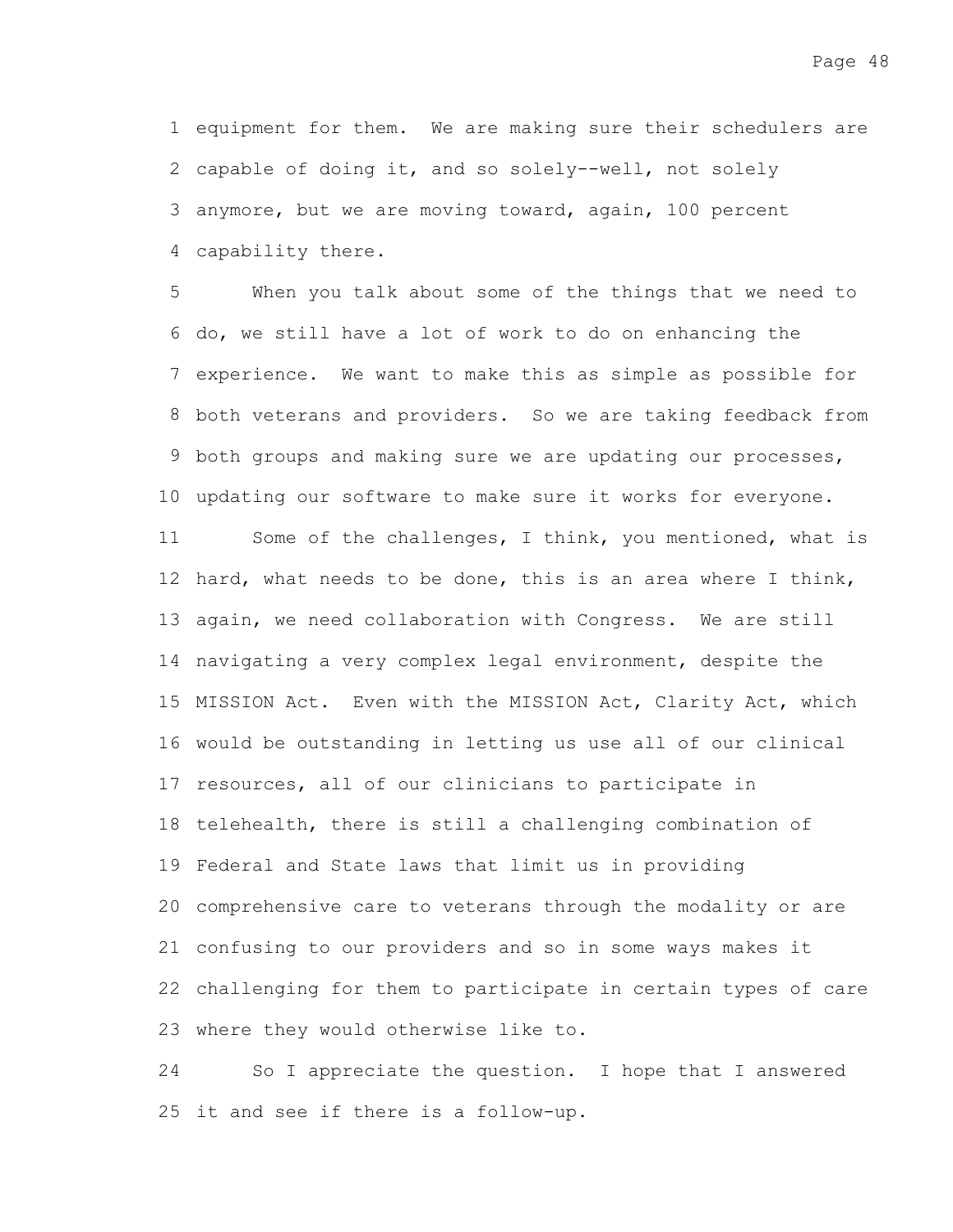Senator Loeffler. That is very helpful. Thank you, 2 Doctor, and obviously, we would be interested to learn about 3 some of the challenges as they relate to Federal laws that 4 would limit your ability to deliver care. So thanks so much 5 for everything. 1

I yield my time. 6

Senator Moran. [Presiding.] If I understand where we 8 are at, at the moment, it is Senator Sinema. Senator 9 Sinema? 7

Senator Sinema. Yes. Thank you, Mr. Chairman and 11 Ranking Member Tester, for holding this hearing. And thank 12 you to all of our witnesses for being here today. 10

Since the start of the pandemic, the CDC and health 14 experts have emphasized the need to social distance, wear 15 face coverings, and wash hands frequently to minimize the 16 spread of the disease. Our daily lives look very different 17 now than they did earlier this year. 13

Increased telework, distance learning, socializing, and 19 telehealth have become more commonplace, but for many, access to broadband and devices still remains a challenge. 20 In Arizona, the VA health system covers a lot of rural 22 areas, and access to telehealth can be a major resource for 23 so many in these areas, but telehealth cannot work without 24 access to broadband. 18 21

In addition to being a cosponsor of the Access to 25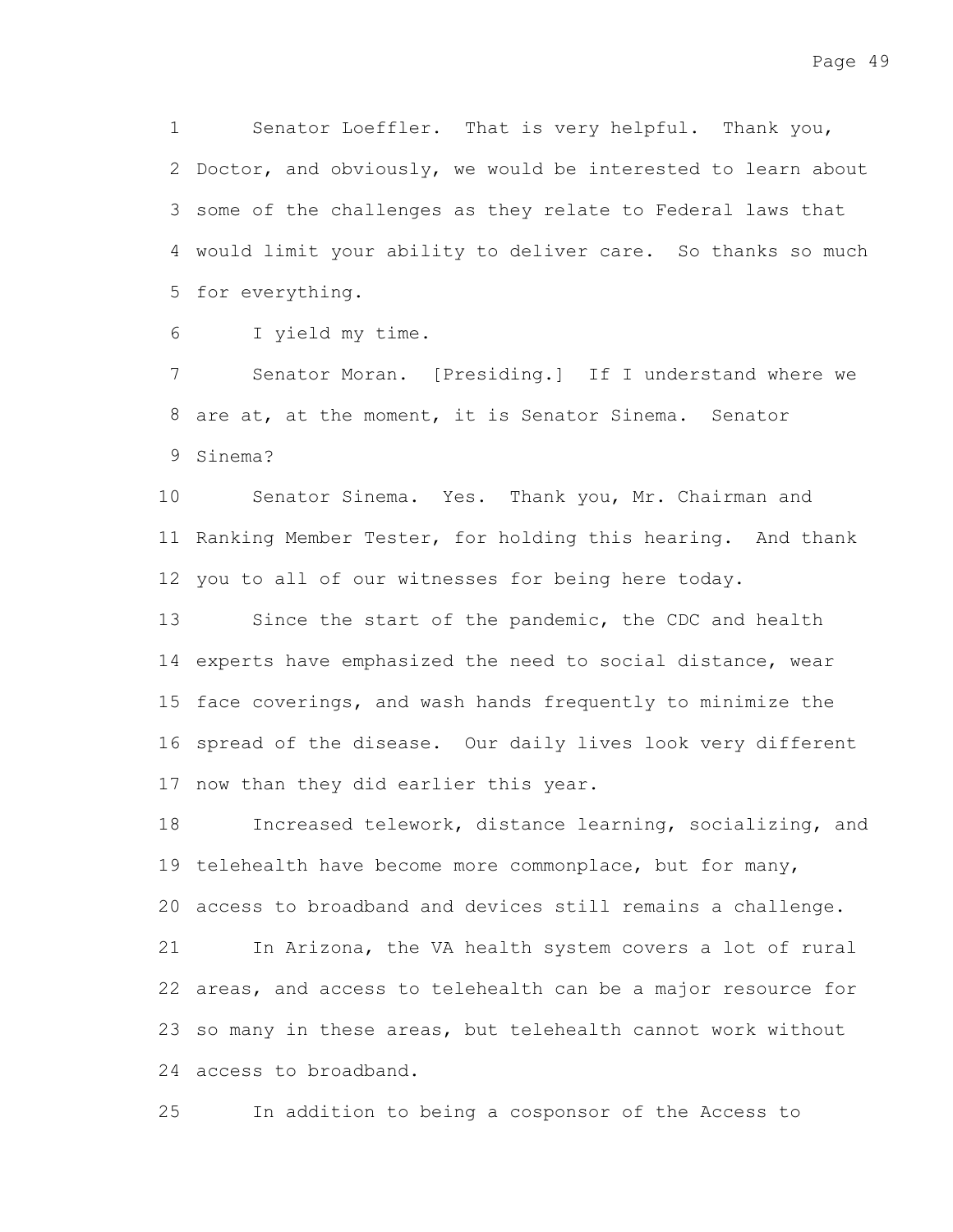1 Broadband Act that was passed by the Commerce Committee a 2 few months ago, I have repeatedly highlighted the importance 3 of expanding broadband services, particularly during this pandemic. 4

So my first question is for Dr. Klobucar. According to 6 the Department of Commerce, 22 percent of American 7 households do not have access to the internet from home, and 8 this issue disproportionately affects Indian Country where 53 percent of homes do not have access to broadband 9 10 networks. 5

As VA expands telehealth services during the pandemic, 12 what is the VA learning about broadband needs in rural and 13 Tribal areas, and are barriers to access due to limitations 14 of broadband a lack of devices or other critical 11

15 infrastructure needs?

Mr. Klobucar. Thank you for that question, Senator 17 Sinema. 16

I think as Dr. Galpin indicated before, this is an area 19 that is a constant challenge for us in VA, especially when 20 we talk about Tribal areas. We have expanded telehealth 21 services into some Tribal facilities across the country, but 22 those opportunities present themselves locally as local VA medical centers look for solutions to deliver care to these 23 24 Tribal communities. 18

Again, as Dr. Galpin said, this is something we cannot 25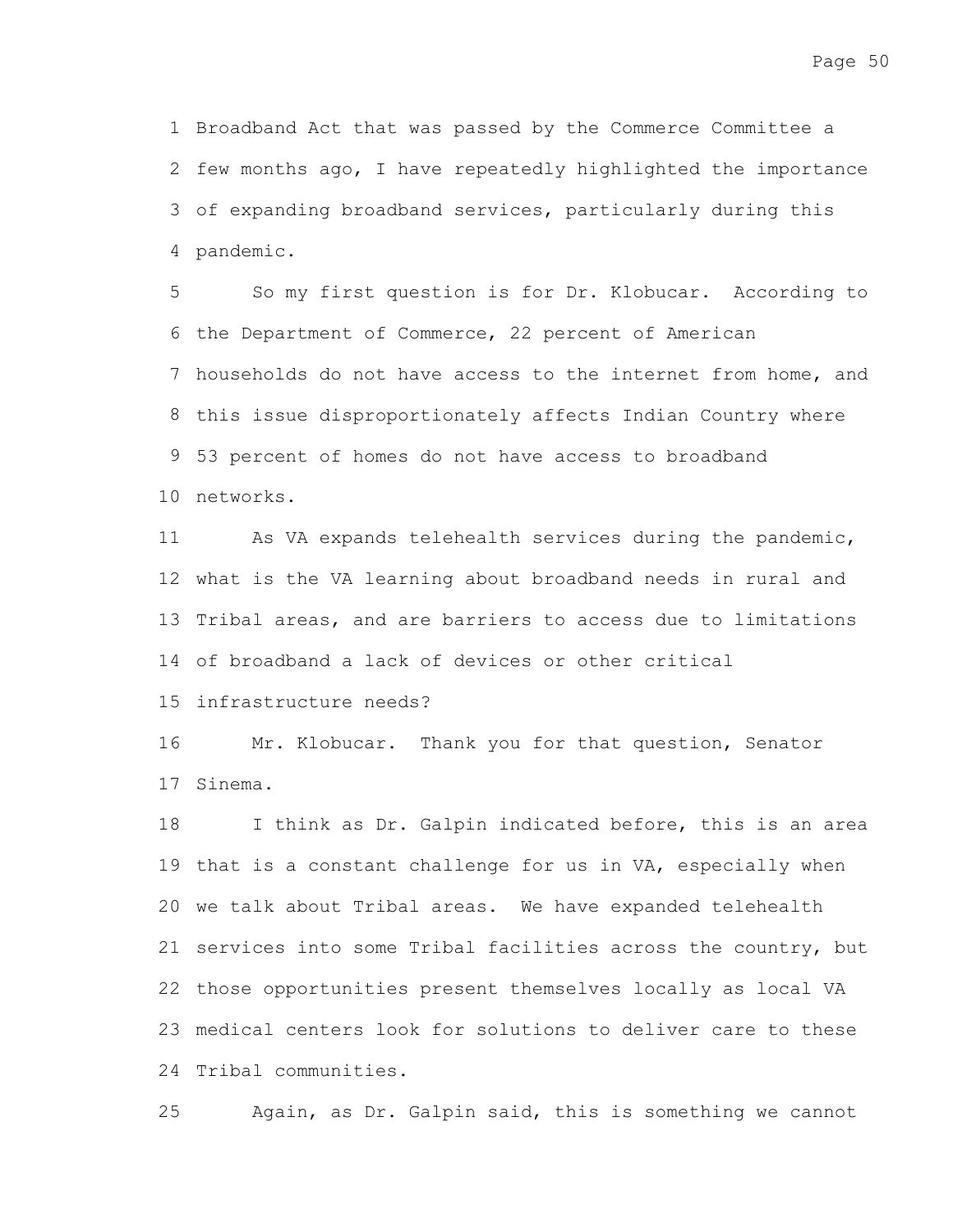1 do alone. We do need the support of other agencies such as 2 the U.S. Department of Agriculture Rural Utilities Service, 3 such as the Federal Communications Commission, and others to 4 try to reach into these Tribal lands where internet, 5 broadband access is limited.

The President's Broadband Interagency Working Group 7 that formed about 2 and-a-half years ago was an attempt to 8 address some of those problems, and as a result, the NTIA has established some Web resources for local internet 9 10 providers to help them access Federal funds, but certainly more is needed. 11 6

We are now with FEMA in Regions 1 and 2 to look for 13 solutions in the region, and they are bringing together 14 partnership with VA with USDA and with other national 15 organizations to try to address some of these burning 16 issues. This is an important issue for us, and it is 17 something that we have been working with partners to try to 18 address for a number of years. And we hope that the 19 pandemic has made it increasingly evident that more needs to be done. 20 12

Senator Sinema. Thank you. 21

Dr. Matthews, my office is hearing from veterans in 23 Arizona who have been seen via telehealth appointment, and 24 they have concerns that they did not get the same level of 25 care they would have gotten in person. How is the VA 22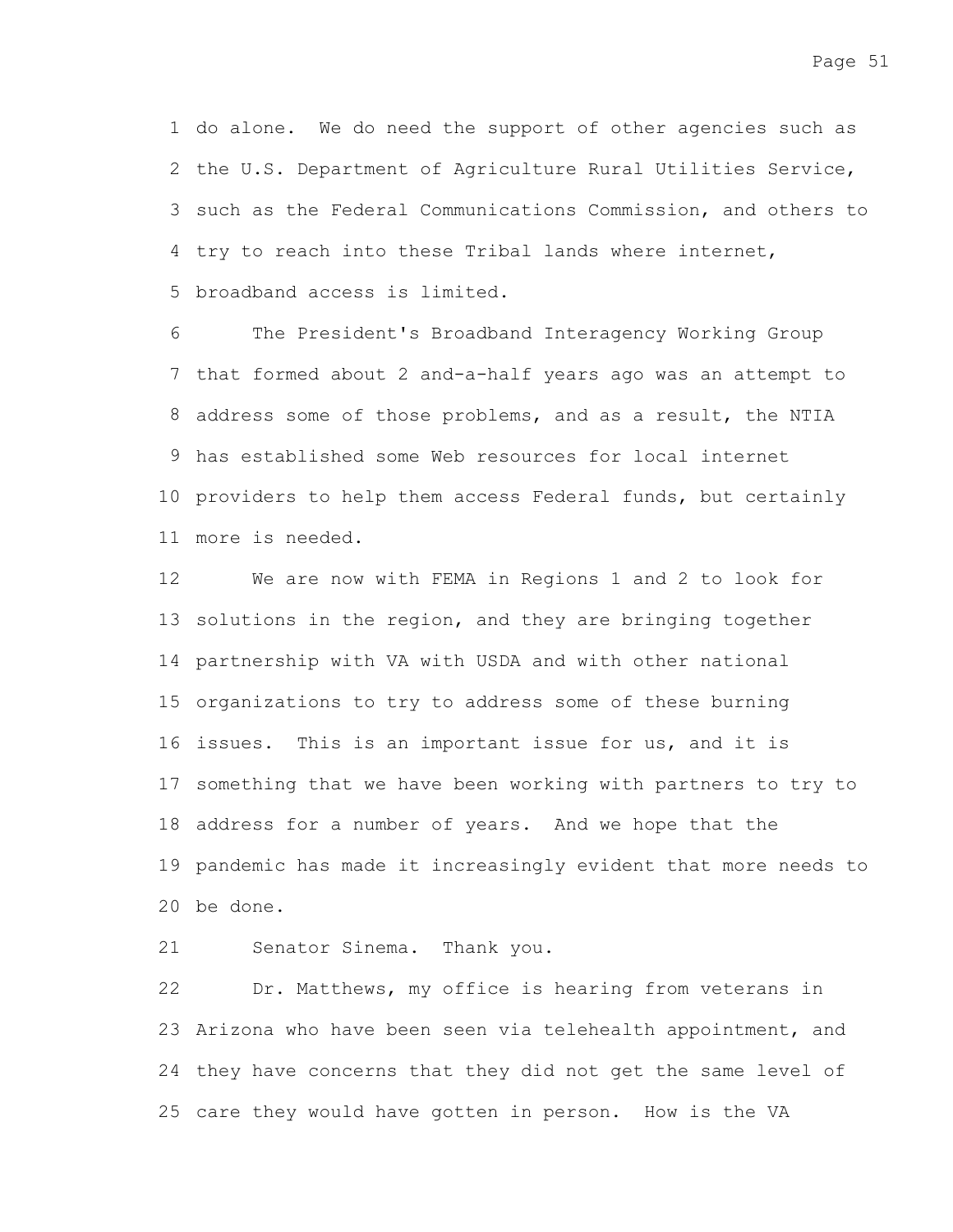addressing these concerns among veterans who might be 1 hesitant or concerned about the care they are receiving 2 3 virtually, and what processes do you have in place to collect feedback from veterans in these appointments so we 4 5 can improve the process?

Dr. Matthews. Thanks so much for that question. I 7 will definitely defer to Dr. Galpin about the different 8 processes the veterans can use to change their different platform. 9 6

We have instituted, even during this pandemic, a new 11 Veterans Experience Survey focused on care associated with 12 during this pandemic, and we are collecting that data now 13 regularly. That survey just started July 10th, and we are 14 getting information about their experience, both face-to-15 face care and telehealth, what their preferences would be 16 for next visit and the like. 10

So we will continue to improve upon how veterans' 18 experiences are actually reflected. A lot of the questions 19 even get down to their technology concerns. Were they able 20 to see their provider clearly? Could they hear them 21 clearly? Do they feel that their privacy concerns were addressed? 22 17

So we are definitely taking the veteran experience into 24 account, but, Dr. Galpin, if you want to go into some of the 25 processes on how veterans can actually receive this care? 23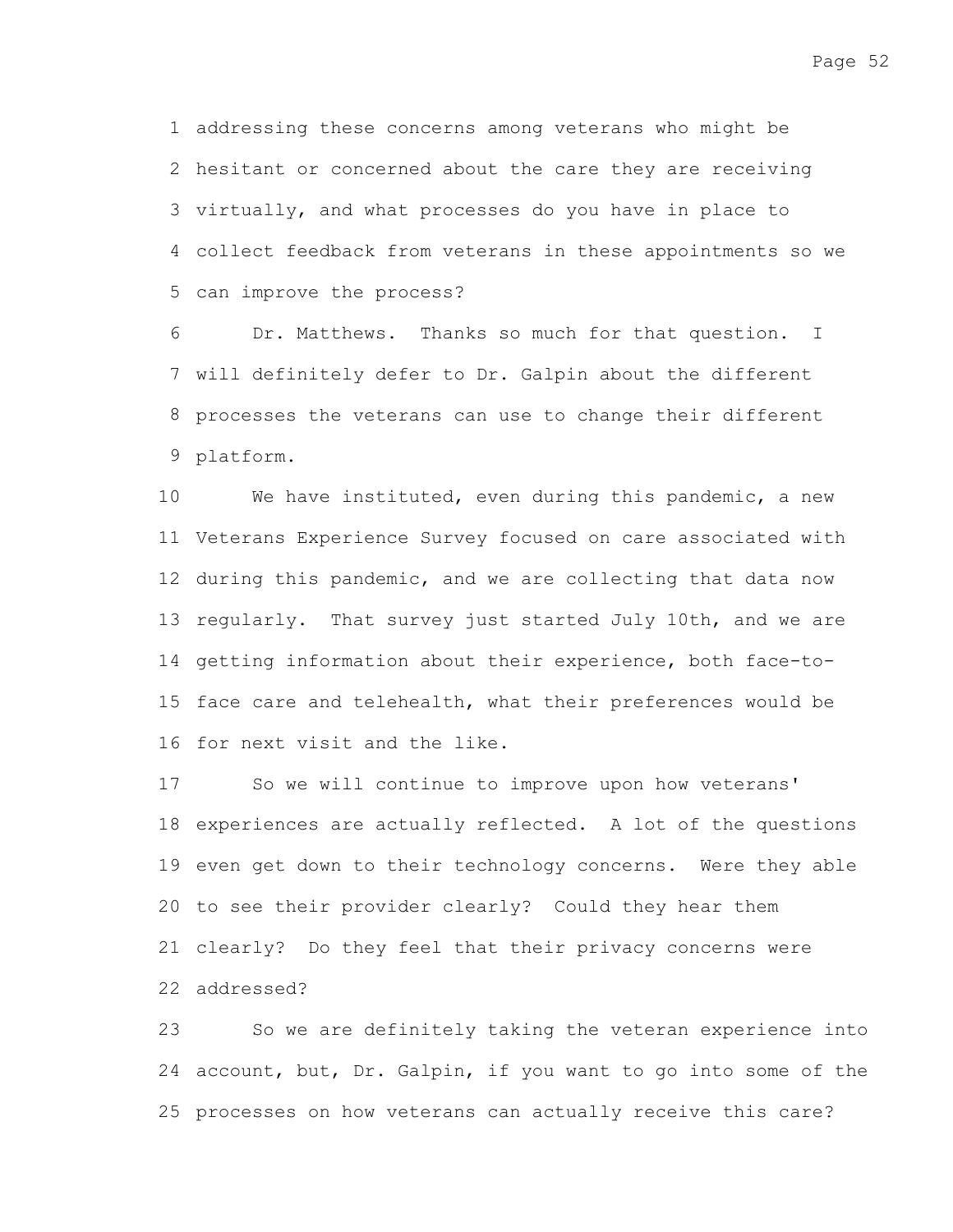Dr. Galpin. Yeah. This is a really important area for 2 us. Improving the veteran's experience, the family members, 3 the caregiver's experience, that is part of our vision for 4 telehealth in the VA. 1

We regularly collect--we have surveys that go out to 6 veterans post their telehealth visit. So we can see the 7 data, what the experience is. We can see that for providers 8 as well, and so this is something that we take very seriously. 9 5

We are working with the Veterans Experience Office now. 11 They were conducting interviews--I think I mentioned those 12 before--that overwhelmingly veterans like telehealth, and 13 they prefer it over a telephone. But we want to work with 14 them to really map out the entire experience. From the moment that someone talks to them about telehealth and when 15 16 someone is offering them help with the equipment to ask them 17 do they have the right internet, would they want to do a 18 test call, if things do not work during the appointment, 19 then obviously the experience in the level of care is not 20 going to be good. 10

So our goal is to keep working on these areas, 22 enhancing the processes, integrating the processes, and 23 enhancing the technology so that we do meet expectations, 24 but ultimately, we want this to be a choice for veterans. We are in a really unusual time right now, but if this 21 25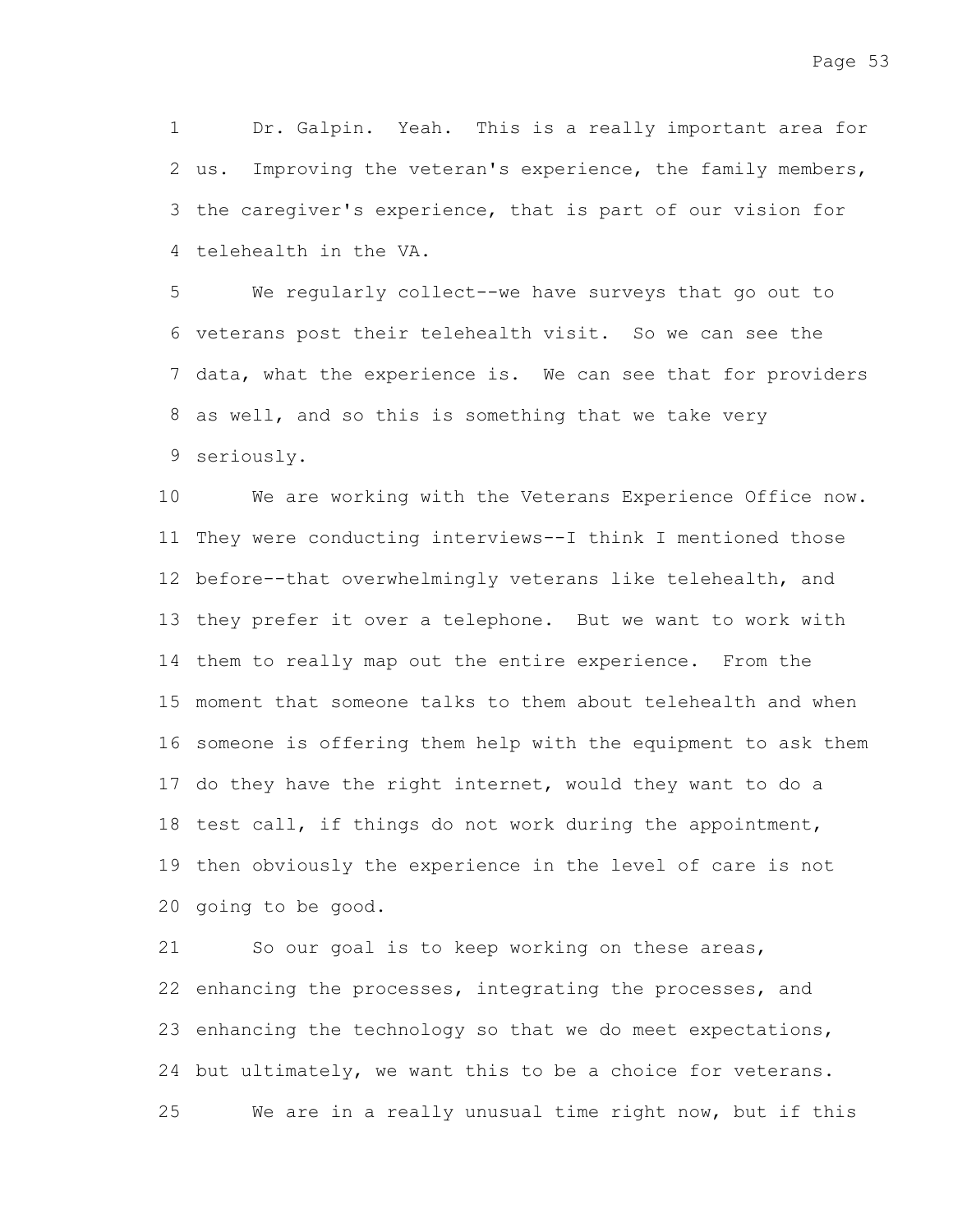1 is a modality that does not work for an individual veteran, 2 we want there to be an option for them to say, "I want in-3 person care. That works better for me," and that is really 4 the right way to treat the individual, allow them to make 5 their health care choices and to find their preferences.

Senator Sinema. Thank you. 6

Mr. Chairman, I have additional questions I will submit 8 for the record. Thank you. I yield back. 7

Senator Moran. Thank you, Senator Sinema. 9

I think Senator Tillis is returning for an additional 11 question, and I have a couple of additional questions. And 12 then we will be close to wrapping up. 10

Let me make certain--that Senator Sinema's question 14 caught my attention, and I want to make certain that the 15 answer is that a veteran who does not feel comfortable, does 16 not want to utilize telehealth is not in any way coerced to do so. 17 13

Dr. Matthews. Correct, sir. 18

Senator Moran. Thank you. 19

This would be Dr. Klobucar. Would you speak directly 21 to the challenges the Department faces in providing virtual 22 care to veterans in highly rural and frontier areas? What 23 is the update that you would have on the VA Video Connect 24 for a rural Native veteran project? 20

Mr. Klobucar. Yes, sir. The Office of Rural Health's 25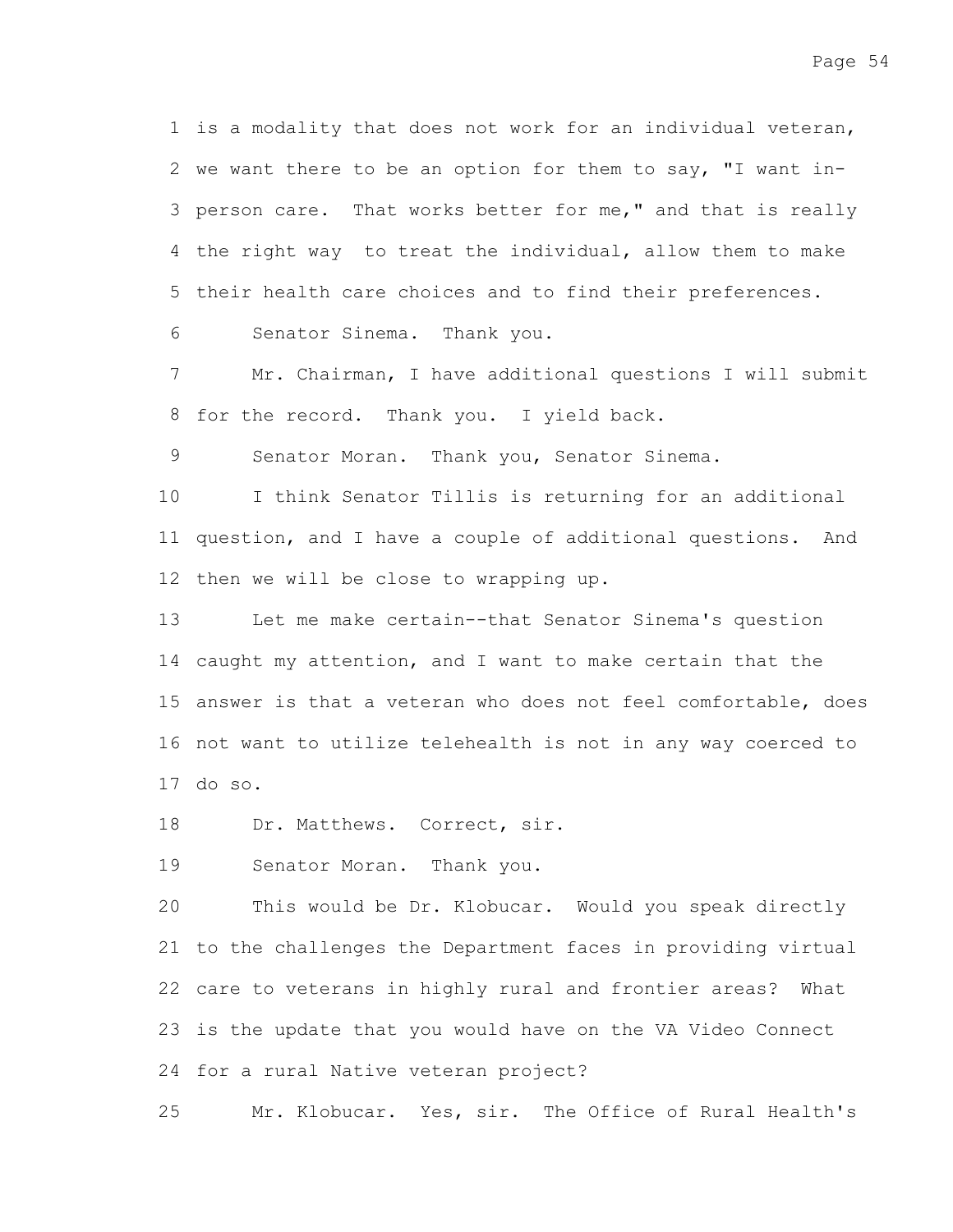Page 55

Veterans Rural health Resource Center in Salt Lake City has 1 2 established a VA Video Connect project, and the goals behind 3 this are to educate providers on delivering mental health care to Tribal nations, culturally sensitive mental health 4 5 care, and also to deliver training for veterans who may wish 6 to engage in that care.

This is an ongoing program. We have trained dozens of 8 providers so far. It is a relatively new program, and it is 9 designed to enhance the VA Video Connect effort as we expand 10 out into more and more Tribal areas. There is ongoing 11 expansion planned for next year and the following years, and 12 we are seeing positive results already. 7

Senator Moran. Thank you. 13

Dr. Galpin, I want to understand about the ATLAS 15 telehealth pods. My understanding was they were closed at 16 the start of the pandemic, and do you have an update on when 17 those pods might be reopened? 14

Dr. Galpin. Yes. The one in Eureka, Montana, has 19 opened. The other ones, the Walmart sites, the plan is to 20 open them in mid-August, and then we have another VSO site 21 that we anticipate or we target for the end of September. As you noted, they were closed down, and we were 23 concerned about infection risk. We have worked with 24 infection control, with Walmart, to make sure that we have 25 new protocols in place. They will maybe feel a little bit 18 22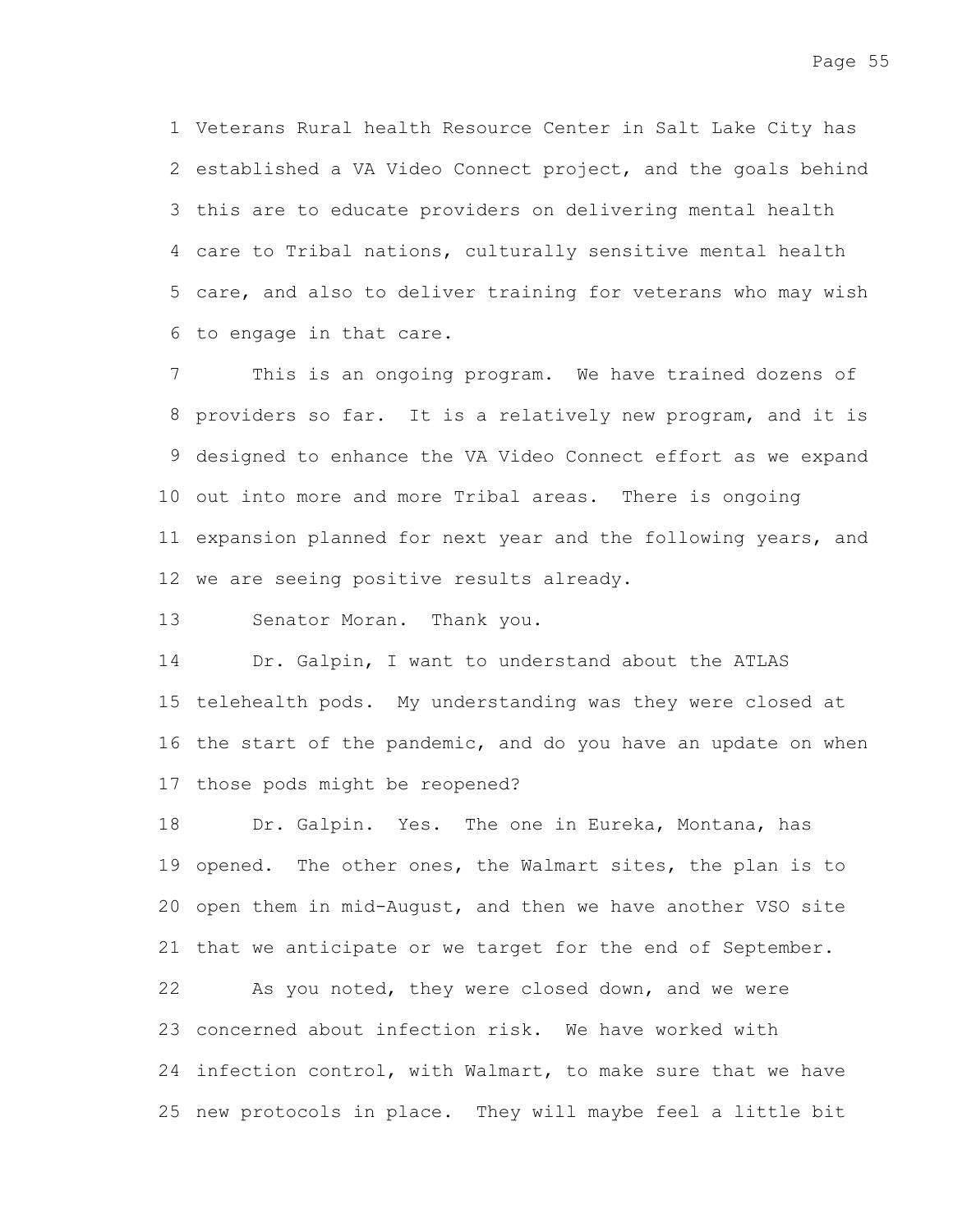1 different. Hopefully, people will feel safe going to them, 2 and that we do want to then reopen them and expand. But 3 that is the timeline.

Senator Moran. Thank you. 4

This is not a filler question while we wait for Senator 6 Tillis question, but I always give--at least I always attempt to give our witnesses an opportunity. Is there 7 8 anything that you would like to make certain that I and the 9 Committee hears, anything you would like to correct or wish 10 that someone had have asked you that you would now like to answer? 11 5

Dr. Matthews. Thank you for this opportunity, sir. I think I just want to echo really what our executive 14 in charge, Dr. Stone, almost builds into his message. He 15 builds a video message every day during the pandemic. It is 16 actually something that has caused a great deal of just 17 positive energy throughout VHA, and one of his messages that 18 is regularly shared is just one of great gratitude for our VA staff. 19 12 13

What it took for the administration to really respond 21 to the pandemic, particularly in the March-April time frame 22 of converting to a very acute responsive mode, that took a 23 great deal of energy. Even within my own office, the Office 24 of Community Care is administrative completely. We are 25 nowhere near the front line of actually taking care of 20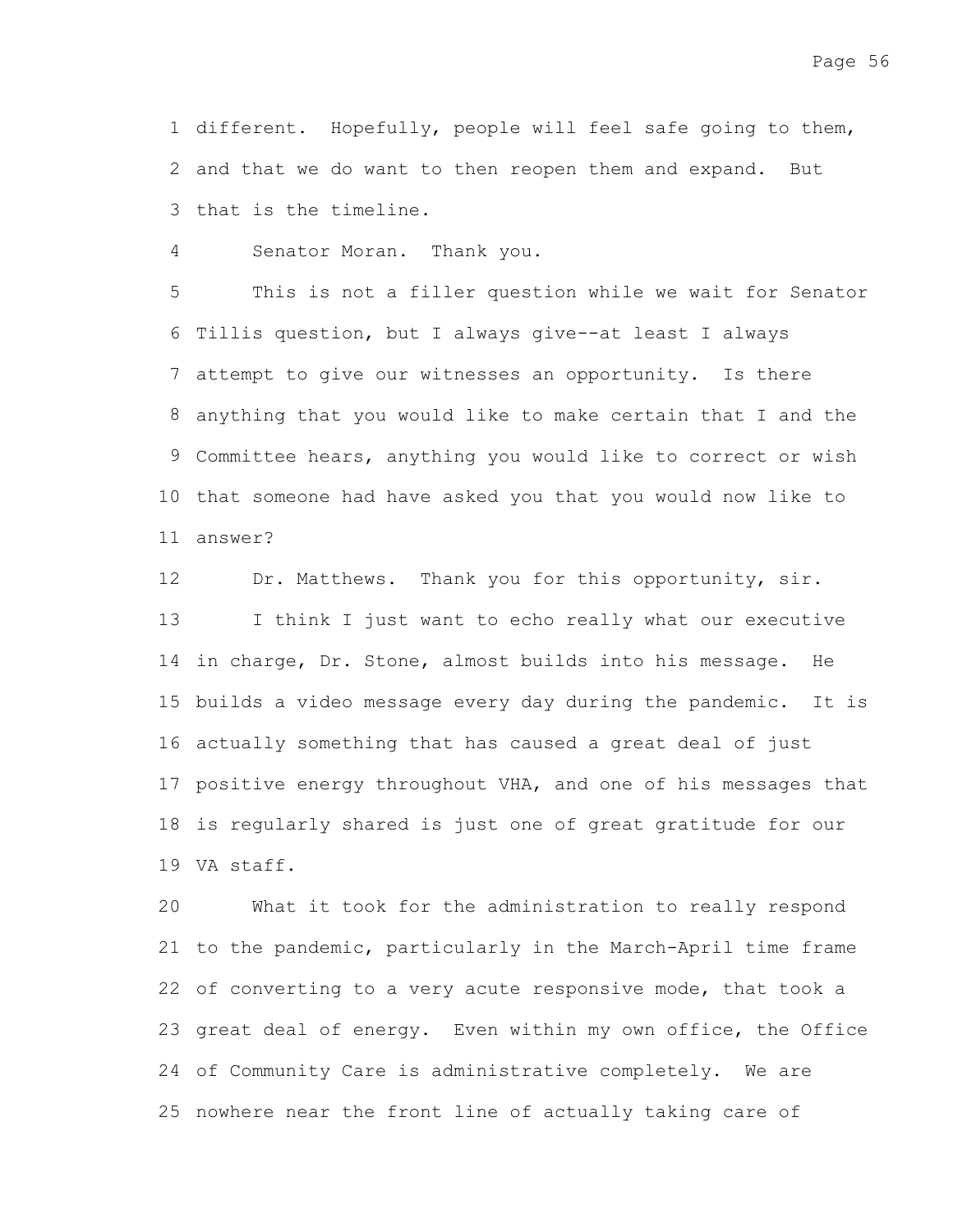1 patients.

My own deputy, three of my staff actually volunteer to 3 go to the front line to assist with emergency management, 4 and that is just one office. There were others as well. 2

So I would be remiss if I did not really recognize on 6 the record just unbelievable commitment of the VA staff 7 during this response. 5

Senator Moran. Doctor, you are right and appropriate 9 to do so, and I would be remiss if I did not agree with what 10 you said and express gratitude on behalf of this committee 11 and members of the United States Senate, but most 12 importantly, our veterans for the efforts that were made to 13 care for them during this time, which we wish would end 14 sooner than it has. But we are grateful for those, and many 15 of them are veterans themselves helping other veterans. So 16 please express our gratitude for that circumstance. 8

Let me see if we are going to conclude this meeting, 18 and I am ready to do so, unless you tell me otherwise. 19 Done. 17

I thank our witnesses for being here, and thanks for 21 bringing us some education and enlightenment. We have 22 additional questions that would be submitted for the record. 23 I would ask that the VA respond to those as soon as 24 possible. The committee members should have those questions 25 to the committee within 5 days. 20

Page 57